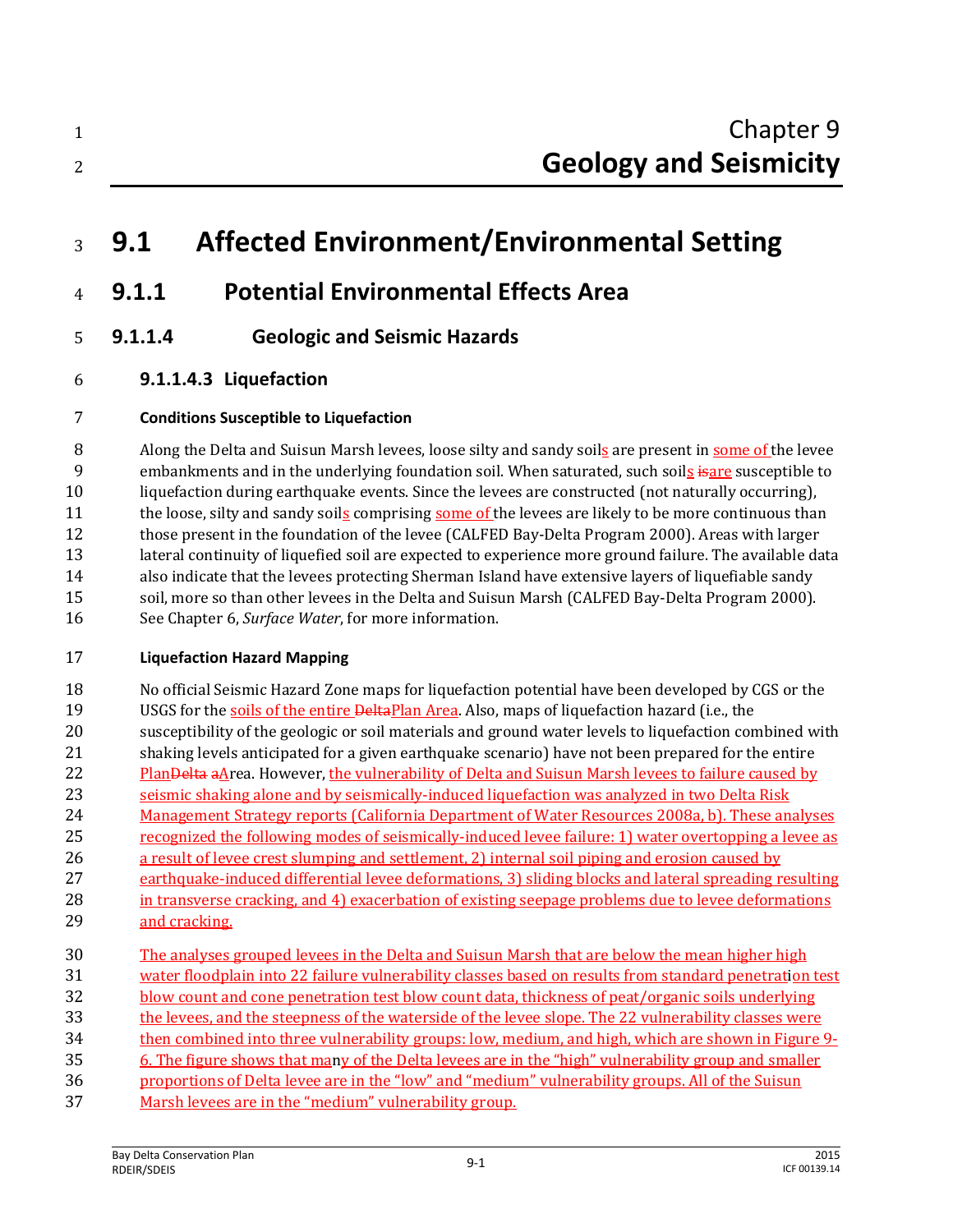- a preliminary analysis of the risk of levee failure caused by liquefaction-induced seismic shaking was
- prepared for the CALFED Levee System Integrity Program (Torres et al. 2000). Torres et al. (2000)
- estimated the magnitude and recurrence intervals of peak ground accelerations throughout the
- Delta. Then, based on local knowledge and limited geotechnical information, they identified and
- mapped Damage Potential Zones (Figure 9-6). The Damage Potential Zones specifically are based on
- the "fragility" of existing levees as affected by seismically induced liquefaction considering levee
- characteristics, levee foundation soil characteristics, and seismic shaking factors. Consequently, the
- map should not be construed as a liquefaction hazard map. The map shows that the highest
- potential levee damage could occur in the central Delta and Sherman Island.
- Liquefaction hazard maps prepared by the Association of Bay Area Governments have been
- prepared for the greater San Francisco Bay Area, including the Suisun Marsh and the western and
- **northwestern parts of the Delta. Figure 9-6 shows that the liquefaction hazard in the Suisun Marsh**
- 13 ROA is mostly medium to high, the southern half of the west conveyance option is mostly medium to
- 14 low, and part of the Cache Slough ROA is medium to low (Association of Bay Area Governments
- 2011).Areas not assigned a hazard/damage potential class on Figure 9-6 either were not evaluated
- or are assumed to have less than low hazard/damage potential.

### **9.3 Environmental Consequences**

### **9.3.3 Effects and Mitigation Approaches**

#### **9.3.3.2 Alternative 1A—Dual Conveyance with Pipeline/Tunnel and Intakes 1–5 (15,000 cfs; Operational Scenario A)**

#### **Impact GEO-5: Loss of Property, Personal Injury, or Death from Structural Failure Resulting from Construction-Related Ground Motions during Construction of Water Conveyance Features**

 Pile driving and other heavy equipment operations would cause vibrations that could initiate liquefaction and associated ground movements in places where soil and groundwater conditions are present to allow liquefaction to occur. The consequences of liquefaction could be manifested in terms of compaction or settlement, loss of bearing capacity, lateral spreading (horizontal soil movement), increased lateral soil pressure, and buoyancy within zones of liquefaction. These consequences could cause loss of property or personal injury and could damage nearby structures and levees.

- The lateral extent (or influenced distance) of damage potential caused by pile driving and heavy equipment operations depends on many factors, including soil conditions, the piling hammer used, frequency of piling, and the vibration tolerance of structures and levees.
- Pile driving would be conducted at the intakes, where, based on boring logs, soil materials subject to
- liquefaction (e.g., saturated, poorly graded sand) are present. During project design, site-specific
- geotechnical and groundwater investigations would be conducted to build upon existing data (e.g.,
- California Department of Water Resources 2010a, 2010b, 2011) to identify and characterize the vertical (depth) and horizontal (spatial) variability in soil bearing capacity and extent of liquefiable
- soil. Engineering soil parameters that could be used to assess the liquefaction potential, such as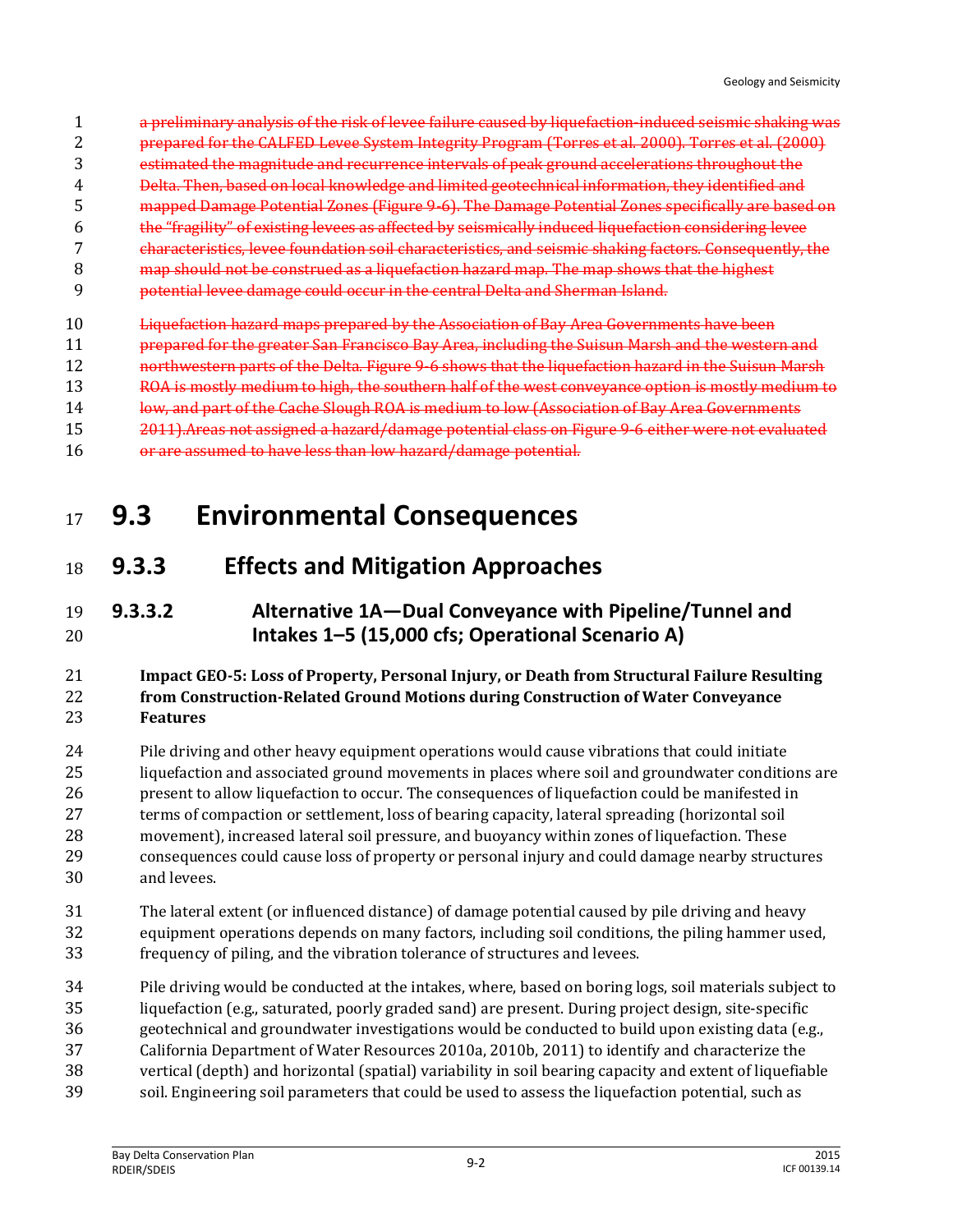- (SPT) blow counts, (CPT) penetration tip pressure/resistance, and gradation of soil, would also be
- obtained. SPT blow counts and CPT tip pressure are used to estimate soil resistance to cyclic
- loadings by using empirical relationships that were developed based on occurrences of liquefaction
- (or lack of them) during past earthquakes. The resistance then can be compared to cyclic shear
- stress induced by the design earthquake (i.e., the earthquake that is expected to produce the
- strongest level of ground shaking at a site to which it is appropriate to design a structure to withstand). If soil resistance is less than induced stress, the potential of having liquefaction during
- the design earthquakes is high. It is also known that soil with high "fines" (i.e., silt- and clay-sized
- particles) content are less susceptible to liquefaction.
- *NEPA Effects:* The potential effect could be substantial because construction-related ground motions could initiate liquefaction, which could cause failure of structures during construction.
- During design, the facility-specific potential for liquefaction would be investigated by a geotechnical engineer. The potential effects of construction vibrations on nearby structures, levees, and utilities would be evaluated using specific piling information (such as pile type, length, spacing, and pile- driving hammer to be used). In areas determined to have a potential for liquefaction, the California- registered civil engineer or California-certified engineering geologist would develop design strategies and construction methods to ensure that pile driving and heavy equipment operations do not damage facilities under construction and surrounding structures, and do not threaten the safety of workers at the site (e.g., compaction grouting, which consists of pumping a thick grout mixture into the soil under high pressure forming a grout bulb which compacts the surrounding soil by displacement; removal and replacement of liquefaction susceptible soil; etc.). As shown in Figure 9- 22 6, much of the pipeline/tunnel alignment the area beginning with the Pierson District and extending 23 south of the Sacramento River all the way across Woodward Islandto Clifton Court Forebay , which 24 Alternative 1A crosses through, hasis in the "high" seismic vulnerability group. medium to medium-25 high potential for levee liquefaction damage. Two fuel stations, a concrete batch plant, as well as a barge unloading facility are located in this medium to medium-high potential for levee liquefaction damage area. Design strategies may include predrilling or jetting, using open-ended pipe piles to reduce the energy needed for pile penetration, using cast-in-place-drill-hole (CIDH) piles/piers that do not require driving, using pile jacking to press piles into the ground by means of a hydraulic system, or driving piles during the drier summer months. Field data collected during design also would be evaluated to determine the need for and extent of strengthening levees, embankments, and structures to reduce the effect of vibrations. These construction methods would conform with current seismic design codes and requirements, as described in Appendix 3B, *Environmental Commitments*. Such design standards include USACE's *Engineering and Design—Stability Analysis of Concrete Structures* and *Soil Liquefaction during Earthquakes,* by the Earthquake Engineering Research Institute.
- DWR has made the environmental commitment (see Appendix 3B, *Environmental Commitments*) that the construction methods recommended by the geotechnical engineer are included in the design of project facilities and construction specifications to minimize the potential for construction- induced liquefaction. DWR also has committed to ensure that these methods are followed during construction.
- In particular, conformance with the following codes and standards would reduce the potential risk for increased likelihood of loss of property or personal injury from structural failure resulting from construction-related ground motions:
- 
- USACE Engineering and Design–Design of Pile Foundations, EM 1110-2-2906, 1991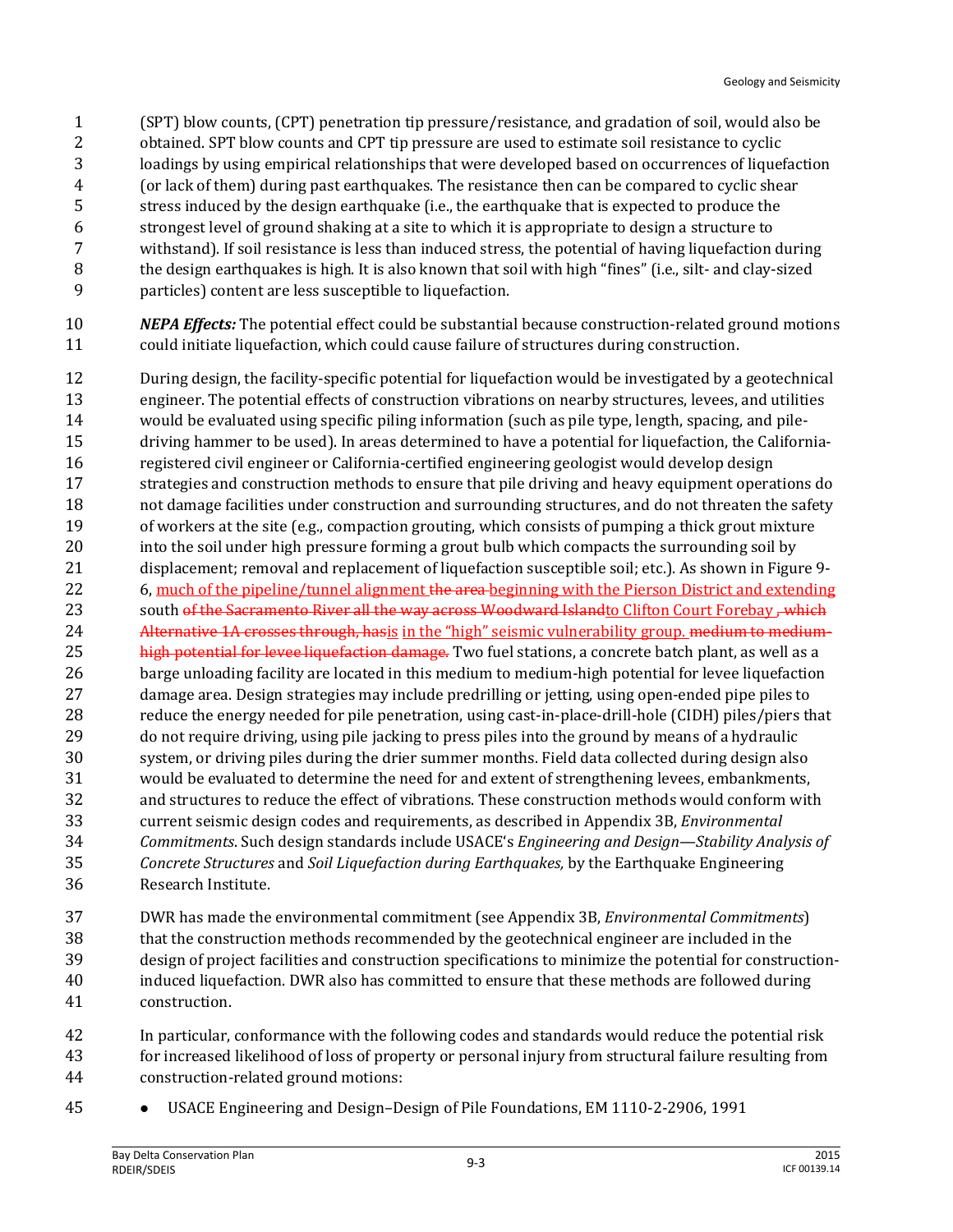- USACE Engineering and Design, Earthquake Design and Evaluation for Civil Works Projects, ER 1110-2-1806, 1995
- **•** California Code of Regulations, Title 8, Sections 1509 and 3203, California Code of Regulations.

 Generally, the applicable codes require that facilities be built so that if soil in the foundation or surrounding area are subject to liquefaction, the removal or densifaction of the liquefiable material should be considered, along with alternative foundation designs. Additionally, any modification to a 7 federal levee system would require USACE approval under 33 USC 408 (a 408 Permit) and would **have to pass quality assurance review by the Major Subordinate Command prior to being forwarded** 

- to USACE headquarters for final approval by the Chief of Engineers.
- The worker safety codes and standards specify protective measures that must be taken at construction sites to minimize the risk of injury or death from structural or earth failure (e.g., utilizing personal protective equipment, practicing crane and scaffold safety measures). The relevant codes and standards represent performance standards that must be met by contractors and these measures are subject to monitoring by state and local agencies. Cal-OSHA requirements for an IIPP and the terms of the IIPP to protect worker safety are the principal measures that would be
- enforced at construction sites.
- Conformance to construction method recommendations and other applicable specifications would ensure that construction of Alternative 1A would not create an increased likelihood of loss of property, personal injury or death of individuals due to construction-related ground motion and
- resulting potential liquefaction in the work area. Therefore, there would be no adverse effect.

#### **9.3.3.9 Alternative 4—Dual Conveyance with Modified Pipeline/Tunnel and Intakes 2, 3, and 5 (9,000 cfs; Operational Scenario H)**

#### **Impact GEO-1: Loss of Property, Personal Injury, or Death from Structural Failure Resulting from Strong Seismic Shaking of Water Conveyance Features during Construction**

- Earthquakes could be generated from local and regional seismic sources during construction of the Alternative 4 water conveyance facilities. Seismically induced ground shaking could cause injury of workers at the construction sites as a result of collapse of facilities.
- The potential for experiencing earthquake ground shaking during construction in 2020 (during the project's near-term implementation stage) was estimated using the results of the seismic study
- (California Department of Water Resources 2007a). The seismic study also computed seismic
- ground shaking hazards at six locations in the Delta for 2005, 2050, 2100, and 2200. The results of
- these analyses show that the ground shakings in the Delta are not sensitive to the elapsed time since
- the last major earthquake (i.e., the projected shaking hazard results for 2005, 2050, 2100, and 2200
- are similar).
- 35 Table 9-14 lists the expected PGA and  $1.0\text{-}S_a$  values in 2020 at selected facility locations along the pipeline/tunnel alignment. These would also be applicable to the modified pipeline/tunnel
- 
- alignment under Alternative 4. For the construction period, a ground motion return period of 72
- years was assumed, corresponding to approximately 50% probability of being exceeded in 50 years.
- Values were estimated for a stiff soil site, as predicted by the seismic study (California Department of Water Resources 2007a), and for the anticipated soil conditions at the facility locations. No
- seismic study computational modeling was conducted for 2020, so the ground shaking that was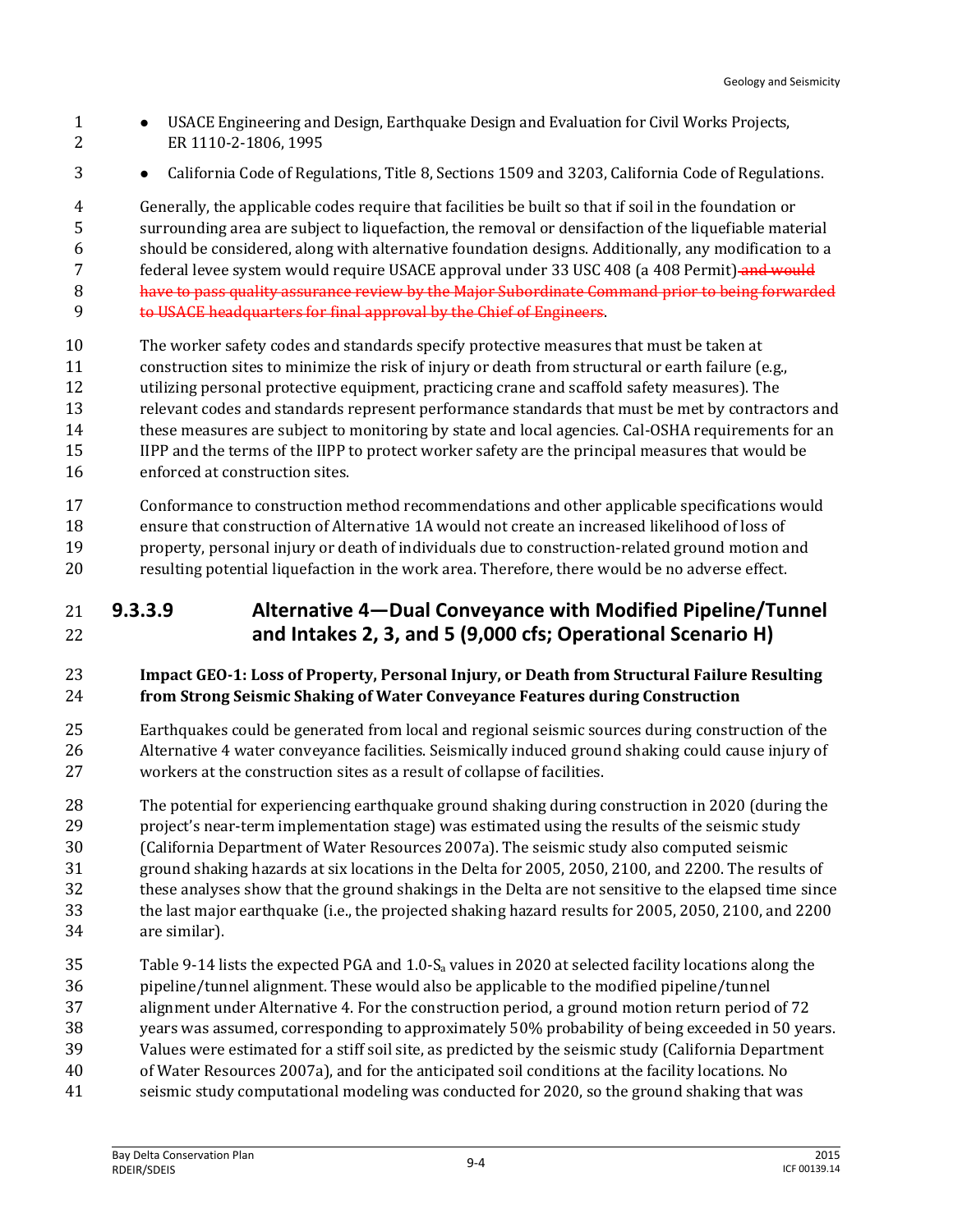computed for 2005 was used to represent the construction near-term period (i.e., 2020). Alternative 4 would include the same physical/structural components as Alternative 1A, but would entail two 3 less intakes and two five less pumping plants. These differences would present a slightly lower hazard of structural failure from seismic shaking but would not substantially change the hazard of loss of property, personal injury, or death during construction compared to Alternative 1A.

 *NEPA Effects:* The seismic study employed time-dependent seismic source models for several major faults in the region. These models were characterized based on the elapsed times since the last major seismic events on the faults. Therefore, the exposure risks predicted by the seismic study would increase if no major events take place on these faults through 2020. The effect could be substantial because seismically-induced ground shaking could cause loss of property or personal injury at the Alternative 4 construction sites (including intake locations, pipelines from intakes to 12 the intermediate forebay, the tunnels, the pumping plant, and the expanded Clifton Court Forebay) as a result of collapse of facilities. For example, facilities lying directly on or near active blind faults, such as the concrete batch plants and fuel stations near Twin Cities Road and Interstate 5 and at the expanded Clifton Court Forebay, as well as the expanded Forebay itself for Alternative 4 and may have an increased likelihood of loss of property or personal injury in the event of seismically- induced ground shaking. Although these blind thrusts are not expected to rupture to the ground 18 surface under the forebays during earthquake events, they may produce ground or near-ground shear zones, bulging, or both (California Department of Water Resources 2007a). For a map of all permanent facilities and temporary work areas associated with this conveyance alignment, see Figure M3-4 in the Mapbook Volume.

- However, during construction, all active construction sites would be designed and managed to meet the safety and collapse-prevention requirements of the relevant state codes and standards listed earlier in this chapter and expanded upon in Appendix 3B, *Environmental Commitments*, for the above-anticipated seismic loads.
- In particular, conformance with the following codes and standards would reduce the potential risk for increased likelihood of loss of property or personal injury from structural failure resulting from strong seismic shaking of water conveyance features during construction:
- **••** DWR Division of Engineering State Water Project Seismic Loading Criteria Report, Sept 2012.
- USACE Engineering and Design, Earthquake Design and Evaluation for Civil Works Projects, ER 1110-2-1806, 1995.
- USACE Engineering and Design Earthquake Design and Evaluation of Concrete Hydraulic Structures, EM 1110-2-6053, 2007.
- USACE Engineering and Design Response Spectra and Seismic Analysis for Concrete Hydraulic Structures, EM 1110-2-6050, 1999.
- USACE Engineering and Design Stability Analysis of Concrete Structures, EM 1110-2-2100, 2005.
- **•** California Code of Regulations, Title 8, Sections 1509 and 3203, California Code of Regulations.

 Generally, the applicable codes require that facilities be built so that they incur minimal damage in the event of a foreseeable seismic event and that they remain functional following such an event and that the facility is able to perform without catastrophic failure in the event of a maximum design earthquake (the greatest earthquake reasonably expected to be generated by a specific source on the basis of seismological and geological evidence). The safety requirements could include shoring,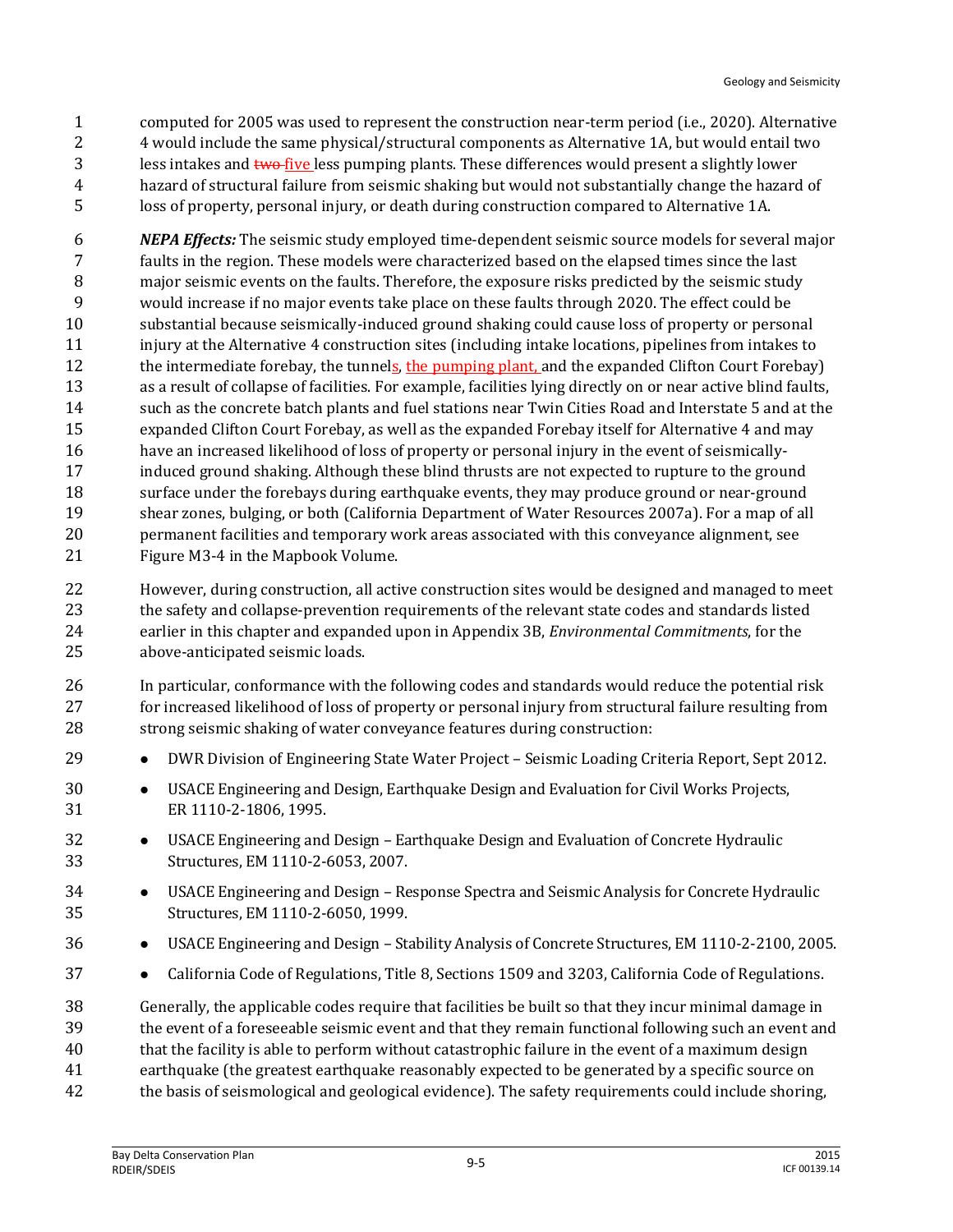- specified slope angles, excavation depth restrictions for workers, lighting and other similar controls.
- Conformance with these standards and codes are an environmental commitment of the project (see
- Appendix 3B, *Environmental Commitments*).

The worker safety codes and standards specify protective measures that must be taken at

- construction sites to minimize the risk of injury or death from structural or earth failure (e.g.,
- utilizing personal protective equipment, practicing crane and scaffold safety measures). The
- relevant codes and standards represent performance standards that must be met by contractors and
- these measures are subject to monitoring by state and local agencies. Cal-OSHA requirements for an IIPP and the terms of the IIPP to protect worker safety are the principal measures that would be
- enforced at construction sites.
- Conformance with these health and safety requirements and the application of accepted, proven construction engineering practices would reduce any potential risk such that construction of Alternative 4 would not create an increased likelihood of loss of property, personal injury or death of individuals. Therefore, there would be no adverse effect.
- *CEQA Conclusion***:** Seismically induced ground shaking that is estimated to occur and the resultant ground motion anticipated at Alternative 4 construction sites, including the intake locations, the 17 tunnels, the pipelines and the forebays, could cause collapse or other failure of project facilities while under construction. For example, facilities lying directly on or near active blind faults, such as the concrete batch plants and fuel stations near Twin Cities Road and Interstate 5 and at the expanded Clifton Court Forebay, as well as the expanded Forebay itself for Alternative 4, may have an increased likelihood of loss of property or personal injury at these sites in the event of 22 seismically-induced ground shaking. However, DWR would conform with to Cal-OSHA and other state code requirements, such as shoring, bracing, lighting, excavation depth restrictions, required slope angles, and other measures, to protect worker safety. Conformance with these standards and codes is an environmental commitment of the project (see Appendix 3B, *Environmental Commitments*). Conformance with these health and safety requirements and the application of accepted, proven construction engineering practices would reduce this risk and there would be no increased likelihood of loss of property, personal injury or death due to construction of Alternative 4. This impact would be less than significant. No mitigation is required.

#### **Impact GEO-2: Loss of Property, Personal Injury, or Death from Settlement or Collapse Caused by Dewatering during Construction of Water Conveyance Features**

 Settlement of excavations could occur as a result of dewatering at Alternative 4 construction sites with shallow groundwater. Soil excavation in areas with shallow or perched groundwater levels would require the pumping of groundwater from excavations to allow for construction of facilities. 35 This can be anticipated at all intake locations (Sites 2, 3, and 5) and the pumping plant sites adjacent 36 to the Sacramento River, where 70% much of the dewatering for Alternative 4 would take place. All 37 of the intake locations and the adjacent pumping plants for Alternative 4 are located on alluvial floodbasin deposits, alluvial floodplain deposits and natural levee deposits. Similar dewatering may be necessary where intake and forebay pipelines cross waterways and major irrigation canals east of the Sacramento River and north of the proposed intermediate forebay. Unlike the pipeline/tunnel alternatives, the conveyance tunnels constructed between the three intakes and the intermediate forebay would not be anticipated to require dewatering prior to construction and would not have any associated impact.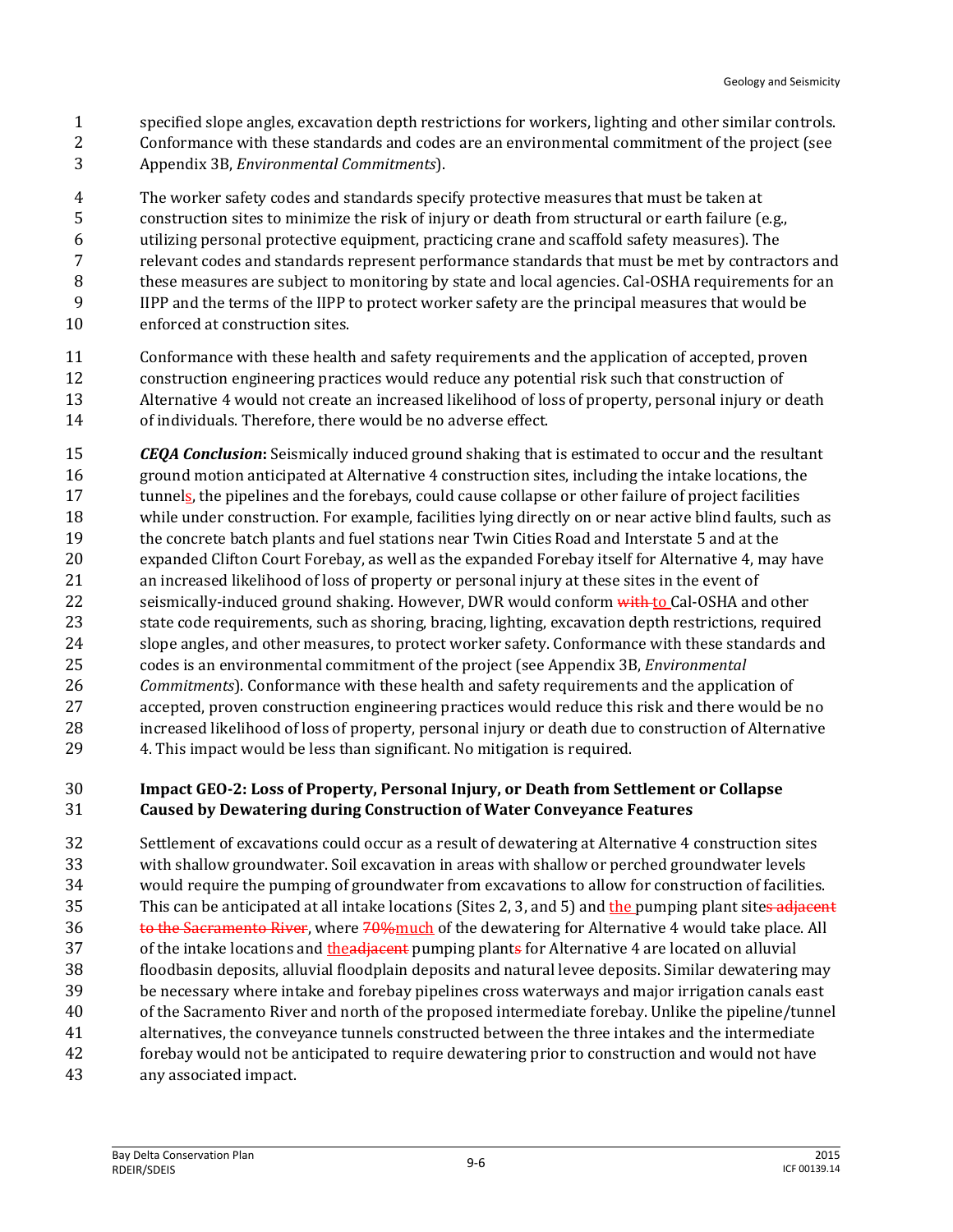- Dewatering can stimulate settlement in excavation and tunneling sites. The settlement could cause the slopes of excavations to fail.
- *NEPA Effects:* This potential effect could be substantial because settlement or collapse during dewatering could cause injury of workers at the construction sites as a result of collapse of excavations.

 The hazard of settlement and subsequent collapse of excavations would be evaluated by assessing 7 site-specific geotechnical and hydrological conditions at intake locations and adjacent pumping **plants**, as well as where intake and forebay pipelines cross waterways and major irrigation canals. A California-registered civil engineer or California-certified engineering geologist would recommend measures in a geotechnical report to address these hazards, such as seepage cutoff walls and barriers, shoring, grouting of the bottom of the excavation, and strengthening of nearby structures, existing utilities, or buried structures. As described in Section 9.3.1, *Methods for Analysis*, the measures would conform to applicable design and building codes, guidelines, and standards, such as the California Building Code and USACE's *Engineering and Design—Structural Design and Evaluation of Outlet Works*. See Appendix 3B, *Environmental Commitments.*

- In particular, conformance with the following codes and standards would reduce the potential risk 17 for increased likelihood of loss of property or personal injury from structural failure resulting from 18 settlement or collapse at the construction site caused by dewatering during construction:
- **•** DWR Division of Flood Management FloodSAFE Urban Levee Design Criteria, May 2012.
- USACE Engineering and Design Settlement Analysis, EM 1110-1-1904, 1990.
- **•** California Code of Regulations, Title 8, Sections 1509 and 3203, California Code of Regulations.

 Generally, the applicable codes require that facilities be built in such a way that settlement is minimized. DWR would ensure that the geotechnical design recommendations are included in the design of project facilities and construction specifications to minimize the potential effects from settlement and failure of excavations. DWR would also ensure that the design specifications are properly executed during construction. DWR has made an environmental commitment to conform with appropriate code and standard requirements to minimize potential risks (Appendix 3B, *Environmental Commitments*).

- The worker safety codes and standards specify protective measures that must be taken at construction sites to minimize the risk of injury or death from structural or earth failure (e.g., utilizing personal protective equipment, practicing crane and scaffold safety measures). The relevant codes and standards represent performance standards that must be met by contractors and these measures are subject to monitoring by state and local agencies. Cal-OSHA requirements for an IIPP and the terms of the IIPP to protect worker safety are the principal measures that would be enforced at construction sites.
- Conformance to these and other applicable design specifications and standards would ensure that construction of Alternative 4 would not create an increased likelihood of loss of property, personal injury or death of individuals from settlement or collapse caused by dewatering. Therefore, there would be no adverse effect.
- *CEQA Conclusion***:** Settlement or failure of excavations during construction could result in loss of property or personal injury. However, DWR would conform with Cal-OSHA and other state code requirements, such as using seepage cutoff walls, shoring, and other measures, to protect worker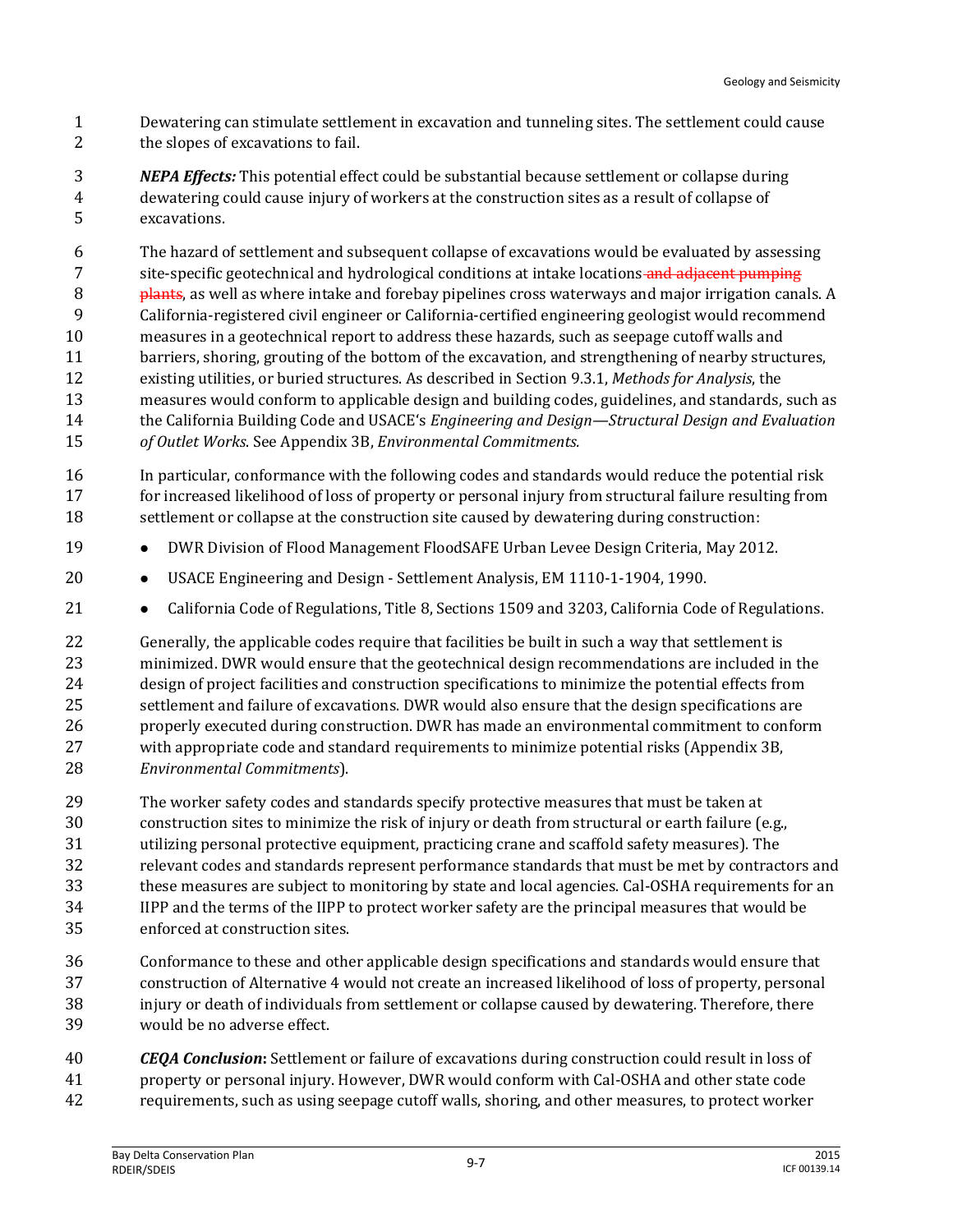- safety. DWR has made an environmental commitment to conform with appropriate codes and
- standards to minimize potential risks (Appendix 3B, *Environmental Commitments*). Additionally,
- DWR has made an environmental commitmentwould also ensure that a geotechnical report be
- completed by a California-certified engineering geologist, that the report's geotechnical design
- recommendations be included in the design of project facilities, and that the report's design
- specifications are properly executed during construction to minimize the potential effects from
- settlement and failure of excavations. design specifications are properly executed during 8 construction.on. Proper execution of these DWR has made an environmental commitments to use
- the appropriate code and standard requirements to minimize potential risks (Appendix 3B,
- *Environmental Commitments*) and there would result bein no increased likelihood of loss of
- property, personal injury or death due to construction of Alternative 4. The impact would be less 12 than significant. No mitigation is required.

#### **Impact GEO-3: Loss of Property, Personal Injury, or Death from Ground Settlement during Construction of Water Conveyance Features**

- Two types of ground settlement could be induced during tunneling operations: large settlement and systematic settlement. Large settlement occurs primarily as a result of over-excavation by the tunneling shield. The over-excavation is caused by failure of the tunnel boring machine to control unexpected or adverse ground conditions (for example, running, raveling, squeezing, and flowing ground) or operator error. Large settlement can lead to the creation of voids and/or sinkholes above the tunnel. In extreme circumstances, this settlement can affect the ground surface, potentially causing loss of property or personal injury above the tunneling operation.
- Systematic settlement usually results from ground movements that occur before tunnel supports can exit the shield and the tunnel to make full contact with the ground. Soil with higher silt and clay content tend to experience less settlement than sandy soil. Additional ground movements can occur with the deflection of the tunnel supports and over-excavation caused by steering/plowing of the 26 tunnel boring machine at horizontal and vertical curves. A deeper tunnel induces less ground surface settlement because a greater volume of soil material is available above the tunnel to fill any systematic void space.
- The geologic units in the area of the Alternative 4 modified pipeline/tunnel alignment are shown on
- Figure 9-3 and summarized in Table 9-26. The characteristics of each unit would affect the potential
- for settlement during tunneling operations. Segments 1 and 3, located in the Clarksburg area and the
- area west of Locke, respectively, contain higher amounts of sand than the other segments, so they
- pose a greater risk of settlement.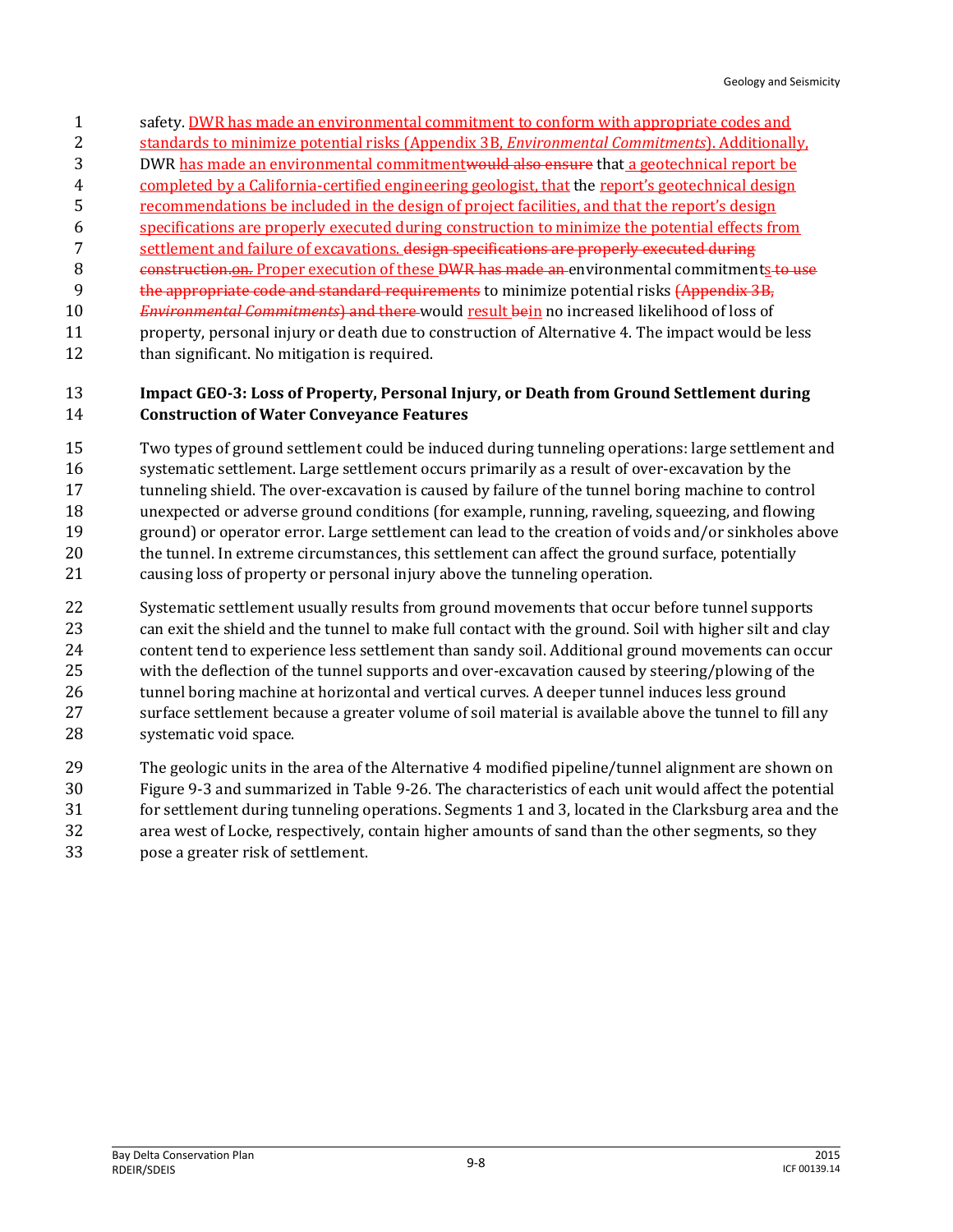| Segment <sup>a</sup>       | Geologic Unit                                 | Geologic Unit Description                                                                                                                    |
|----------------------------|-----------------------------------------------|----------------------------------------------------------------------------------------------------------------------------------------------|
| Segment 1 and<br>Segment 2 | Ql                                            | Natural levee deposits: moderately-to well-sorted sand, with some silt<br>and clay-                                                          |
|                            | Qb                                            | Flood basin deposits: firm to stiff silty clay, clayey silt, and silt                                                                        |
|                            | Qro                                           | Riverbank Formation: alluvial fans from glaciated basins that consist of<br>moderately sorted to well sort sand, gravel, silt and minor clay |
|                            | Qm2e                                          | Eolian sand: well-sorted fine-to medium-grained sand                                                                                         |
| Segment 3                  | Ql                                            | Natural levee deposits: moderately-to well-sorted sand, with some silt<br>and clay.                                                          |
|                            | Qb                                            | Flood basin deposits: firm to stiff silty clay, clayey silt, and silt                                                                        |
|                            | Qfp                                           | Floodplain deposits: dense, sandy to silty clay                                                                                              |
|                            | Qpm                                           | Delta mud: mud and peat with minor silt or sand                                                                                              |
| Segment 4                  | Qpm                                           | Delta mud: mud and peat with minor silt or sand                                                                                              |
|                            | Qb                                            | Flood basin deposits: firm to stiff silty clay, clayey silt, and silt-                                                                       |
| Segment 5 and<br>Segment 6 | Qpm                                           | Delta mud: mud and peat with minor silt or sand                                                                                              |
| Segment 7                  | Qpm                                           | Delta mud: mud and peat with minor silt or sand                                                                                              |
|                            | Qfp                                           | Floodplain deposits: dense, sandy to silty clay                                                                                              |
| Segment 8                  | Qfp                                           | Floodplain deposits: dense, sandy to silty clay                                                                                              |
|                            | Qch                                           | Alluvial fans and terraces from non-glaciated drainage basins: clay, silt,<br>sand, and gravel.                                              |
|                            | Sources: Hansen et al. 2001 and Atwater 1982. |                                                                                                                                              |

#### 1 **Table 9-26. Surficial Geology Underlying Alternative 4/ Modified Pipeline/Tunnel Alignment by**  2 **Segments**

<sup>a</sup> The segments are shown on Figure 9-3.

#### 3

 Given the likely design depth of the tunnels, the potential for excessive systematic settlement expressed at the ground surface caused by tunnel installation is thought to be relatively low. Operator errors or highly unfavorable/unexpected ground conditions could result in larger settlement. Large ground settlements caused by tunnel construction are almost always the result of using inappropriate tunneling equipment (incompatible with the ground conditions), improperly

9 operating the machine, or encountering sudden or unexpected changes in ground conditions.

 *NEPA Effects:* The potential effect could be substantial because ground settlement could occur during the tunneling operation. During detailed project design, a site-specific subsurface geotechnical evaluation would be conducted along the modified pipeline/tunnel alignment to verify or refine the findings of the preliminary geotechnical investigation. The tunneling equipment and drilling methods would be reevaluated and refined based on the results of the investigations, and field procedures for sudden changes in ground conditions would be implemented to minimize or

- 16 avoid ground settlement. The primary exploration methods for these investigations include soil
- 17 borings and CPTs (California Department of Water Resources 2014), which could potentially result
- 18 in the settlement of dewatered sediments or liquefaction, respectively. However, these effects would
- 19 be reduced with implementation of DWR's environmental commitments and Avoidance and
- 20 Minimization Measures (Appendix 3B). A California-registered civil engineer or California-certified
- 21 engineering geologist would recommend measures to address these hazards, such as specifying the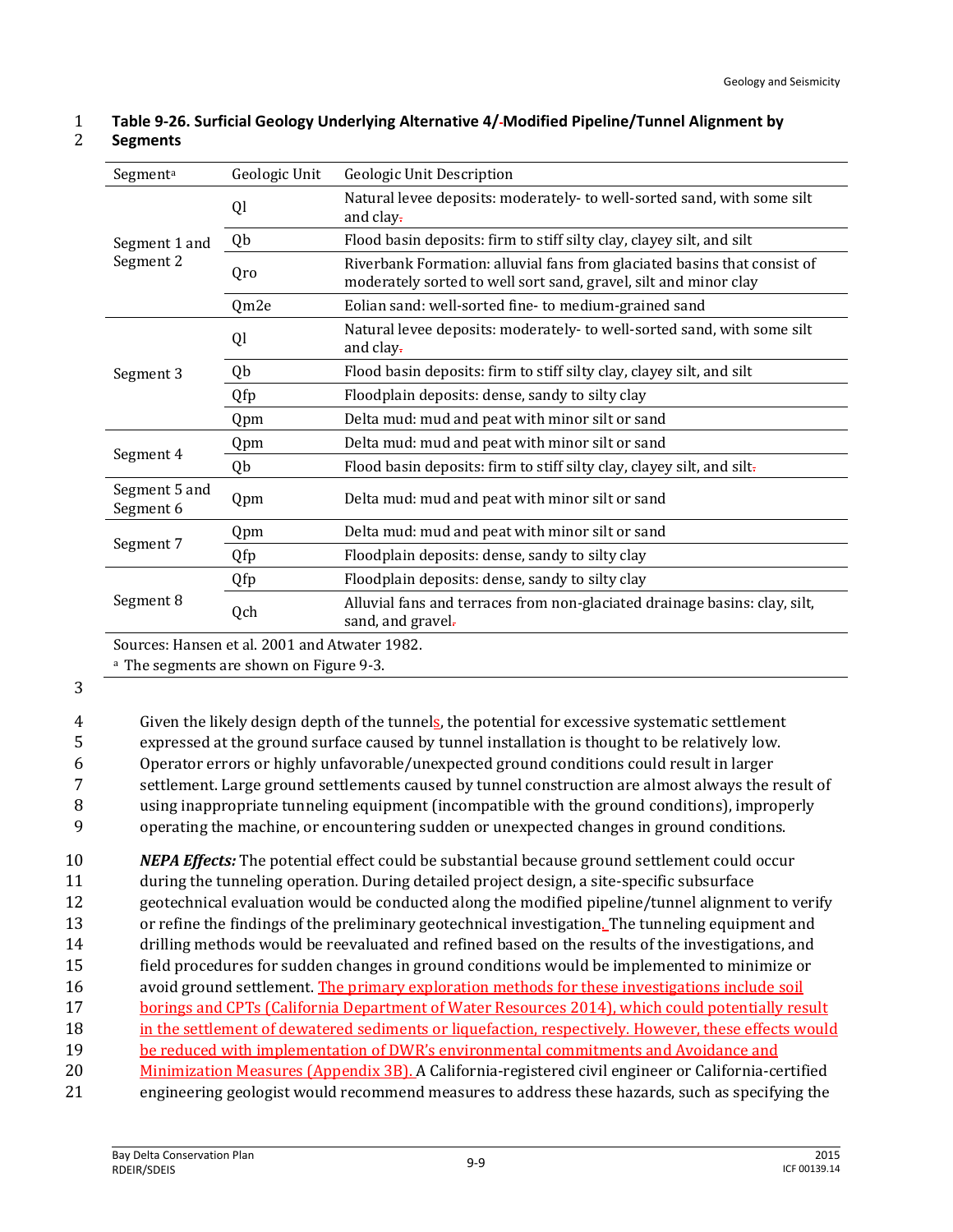- type of tunnel boring machine to be used in a given segment. As required by DWR's environmental
- 2 commitments (Appendix 3B), The results of the site-specific evaluation and the engineer's
- recommendations would be documented in a detailed geotechnical report prepared in accordance
- with state guidelines, in particular *Guidelines for Evaluating and Mitigating Seismic Hazards in*
- *California* (California Geological Survey 2008).
- As described in Section 9.3.1*, Methods for Analysis,* the measures would conform to applicable design and building codes, guidelines, and standards, such as USACE design measures. See Appendix 3B, *Environmental Commitments.*
- In particular, conformance with the following codes and standards would reduce the potential risk for increased likelihood of loss of property or personal injury from ground settlement above the tunneling operation during construction:
- 12 DWR Division of Engineering State Water Project Seismic Loading Criteria Report, Sept 2012.
- **••** DWR Division of Flood Management FloodSAFE Urban Levee Design Criteria, May 2012.
- **••** California Code of Regulations, Title 8, Sections 1509 and 3203, California Code of Regulations.
- As described in detail in Impacts GEO-1 and GEO-2, DWR would ensure that the geotechnical design recommendations are included in the design of project facilities and construction specifications to minimize the potential effects from settlement. DWR would also ensure that the design specifications are properly executed during construction. DWR has made this conformance and monitoring process an environmental commitment of the BDCP (Appendix 3B, *Environmental Commitments*).
- Generally, the applicable codes require that facilities be built so that they are designed for a landside slope stability and seepage/underseepage factors of safety greater than 1.0 (i.e., stable) and would therefore be less impacted in the event of ground settlement. The worker safety codes and standards specify protective measures that must be taken at construction sites to minimize the risk of injury or death from structural or earth failure (e.g., utilizing personal protective equipment, practicing crane and scaffold safety measures). The relevant codes and standards represent performance standards that must be met by contractors and these measures are subject to monitoring by state and local agencies. Cal-OSHA requirements for an IIPP and the terms of the IIPP to protect worker safety are the principal measures that would be enforced at construction sites.
- Conformance to these and other applicable design specifications and standards would ensure that construction of Alternative 4 would not create an increased likelihood of loss of property, personal injury or death of individuals from ground settlement. Therefore, there would be no adverse effect.
- *CEQA Conclusion***:** Ground settlement above the tunneling operation could result in loss of property
- or personal injury during construction. However, DWR would conform with Cal-OSHA, USACE, and
- other design requirements to protect worker safety. DWR would also ensure that the design specifications are properly executed during construction. DWR would ensure that the geotechnical
- design recommendations are included in the design of project facilities and construction
- specifications and are properly executed during construction to minimize the potential effects from
- settlement. DWR has made this conformance and monitoring process an environmental
- commitment of the BDCP (Appendix 3B, *Environmental Commitments*).DWR has made an
- environmental commitment to use the appropriate code and standard requirements to minimize
- potential risks (Appendix 3B, *Environmental Commitments*). Hazards to workers and project
- structures would be controlled at safe levels and there would be no increased likelihood of loss of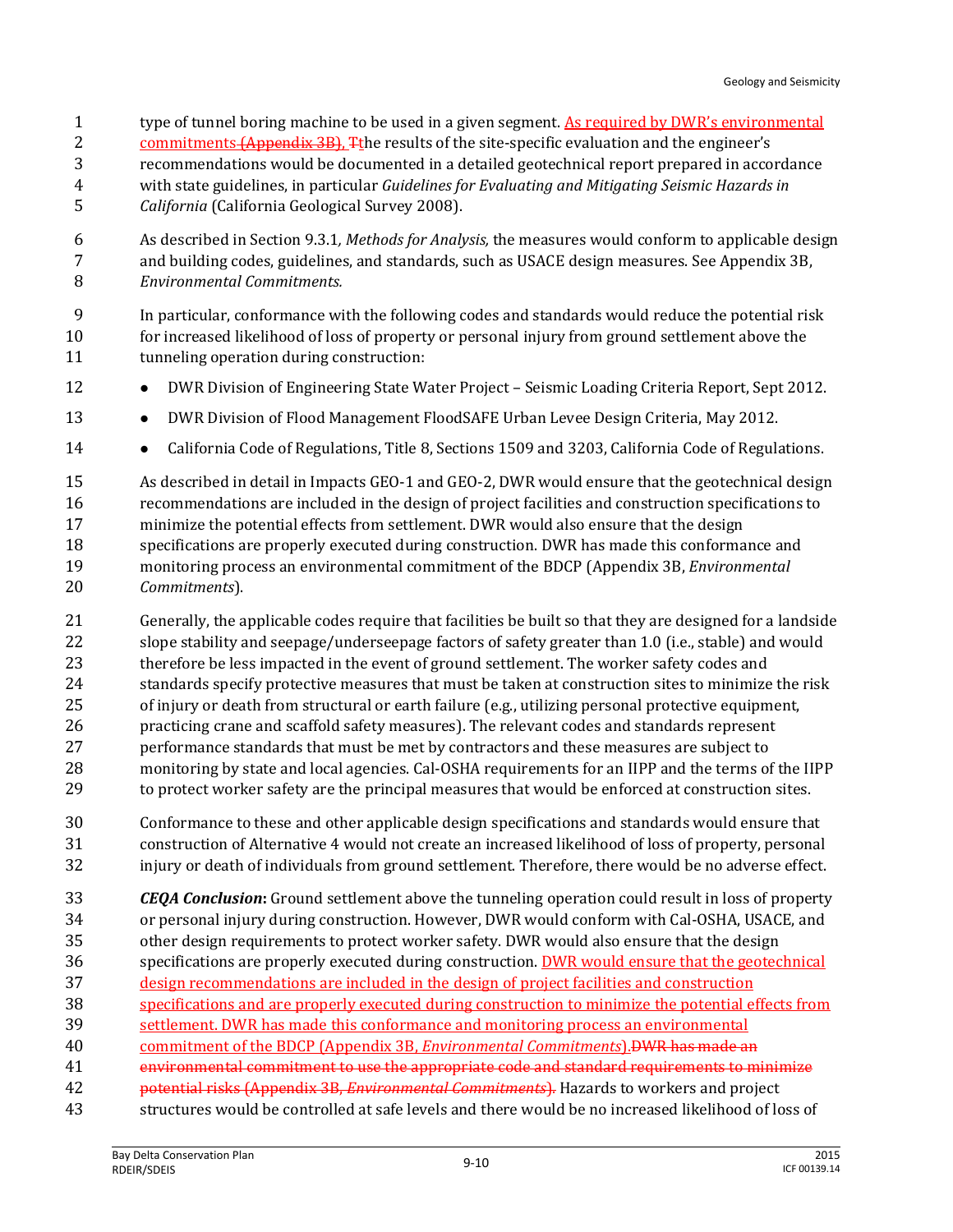property, personal injury or death due to construction of Alternative 4. The impact would be less than significant. No mitigation is required.

#### **Impact GEO-4: Loss of Property, Personal Injury, or Death from Slope Failure during Construction of Water Conveyance Features**

 Excavation of borrow material could result in failure of cut slopes and application of temporary spoils and RTM at storage sites could cause excessive settlement in the spoils, potentially causing injury of workers at the construction sites. Soil and sediment, especially those consisting of loose alluvium and soft peat or mud, would be particularly prone to failure and movement. Additionally, groundwater is expected to be within a few feet of the ground surface in these areas; this may make excavations more prone to failure.

- While specific borrow sources have not yet been secured near the Alternative 4 alignment, several
- potential locations within the project area have been identified based on geologic data presented
- through the DRMS study. Borrow site locations identified outside the project area were based on
- reviews of published geologic maps, specifically the California Geological Survey Map No. 1A
- 15 Sacramento Quadrangle (1981) and Map No. 5A San Francisco-San Jose Quanddrangle (1991). 16 Borrow areas for construction of intake facilities, sedimentation basins, pumping plants,
- 17 intermediate forebays, and other supporting facilities would be sited near the locations of these
- structures (generally within 10 miles). Along the modified pipeline/tunnel alignment, selected areas
- would also be used for disposing of the byproduct (RTM) of tunneling operations. Table 9-27
- describes the geology of these areas as mapped by Atwater (1982) (Figure 9-3).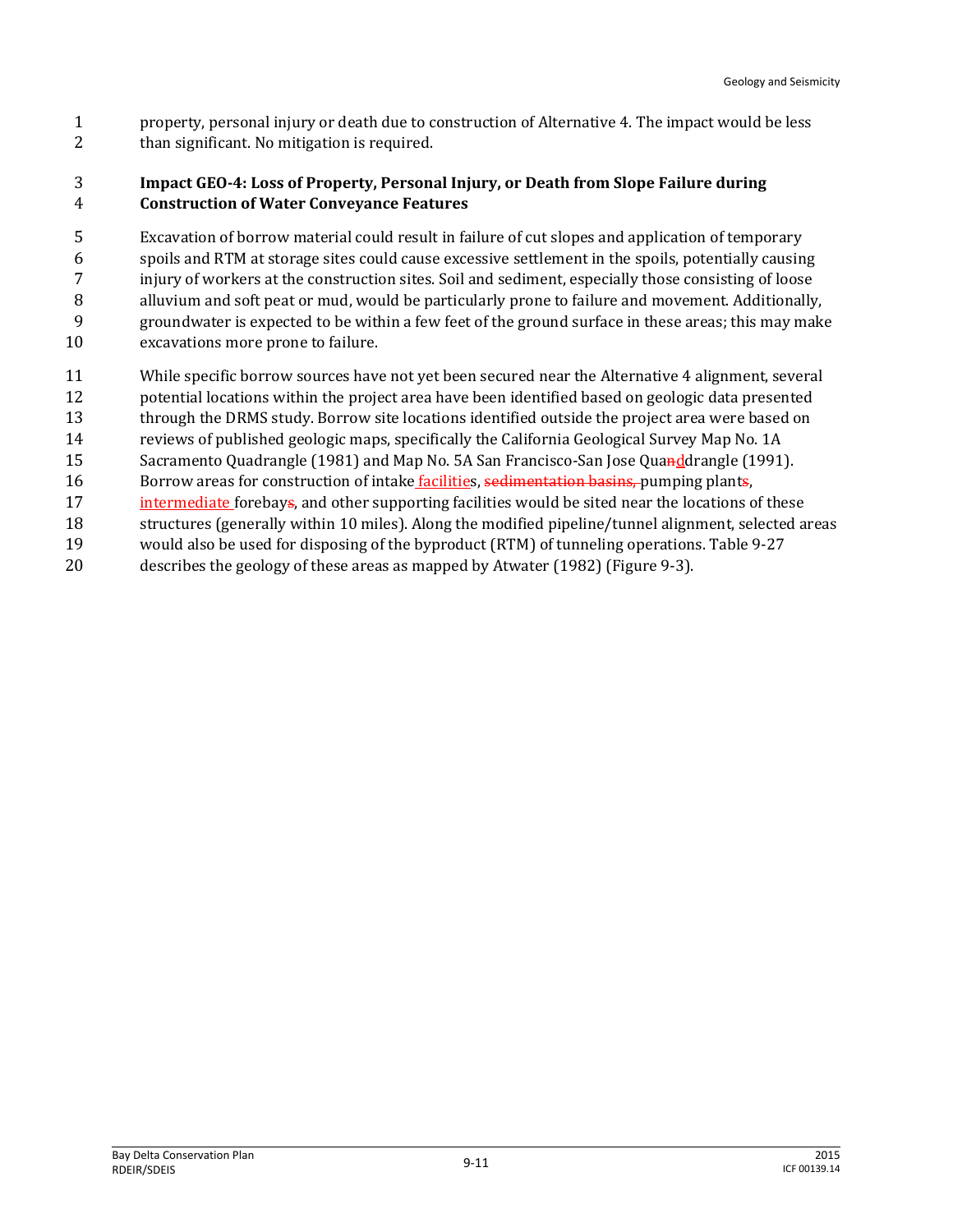| Segment <sup>a</sup>                            | Geologic Unit | Geologic Unit Description                                                                                                                                                                        |  |  |
|-------------------------------------------------|---------------|--------------------------------------------------------------------------------------------------------------------------------------------------------------------------------------------------|--|--|
| Segment 1<br>Borrow and/or<br>Spoil Area        | Ql            | Natural levee deposits: moderately to well-sorted sand, with some silt and clay                                                                                                                  |  |  |
|                                                 | Qb            | Flood basin deposits: firm to stiff silty clay, clayey silt, and silt                                                                                                                            |  |  |
| Onsite Borrow<br>Areas                          | Ql            | Natural levee deposits: moderately to well-sorted sand, with some silt and clay                                                                                                                  |  |  |
|                                                 | Qb            | Flood basin deposits: firm to stiff silty clay, clayey silt, and silt                                                                                                                            |  |  |
|                                                 | Qymc          | Alluvial fans and terraces from non-glaciated drainage basins: sand, silt and<br>gravel                                                                                                          |  |  |
|                                                 | Qfp           | Floodplain deposits: dense, sandy to silty clay                                                                                                                                                  |  |  |
|                                                 | Qch           | Alluvial fans and terraces from non-glaciated drainage basins: clay, silt, sand,<br>and gravel.                                                                                                  |  |  |
| Segment 2<br>Reusable Tunnel<br>Material Area   | Ql            | Natural levee deposits: moderately to well-sorted sand, with some silt and clay                                                                                                                  |  |  |
|                                                 | Qb            | Flood basin deposits: firm to stiff silty clay, clayey silt, and silt                                                                                                                            |  |  |
|                                                 | Qry           | Riverbank Formation: alluvial fans from glaciated basins that consist of<br>moderately sorted to well-sorted sand, gravel, silt, and minor clay                                                  |  |  |
| Segment 3<br>Reusable Tunnel<br>Material Area   | $\theta$      | Flood basin deposits: firm to stiff silty clay, clayey silt, and silt                                                                                                                            |  |  |
|                                                 | <b>QfpOry</b> | Floodplain deposits: dense sandy to silty clayRiverbank Formation: alluvial<br>fans from glaciated basins that consist of moderately sorted to well-sorted<br>sand, gravel, silt, and minor clay |  |  |
| Segment 45<br>Reusable Tunnel<br>Material Area  | $\theta$      | Flood basin deposits: firm to stiff silty clay, clayey silt, and silt                                                                                                                            |  |  |
|                                                 | $\theta$      | Natural levee deposits: moderately to well-sorted sand, with some silt and clay                                                                                                                  |  |  |
|                                                 | Qpm           | Delta mud: mud and peat with minor silt or sand                                                                                                                                                  |  |  |
| Segment 107<br>Reusable Tunnel<br>Material Area | Qymc          | Alluvial fans and terraces from non-glaciated drainage basins: sand, silt and<br>gravel                                                                                                          |  |  |
|                                                 | Qfp           | Floodplain deposits: dense sandy to silty clay                                                                                                                                                   |  |  |
|                                                 | Qch           | Alluvial fans and terraces from non-glaciated drainage basins: clay, silt, sand,<br>and gravel                                                                                                   |  |  |
| Source: Hansen et al. 2001; Atwater 1982.       |               |                                                                                                                                                                                                  |  |  |
| The segments are shown on Figure 9-3.           |               |                                                                                                                                                                                                  |  |  |

#### 1 **Table 9-27. Geology Underlying Borrow and Reusable Tunnel Material Storage Areas—Alternative 4**

2

| 3 | Some borrow areas and pre-cast tunnel segment plants would be in areas already proposed for            |
|---|--------------------------------------------------------------------------------------------------------|
| 4 | disturbance and therefore are evaluated by this EIR/EIS; others would be at new locations outside      |
| 5 | the Plan Area. Areas outside of the Plan Area would likely occur at existing permitted facilities. Any |
| 6 | Such new locations that would undergo additional technical and environmental review, including         |
|   | that for Geology and Seismicity impacts.                                                               |

8 *NEPA Effects:* The potential effect could be substantial because excavation of borrow material and 9 the resultant cutslopes and potential failure of spoils/RTM fill slopes could cause injury of workers 10 at the construction sites.

- 11 Excavations in borrow areas would be designed to avoid excessive ground movements on adjacent
- 12 areas and soil "boiling" (i.e., upwelling of groundwater) at the bottom of the excavation. Spoils would
- 13 be placed in 12-inch lifts with proper compaction and stored no higher than 12 feet above
- 14 preconstruction ground elevation with maximum side slopes of 5H:1V. During design, the potential
- 15 for native ground settlement below the spoils would be evaluated by a geotechnical engineer using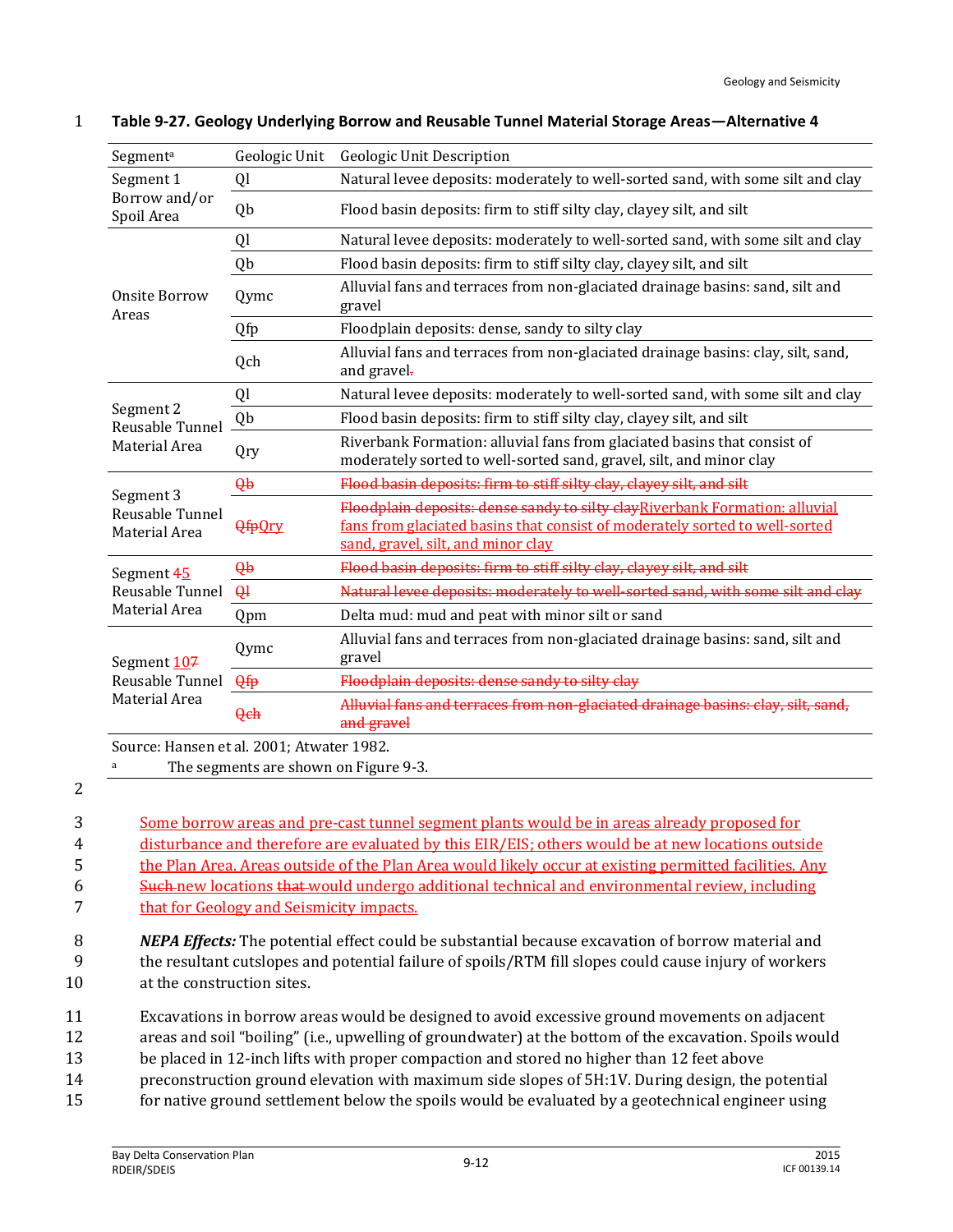site-specific geotechnical and hydrological information. The use of shoring, seepage cutoff walls, and ground modifications to prevent slope instability, soil boiling, or excessive settlement would be considered in the design. As described in Section 9.3.1, *Methods for Analysis,* the measures would conform to applicable design and building codes, guidelines, and standards, such as the California Building Code and USACE's *Engineering and Design—Structural Design and Evaluation of Outlet*  6 *Works*.

 In addition to the risk of slope failure at borrow sites and spoils and RTM sites, there are also potential impacts on levee stability resulting from construction of Alternative 4 water conveyance facilities. The intake facilities would be sited along the existing Sacramento River levee system, requiring reconstruction of levees and construction of a perimeter levee/building pad to provide 11 continued flood management. At each intake pumping plant site, a new setback levee (ring levee) would be constructed. The space enclosed by the setback levee would be filled up to the elevation of 13 the top of the setback levee, creating a building pad for the adjacent pumping plant.

14 As discussed in Chapter 3, *Description of the Alternatives*, the new perimeter levees/building pad 15 would be designed to provide an adequate Sacramento River channel cross section and to provide 16 the same level of flood protection as the existing levee and would be constructed to geometries that 17 meet or exceed PL 84-99 standards. CALFED and DWR have adopted PL 84-99 as the preferred 18 design standard for Delta levees. Transition levees would be constructed to connect the existing 19 levees to the new setback levees. A typical new levee would have a broad-based, generally 20 asymmetrical triangular cross section. The design of the levee/building pad height would 21 considered potential wind and wave erosion. The As measured from the adjacent ground surface on 22 the landside vertically up to the elevation of the levee/building pad crest, would range from 23 approximately 20 to 45 feet to provide adequate freeboard above anticipated water surface 24 elevations. The width of the levee (toe of levee to toe of levee) would range from approximately 180 25 to 360 feet. The minimum crest width of the levee would be 20 feet; however, in some places it 26 would be larger to accommodate roadways and other features. Depending on the foundation 27 material at each intake facility, foundation improvements would entail excavation and replacement 28 of soil below the new levee/building pad footprint and potential ground improvement. The 29 levee/building pad height, as measured from the adjacent ground surface on the landside vertically 30 up to the elevation of the berm crest, would range from approximately 20 to 45 feet to provide 31 adequate freeboard above anticipated water surface elevations. The width of the perimeter 32 levee/berm (toe of berm to toe of berm) would range from approximately 180 to 360 feet. The 33 minimum crest width of the berm would be 20 feet; however, in some places it would be larger to 34 accommodate roadways and other features. A c Gut-off walls would be constructed along the 35 perimeter of the forebay part of the intake facility to avoid seepage, and the minimum slope of the 36 levee walls/building pad would be three units horizontal to one unit vertical. All levee 37 reconstruction/building pad construction willould conform with to applicable state and federal 38 flood management engineering and permitting requirements. 39 Depending on the foundation material at each intake facility, foundation improvements would 40 requireentail excavation and replacement of soil below the new levee/building pad footprint and 41 potential ground improvement. The levee/building pad height, as measured from the adjacent 42 ground surface on the landside vertically up to the elevation of the berm crest, would range from 43 approximately 20 to 45 feet to provide adequate freeboard above anticipated water surface

- 44 elevations. The width of the perimeter levee/berm (toe of berm to toe of berm) would range from 45 approximately 180 to 360 feet. The minimum crest width of the berm would be 20 feet; however, in
- 46 some places it would be larger to accommodate roadways and other features. Cut-off walls would be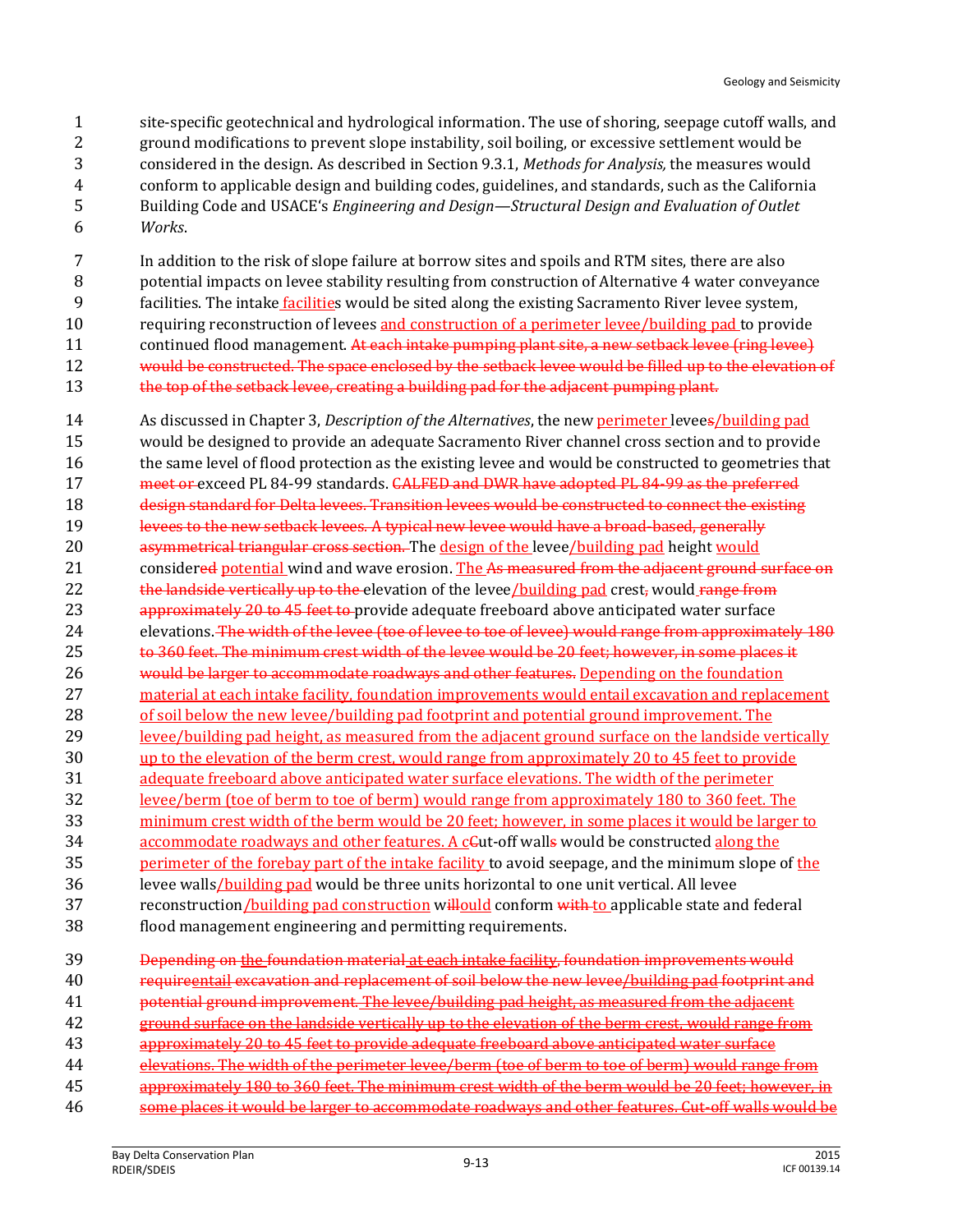- constructed to avoid seepage, and the minimum slope of levee walls would be three units horizontal
- to one unit vertical. All levee reconstruction will comply with applicable state and federal flood
- management engineering and permitting requirements.

 The levees would be armored with riprap—small to large angular boulders—on the waterside. Intakes would be constructed using a sheetpile cofferdam in the river to create a dewatered construction area that would encompass the intake site. The cofferdam would lie approximately 10– 35 feet from the footprint of the intake and would be built from upstream to downstream, with the downstream end closed last. The distance between the face of the intake and the face of the cofferdam would be dependent on the foundation design and overall dimensions. The length of each temporary cofferdam would vary by intake location, but would range from 740 to 2,440 feet. The Ccofferdams would be supported by steel sheet piles and/or king piles (heavy H-section steel piles). Installation of these piles may require both impact and vibratory pile drivers. Some clearing and grubbing of levees would be required prior to installation of the sheet pile cofferdam, depending on site conditions. Additionally, if stone bank protection, riprap, or mature vegetation is present at intake construction site, it would be removed prior to sheet pile installation.

DWR would ensure that the geotechnical design recommendations are included in the design of

project facilities and construction specifications to minimize the potential effects from failure of

- 18 excavations and settlement. DWR would also ensure that the design specifications are properly 19 executed during construction. DWR would ensure that the geotechnical design recommendations are 20 included in the design of project facilities and construction specifications and are properly executed during construction to minimize the potential effects from failure of excavations. DWR has made this conformance and monitoring process an environmental commitment of the BDCP (Appendix 3B,
- *Environmental Commitments*).
- In particular, conformance with the following codes and standards would reduce the potential risk for increased likelihood of loss of property or personal injury from settlement/failure of cutslopes of borrow sites and failure of soil or RTM fill slopes during construction:
- **DWR Division of Engineering State Water Project Seismic Loading Criteria Report, Sept 2012.**
- **••** DWR Division of Flood Management FloodSAFE Urban Levee Design Criteria, May 2012.
- **•** California Code of Regulations, Title 8, Sections 1509 and 3203, California Code of Regulations.

 Generally, the applicable codes require that facilities be built to certain factors of safety in order to ensure that facilities perform as designed for the life of the structure despite various soil parameters. The worker safety codes and standards specify protective measures that must be taken at construction sites to minimize the risk of injury or death from structural or earth failure (e.g., utilizing personal protective equipment, practicing crane and scaffold safety measures). The relevant codes and standards represent performance standards that must be met by contractors and these measures are subject to monitoring by state and local agencies. Cal-OSHA requirements for an IIPP and the terms of the IIPP to protect worker safety are the principal measures that would be enforced at construction sites.

- Conformance to these and other applicable design specifications and standards would ensure that
- construction of Alternative 4 would not create an increased likelihood of loss of property, personal
- injury or death of individuals from slope failure at borrow sites and spoils and RTM storage sites.
- The reconstruction of levees would improve levee stability over existing conditions due to improved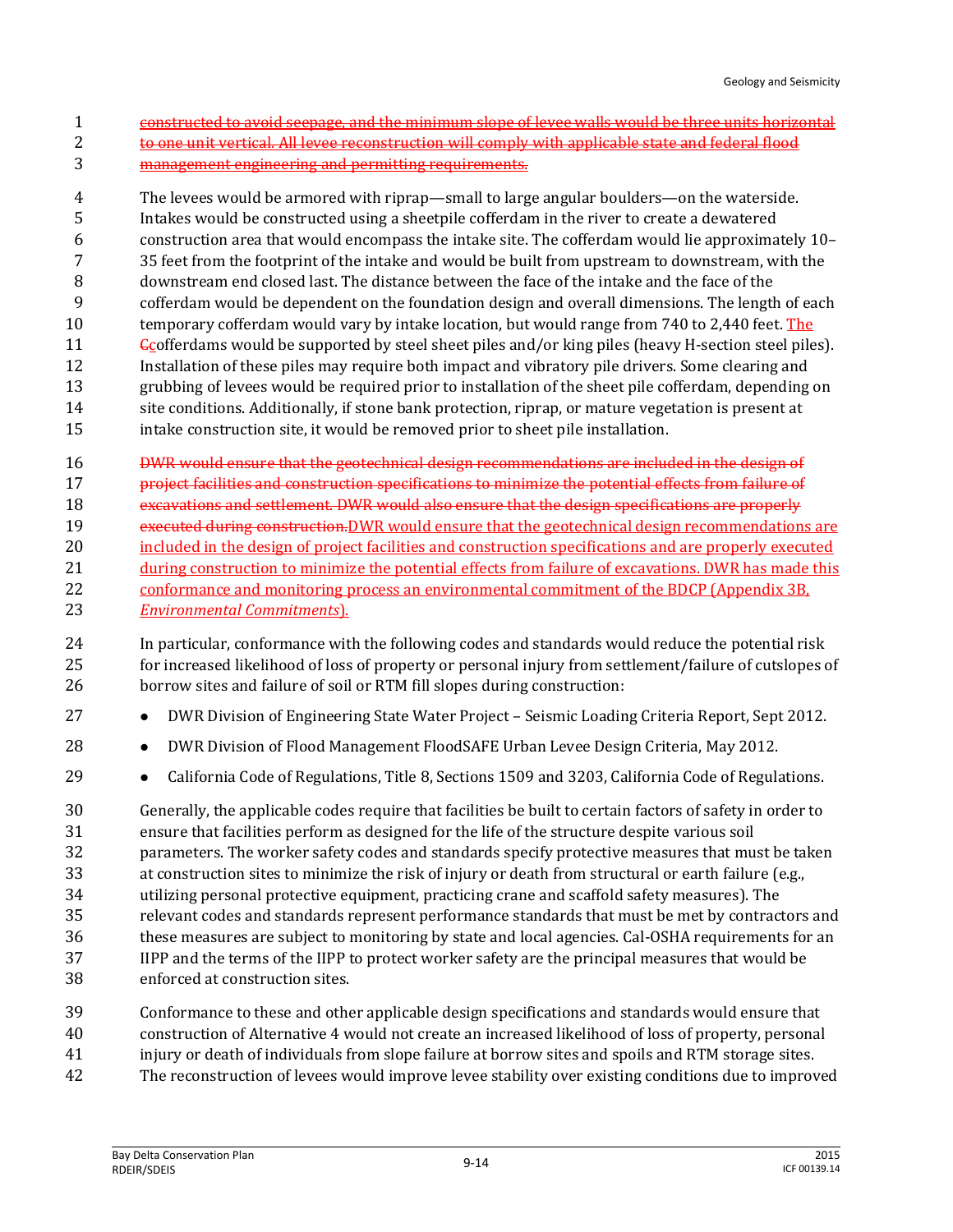side slopes, erosion countermeasures (geotextile fabrics, rock revetments, riprap, or other material), seepage reduction measures, and overall mass. Therefore, there would be no adverse effect.

 *CEQA Conclusion***:** Settlement/failure of cutslopes of borrow sites and failure of soil/RTM fill slopes could result in loss of property or personal injury during construction. However, because DWR would conform with Cal-OSHA and other state code requirements and conform to applicable geotechnical design guidelines and standards, such as USACE design measures, the hazard would be controlled to a safe level and there would be no increased likelihood of loss of property, personal injury or death due to construction of Alternative 4 at borrow sites and spoils and RTM storage sites. The reconstruction of levees would improve levee stability over existing conditions due to improved side slopes, erosion countermeasures, seepage reduction measures, and overall mass. The impact would be less than significant. No mitigation is required.

#### **Impact GEO-5: Loss of Property, Personal Injury, or Death from Structural Failure Resulting from Construction-Related Ground Motions during Construction of Water Conveyance Features**

- Pile driving and other heavy equipment operations would cause vibrations that could initiate
- liquefaction and associated ground movements in places where soil and groundwater conditions are present to allow liquefaction to occur. The consequences of liquefaction could be manifested in terms of compaction or settlement, loss of bearing capacity, lateral spreading (horizontal soil movement), increased lateral soil pressure, and buoyancy within zones of liquefaction. These consequences could damage nearby structures and levees.
- The lateral extent (or influenced distance) of damage potential caused by pile driving and heavy equipment operations depends on many factors, including soil conditions, the piling hammer used, frequency of piling, and the vibration tolerance of structures and levees.
- Pile driving would be conducted at the intakes, where, based on boring logs, soil materials subject to liquefaction (e.g., saturated, poorly graded sand) are present. During project design, site-specific geotechnical and groundwater investigations would be conducted to build upon existing data (e.g., California Department of Water Resources 2010a, 2010b, 2011) to identify and characterize the vertical (depth) and horizontal (spatial) variability in soil bearing capacity and extent of liquefiable soil. Engineering soil parameters that could be used to assess the liquefaction potential, such as (SPT) blow counts, (CPT) penetration tip pressure/resistance, and gradation of soil, would also be obtained. SPT blow counts and CPT tip pressure are used to estimate soil resistance to cyclic loadings by using empirical relationships that were developed based on occurrences of liquefaction (or lack of them) during past earthquakes. The resistance then can be compared to cyclic shear stress induced by the design earthquake (i.e., the earthquake that is expected to produce the strongest level of ground shaking at a site to which it is appropriate to design a structure to withstand). If soil resistance is less than induced stress, the potential of having liquefaction during the design earthquakes is high. It is also known that soil with high "fines" (i.e., silt- and clay-sized particles) content are less susceptible to liquefaction.
- *NEPA Effects:* The potential effect could be substantial because construction-related ground motions could initiate liquefaction, which could cause failure of structures during construction, which could result in injury of workers at the construction sites.
- During design, the facility-specific potential for liquefaction would be investigated by a geotechnical engineer. The investigations are an environmental commitment of the BDCP (Appendix 3B,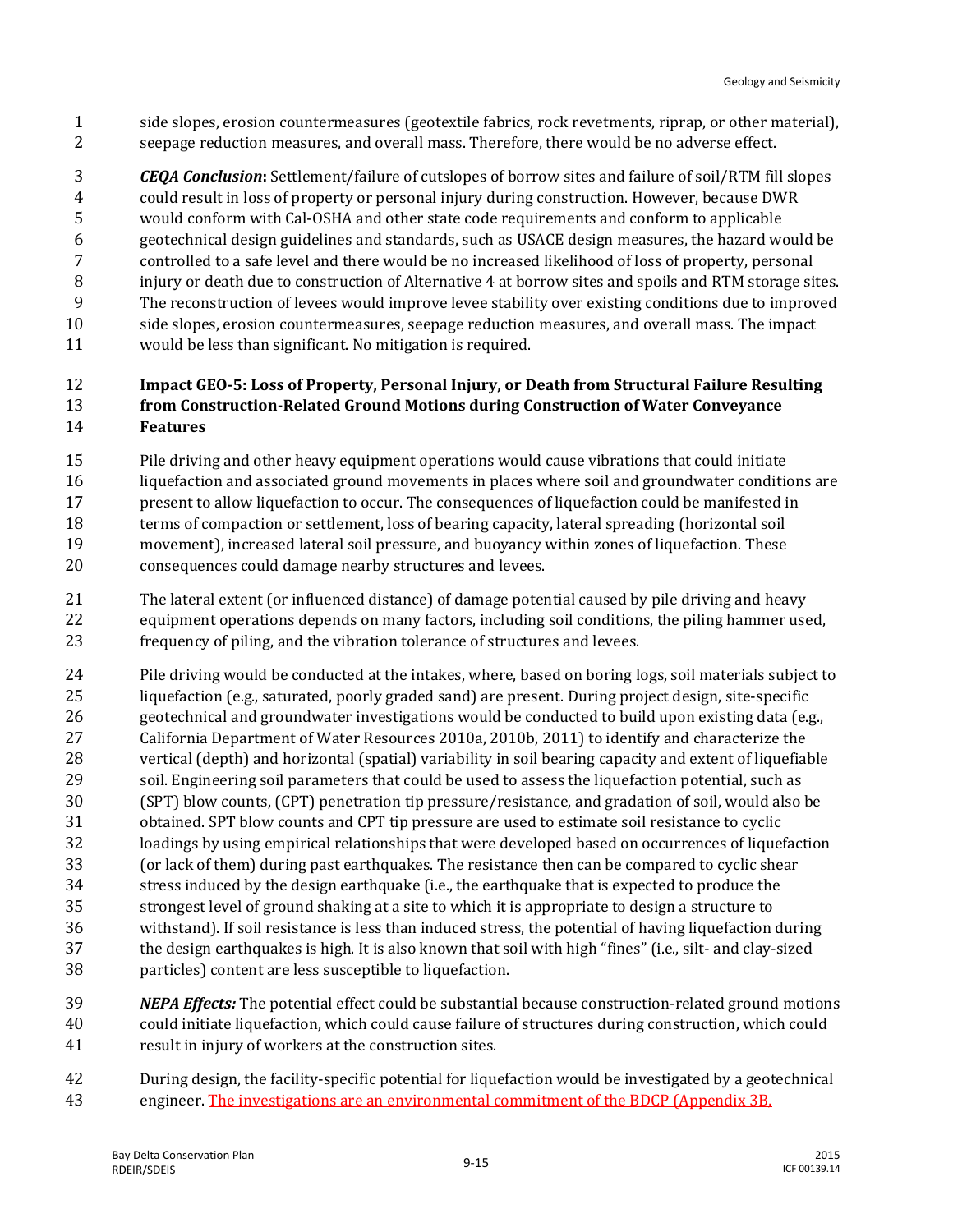- *Environmental Commitments*). The potential effects of construction vibrations on nearby structures, levees, and utilities would be evaluated using specific piling information (such as pile type, length, spacing, and pile-driving hammer to be used). In areas determined to have a potential for liquefaction, the California-registered civil engineer or California-certified engineering geologist would develop design strategies and construction methods to ensure that pile driving and heavy equipment operations do not cause liquefaction which otherwise could damage facilities under 7 construction and surrounding structures, and could a not threaten the safety of workers at the site.
- 8 As shown in Figure 9-6, the area south of the Sacramento River all the way across Woodward Island,
- 9 which Alternative 4 alignment extends through areas that generally have erosses through, has a
- 10 medium or high vulnerability for <del>medium to medium-high potential for</del> seismically-induced levee
- failureliquefaction damage, with a high risk of liquefaction at intakes 2 and 5 (California Department 12 of Water Resources 2015). Figure 9-6 shows that four of FourThree the five barge unloading
- 13 facilities would be a re-located ion levees with a high vulnerability to seismically-induced failure; the
- fifth (the northernmost) has a low vulnerabilitythis medium to medium-high potential for levee
- 15 liquefaction damage area. Design measures to avoid pile-driving induced levee failure may include
- predrilling or jetting, using open-ended pipe piles to reduce the energy needed for pile penetration,
- using CIDH piles/piers that do not require driving, using pile jacking to press piles into the ground by means of a hydraulic system, or driving piles during the drier summer months. Field data
- collected during design also would be evaluated to determine the need for and extent of strengthening levees, embankments, and structures to reduce the effect of vibrations. These construction methods would conform with current seismic design codes and requirements, as described in Appendix 3B, *Environmental Commitments*. Such design standards include USACE's *Engineering and Design—Stability Analysis of Concrete Structures* and *Soil Liquefaction during*
- *Earthquakes,* by the Earthquake Engineering Research Institute.
- DWR has made the environmental commitment (see Appendix 3B, *Environmental Commitments*) 26 that the construction methods recommended by the geotechnical engineer are included in the design of project facilities and construction specifications to minimize the potential for construction- induced liquefaction. DWR also has committed to ensure that these methods are followed during construction.
- In particular, conformance with the following codes and standards would reduce the potential risk for increased likelihood of loss of property or personal injury from structural failure resulting from construction-related ground motions:
- USACE Engineering and Design Design of Pile Foundations, EM 1110-2-2906, 1991
- **••** USACE Engineering and Design, Earthquake Design and Evaluation for Civil Works Projects, ER 1110-2-1806, 1995
- **••** California Code of Regulations, Title 8, Sections 1509 and 3203, California Code of Regulations.
- Generally, the applicable codes require that facilities be built so that if soil in the foundation or 38 surrounding area are subject to liquefaction, the removal or densifaication of the liquefiable
- material should be considered, along with alternative foundation designs. Additionally, any
- modification to a federal levee system would require USACE approval under 33 USC 408 (a 408
- 41 Permit) and would have to pass quality assurance review by the Major Subordinate Command prior
- 42 to being forwarded to USACE headquarters for final approval by the Chief of Engineers.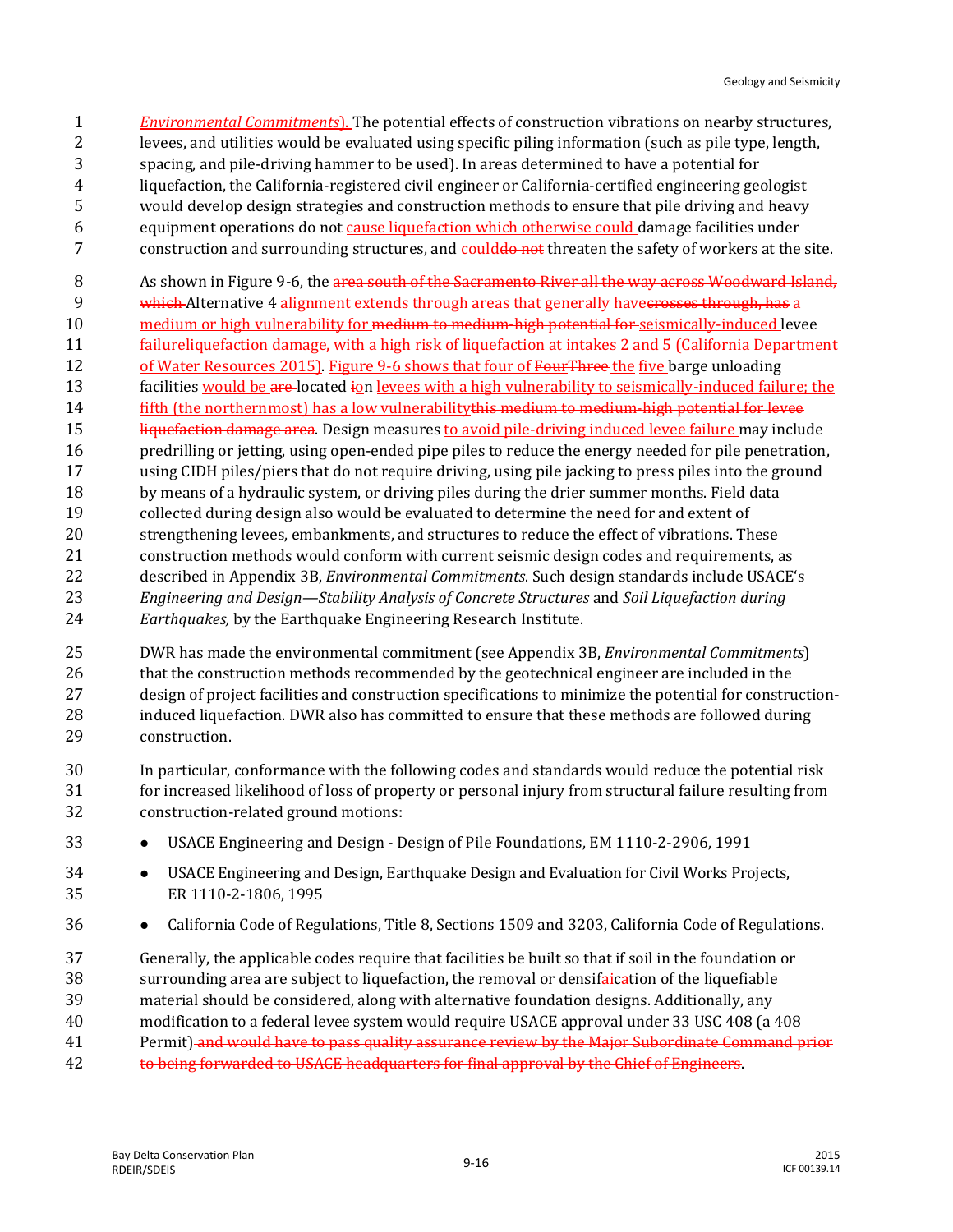- The worker safety codes and standards specify protective measures that must be taken at
- 2 construction sites to minimize the risk of injury or death from structural or earth failure (e.g.,
- utilizing personal protective equipment, practicing crane and scaffold safety measures). The
- relevant codes and standards represent performance standards that must be met by contractors and
- these measures are subject to monitoring by state and local agencies. Cal-OSHA requirements for an
- IIPP and the terms of the IIPP to protect worker safety are the principal measures that would be
- enforced at construction sites.
- Conformance to construction method recommendations and other applicable specifications would
- ensure that construction of Alternative 4 would not create an increased likelihood of loss of property, personal injury or death of individuals due to construction-related ground motion and
- resulting potential liquefaction in the work area. Therefore, there would be no adverse effect.
- **CEQA Conclusion:** Construction-related ground motions could initiate liquefaction, which could cause failure of structures during construction. However, because DWR would conform with Cal- OSHA and other state code requirements and conform to applicable design guidelines and standards, such as USACE design measures, the hazard would be controlled to a level that would protect worker safety (see Appendix 3B, *Environmental Commitments*). Further, DWR has made an environmental commitment (see Appendix 3B, *Environmental Commitments*) that the construction methods recommended by the geotechnical engineer are included in the design of project facilities and construction specifications to minimize the potential for construction-induced liquefaction. 20 DWR also has committed to ensure that these methods are followed during construction. Proper 21 execution of these environmental commitments would result in and there would be no increased likelihood of loss of property, personal injury or death due to construction of Alternative 4. The impact would be less than significant. No mitigation is required.

#### **Impact GEO-6: Loss of Property, Personal Injury, or Death from Structural Failure Resulting from Rupture of a Known Earthquake Fault during Operation of Water Conveyance Features**

- According to the available AP Fault Zone Maps, none of the Alternative 4 facilities would cross or be within any known active fault zones. However, numerous AP fault zones have been mapped west of the conveyance alignment (Figure 9-5). The closest AP fault zone would be the Greenville fault, located approximately 7.6 miles west of the conveyance facilities. Because none of the Alternative 4 constructed facilities would be within any of the fault zones (which include the area approximately 200 to 500 feet on each side of the mapped surface trace to account for potential branches of active faults), the potential that the facilities would be directly subject to fault offsets is negligible.
- In the Delta, active or potentially active blind thrust faults were identified in the seismic study. 34 Segments  $3<sub>z</sub>$  and 4 of the Alternative 4 conveyance alignment (which is the same as the Modified Pipeline/Tunnel Alignment in Figure 9-3) would cross the Thornton Arch fault zone. The western part of the proposed expanded Clifton Court Forebay is underlain by the West Tracy fault. Although these blind thrusts are not expected to rupture to the ground surface under the forebays during earthquake events, they may produce ground or near-ground shear zones, bulging, or both (California Department of Water Resources 2007a). If the West Tracy fault is potentially active, it could cause surface deformation in the western part of the existing Clifton Court Forebay. Because the western part of the expanded Clifton Court Forebay is also underlain by the hanging wall of the fault, this part of the forebay may also experience uplift and resultant surface deformation (Fugro Consultants 2011). In the seismic study (California Department of Water Resources 2007a), the
- Thornton Arch and West Tracy blind thrusts have been assigned 20% and 90% probabilities of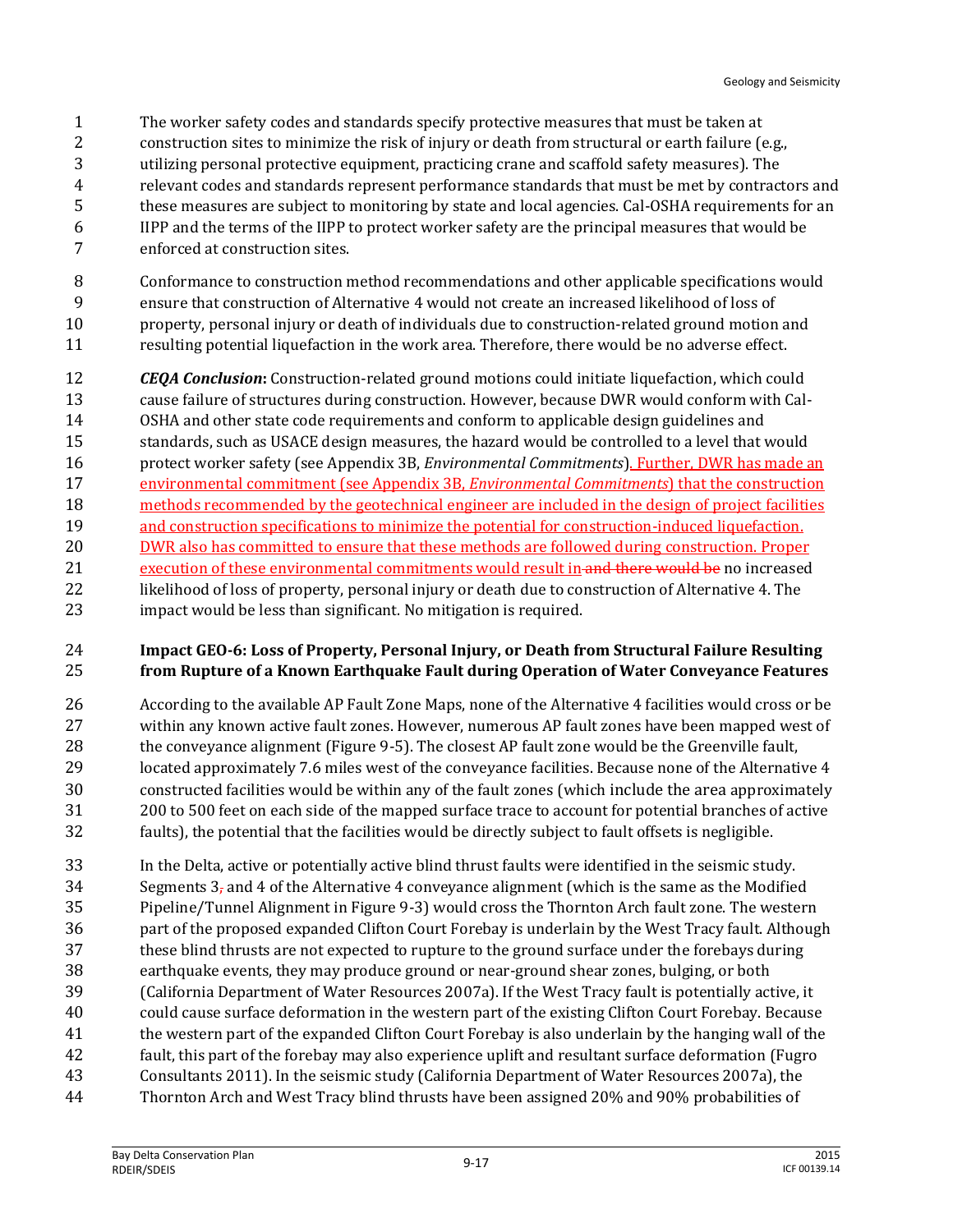- being active, respectively. The depth to the Thornton Arch blind fault is unknown. The seismic study indicates that the West Tracy fault dies out as a discernible feature within approximately 3,000 to 6,000 feet bgs [in the upper 1- to 2-second depth two-way time, estimated to be approximately 3,000 to 6,000 feet using the general velocity function as published in the Association of Petroleum
- Geologists Pacific Section newsletter (Tolmachoff 1993)].
- It appears that the potential of having any shear zones, bulging, or both at the depths of the modified pipeline/tunnel is low because the depth to the blind thrust faults is generally deep and there is no credible evidence to indicate that the faults could experience displacement within the depth of the modified pipeline/tunnel.
- *NEPA Effects:* The effect would not be adverse because no active faults extend into the Alternative 4 alignment. Additionally, although the Thornton Arch and West Tracy blind thrusts occur beneath the Alternative 4 alignment, they do not present a hazard of surface rupture based on available information, including the AP Earthquake Fault Zone Map showing faults capable of surface rupture (Figure 9-5).
- However, because there is limited information regarding the depths of the Thornton Arch and West Tracy blind thrusts, seismic surveys would be performed on the blind thrust during the design phase to determine the depths to the top of the faults. More broadly, design-level geotechnical studies would be prepared by a geotechnical engineer licensed in the state of California during project design. The studies would further assess site-specific conditions at and near all the project facility locations, including seismic activity, soil liquefaction, and other potential geologic and soil-related hazards. This information would be used to verify assumptions and conclusions included in the EIR/EIS. Consistent with the BDCP's environmental commitments (see Appendix 3B, *Environmental Commitments*), DWR would ensure that Tthe geotechnical engineer's recommended measures to address adverse conditions would conform to applicable design codes, guidelines, and standards, would be included in the project design and construction specifications, and would be properly 26 executed during construction. Potential design strategies or conditions could include avoidance (deliberately positioning structures and lifelines to avoid crossing identified shear rupture zones), geotechnical engineering (using the inherent capability of unconsolidated geomaterials to "locally absorb" and distribute distinct bedrock fault movements) and structural engineering (engineering the facility to undergo some limited amount of ground deformation without collapse or significant damage).
- As described in Section 9.3.1, *Methods for Analysis,* such conformance with design codes, guidelines, 33 and standards are considered environmental commitments by DWR (see also Appendix 3B, *Environmental Commitments*). For construction of the water conveyance facilities, the codes and standards would include the California Building Code and resource agency and professional engineering specifications, such as the Division of Safety of Dams *Guidelines for Use of the Consequence Hazard Matrix and Selection of Ground Motion Parameters,* DWR's Division of Flood
- Management *FloodSAFE Urban Levee Design Criteria*, and USACE's *Engineering and Design—*
- *Earthquake Design and Evaluation for Civil Works Projects*. These codes and standards include
- minimum performance standards for structural design, given site-specific subsurface conditions.
- DWR would ensure that the geotechnical design recommendations are included in the design of
- project facilities and construction specifications to minimize the potential effects from seismic
- events and the presence of adverse soil conditions. DWR would also ensure that the design
- specifications are properly executed during construction.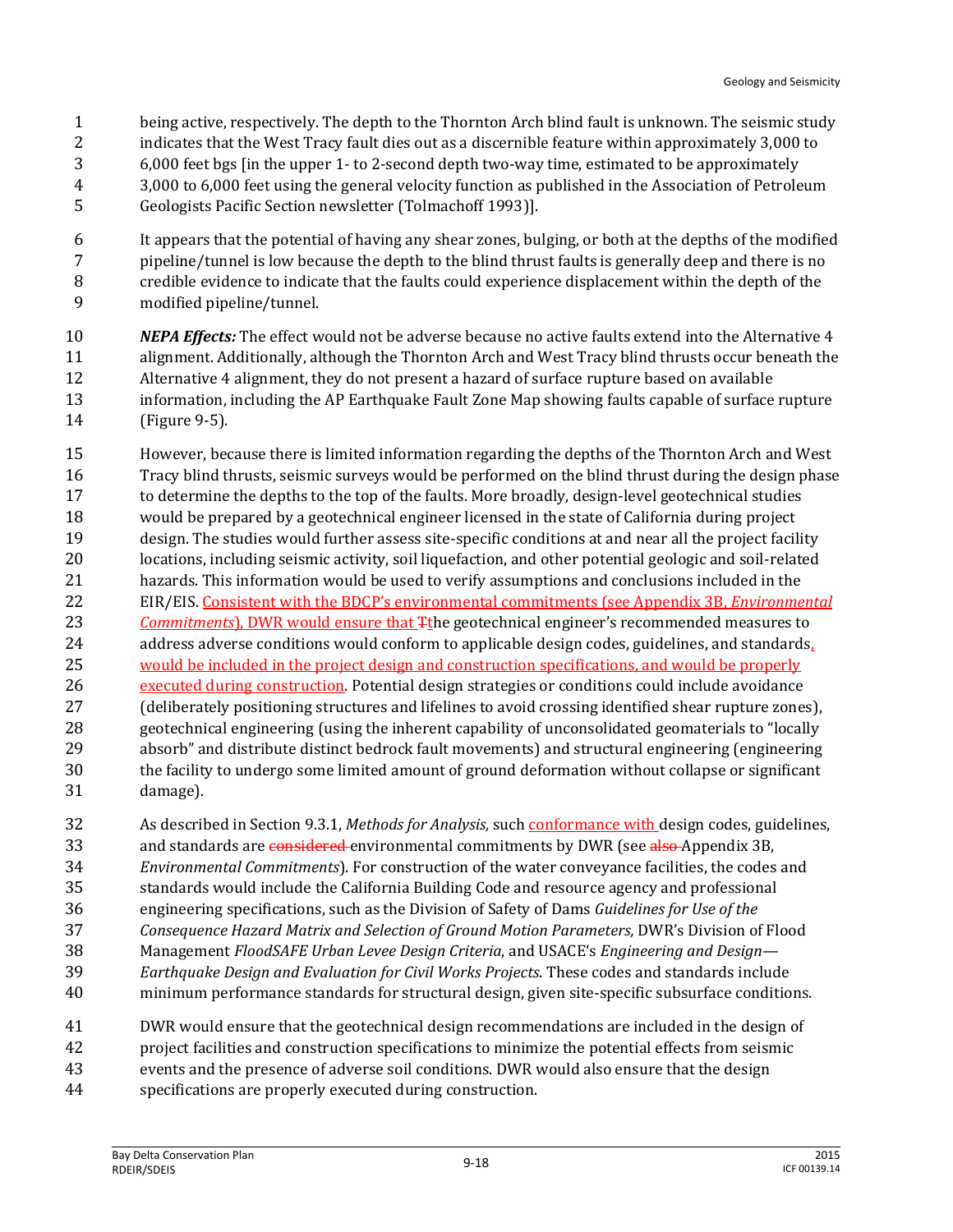In particular, conformance with the following codes and standards would reduce the potential risk for increased likelihood of loss of property or personal injury from structural failure resulting from surface rupture resulting from a seismic event during operation:

- DWR Division of Engineering State Water Project Seismic Loading Criteria Report, Sept 2012.
- USACE Engineering and Design Time-History Dynamic Analysis of Concrete Hydraulic Structure, EM 1110-2-6051, 2003.
- USACE Engineering and Design Response Spectra and Seismic Analysis for Concrete Hydraulic Structures, EM 1110-2-6050, 1999.
- **American Society of Civil Engineers Minimum Design Loads for Buildings and Other Structures,** ASCE-7-05, 2005.
- **•** California Code of Regulations, Title 8, Section 3203, California Code of Regulations.

 Generally, the applicable codes require that facilities be built so that they incur minimal damage in 13 the event of a foreseeable seismic event and that they remain functional following such an event and 14 that the facility is able to perform without catastrophic failure in the event of a maximum design earthquake (the greatest earthquake reasonably expected to be generated by a specific source on 16 the basis of seismological and geological evidence).

- The worker safety codes and standards specify protective measures that must be taken at construction sites to minimize the risk of injury or death from structural or earth failure (e.g., utilizing personal protective equipment). The relevant codes and standards represent performance standards that must be met by contractors and these measures are subject to monitoring by state and local agencies. Cal-OSHA requirements for an IIPP and the terms of the IIPP to protect worker safety are the principal measures that would be enforced at construction sites.
- Conformance to these and other applicable design specifications and standards would ensure that operation of Alternative 4 would not create an increased likelihood of loss of property, personal injury or death of individuals in the event of ground movement in the vicinity of the Thornton Arch 26 fault zone and West Tracy, blind thrust. Therefore, such ground movements would not jeopardize 27 the integrity of the surface and subsurface facilities along the Alternative 4 conveyance alignment or 28 the proposed expanded Clifton Court Forebay and associated facilities adjacent to the existing Clifton Court Forebay. Therefore, there would be no adverse effect.

 *CEQA Conclusion***:** There are no active faults capable of surface rupture that extend into the Alternative 4 modified pipeline/tunnel alignment. Although the Thornton Arch and West Tracy blind thrusts occur beneath the Alternative 4 modified pipeline/tunnel alignment, based on available information, they do not present a hazard of surface rupture and there would be no increased likelihood of loss of property, personal injury or death due to operation of Alternative 4. However, because there is limited information regarding the depths of the Thornton Arch and West Tracy blind thrusts, seismic surveys would be performed on the blind thrust during the design phase to determine the depths to the top of the faults. More broadly, design-level geotechnical studies would be prepared by a geotechnical engineer licensed in the state of California during project design. The studies would further assess site-specific conditions at and near all the project facility locations, including seismic activity, soil liquefaction, and other potential geologic and soil-related 41 hazards. This information would be used to verify assumptions and conclusions included in the EIR/EIS. Consistent with the BDCP's environmental commitments (see Appendix 3B, *Environmental Commitments*), DWR would ensure that the geotechnical engineer's recommended measures to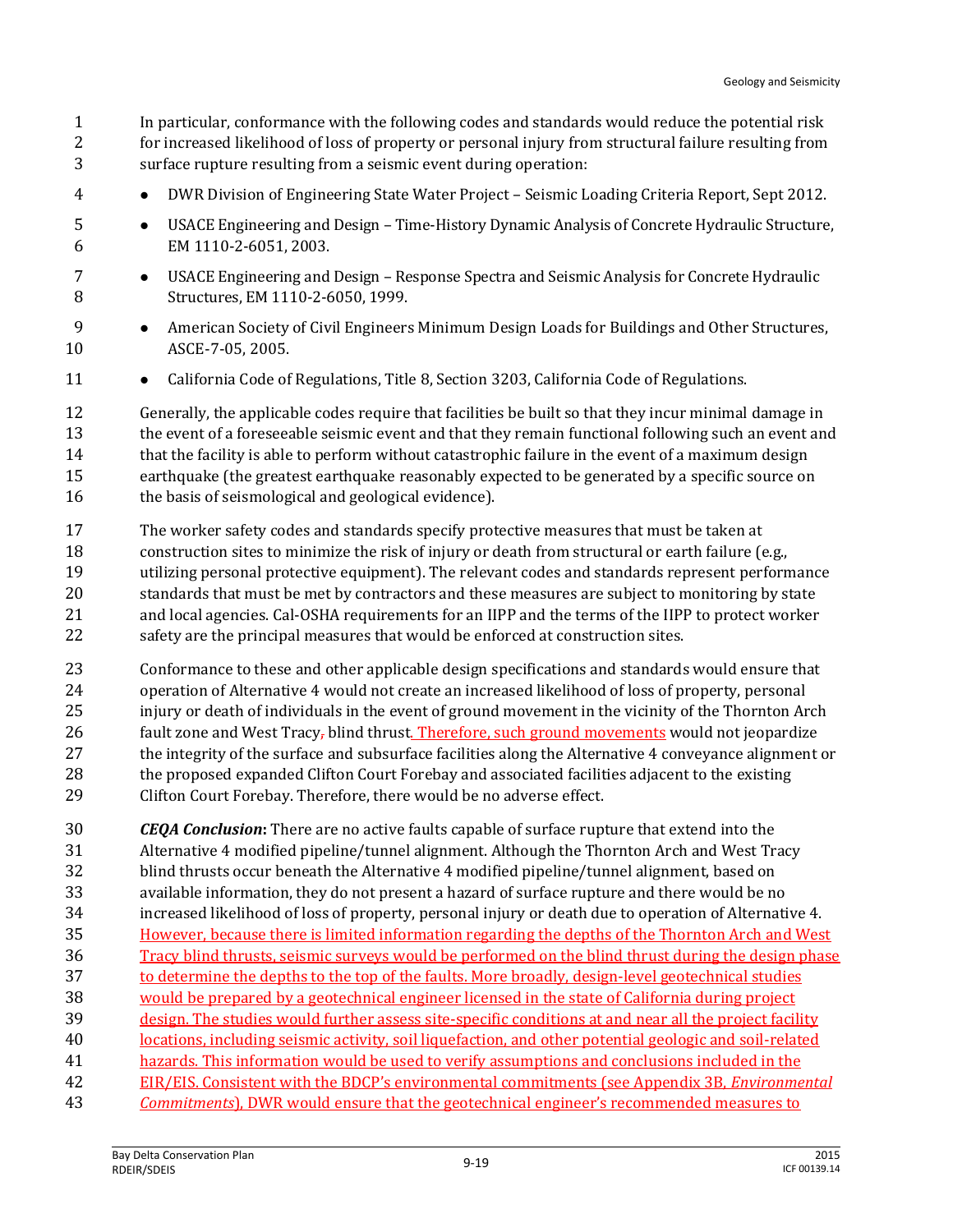- address adverse conditions would conform to applicable design codes, guidelines, and standards, would be included in the project design and construction specifications, and would be properly executed during construction. Potential design strategies or conditions could include avoidance (deliberately positioning structures and lifelines to avoid crossing identified shear rupture zones), geotechnical engineering (using the inherent capability of unconsolidated geomaterials to "locally absorb" and distribute distinct bedrock fault movements), and structural engineering (engineering the facility to undergo some limited amount of ground deformation without collapse or significant damage). As described in Section 9.3.1, Methods for Analysis, such conformance with design codes, guidelines,
- and standards are environmental commitments by DWR (see Appendix 3B, *Environmental*
- *Commitments*). For construction of the water conveyance facilities, the codes and standards would
- include the California Building Code and resource agency and professional engineering
- specifications, such as the Division of Safety of Dams Guidelines for Use of the Consequence Hazard
- 14 Matrix and Selection of Ground Motion Parameters, DWR's Division of Flood Management
- FloodSAFE Urban Levee Design Criteria, and USACE's Engineering and Design—Earthquake Design 16 and Evaluation for Civil Works Projects. These codes and standards include minimum performance
- 17 standards for structural design, given site-specific subsurface conditions. Conformance to these and other applicable design specifications and standards would ensure that operation of Alternative 4 would not create an increased likelihood of loss of property, personal injury or death of individuals 20 in the event of ground movement in the vicinity of the Thornton Arch fault zone and West Tracy
- 21 blind thrust. Therefore, such ground movements would not jeopardize the integrity of the surface and subsurface facilities along the Alternative 4 conveyance alignment or the proposed expanded 23 Clifton Court Forebay and associated facilities adjacent to the existing Clifton Court Forebay. There
- would be no impact. No mitigation is required.

#### **Impact GEO-7: Loss of Property, Personal Injury, or Death from Structural Failure Resulting from Strong Seismic Shaking during Operation of Water Conveyance Features**

- Earthquake events may occur on the local and regional seismic sources during operation of the Alternative 4 water conveyance facilities. The ground shaking could damage pipelines, tunnels, intake facilities, pumping plants, and other facilities disrupting the water supply through the conveyance system. In an extreme event of strong seismic shaking, uncontrolled release of water from damaged pipelines, tunnels, intake facilities, pumping plants, and other facilities could cause flooding, disruption of water supplies to the south, and inundation of structures. These effects are discussed more fully in Appendix 3E, *Potential Seismicity and Climate Change Risks to SWP/CVP Water Supplies*.
- Table 9-17 lists the expected PGA and 1.0-S<sup>a</sup> values in 2025 at selected facility locations along the pipeline/tunnel alignment. Alternative 4 would include the same physical/structural components as 37 Alternative 1A, but would entail two less intakes and two five less pumping plants. These differences would present a slightly lower hazard of seismic shaking but would not substantially change the hazard of loss of property or personal injury during construction compared to Alternative 1A.
- For early long-term, earthquake ground motions with return periods of 144 years and 975 years
- were estimated from the results presented in the seismic study (California Department of Water
- Resources 2007a). The 144-year and 975-year ground motions correspond to the OBE (i.e., an
- earthquake that has a 50% probability of exceedance in a 100-year period (which is equivalent to a
- 144-year return period event) and the MDE (i.e., an earthquake that causes ground motions that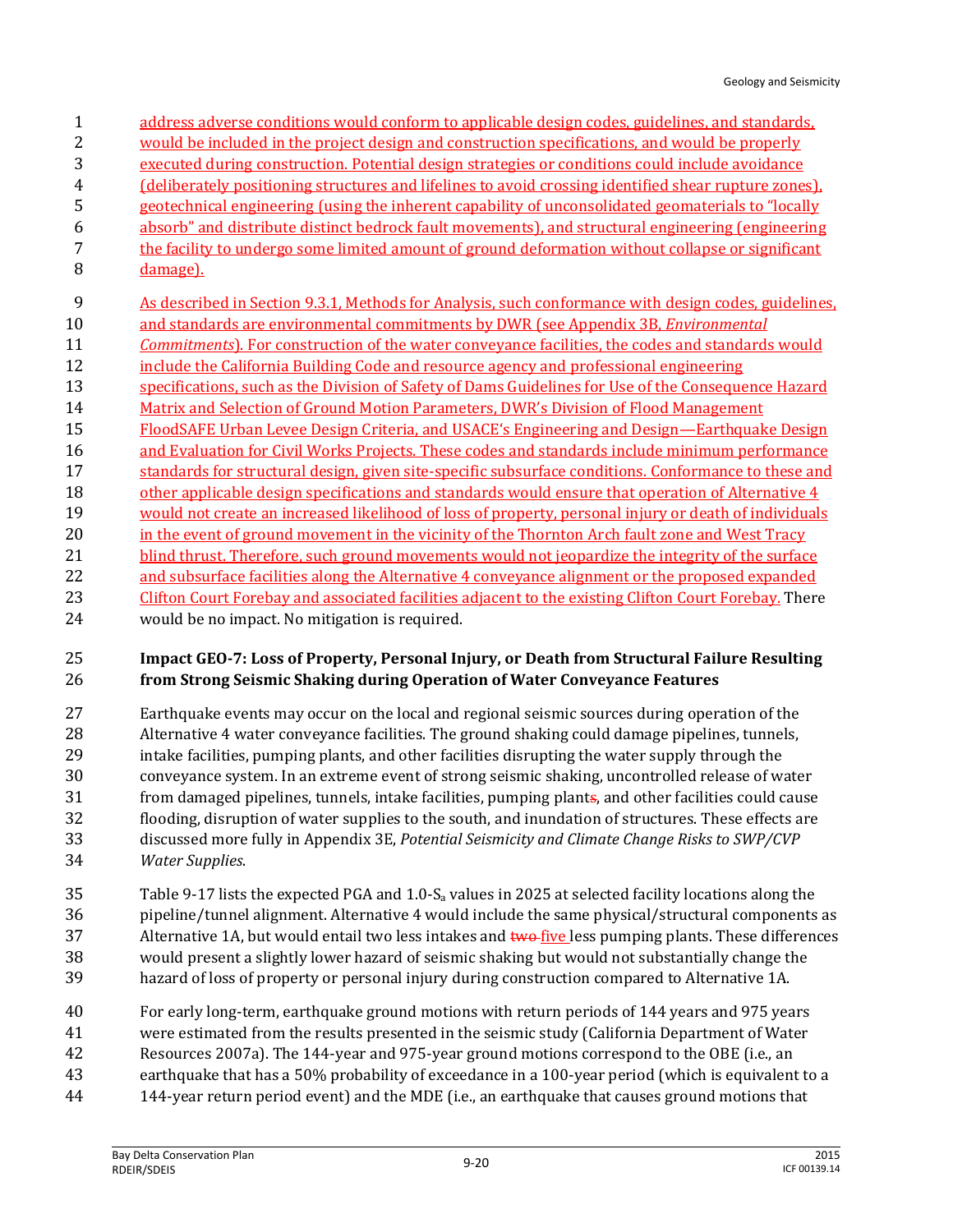- have a 10% chance of being exceeded in 100 years) design ground motions, respectively. Values were estimated for a stiff soil site (as predicted in the seismic study), and for the anticipated soil conditions at the facility locations. No seismic study results exist for 2025, so the ground shaking estimated for the 2050 were used for Early Long-term (2025).
- Table 9-17 shows that the proposed facilities would be subject to moderate-to-high earthquake ground shaking through 2025. All facilities would be designed and constructed in accordance with the requirements of the design guidelines and building codes described in Appendix 3B. Site-specific geotechnical information would be used to further assess the effects of local soil on the OBE and MDE ground shaking and to develop design criteria that minimize damage potential.
- *NEPA Effects:* This potential effect could be substantial because strong ground shaking could damage pipelines, tunnels, intake facilities, pumping plants, and other facilities and result in loss of property or personal injury. The damage could disrupt the water supply through the conveyance system. In an extreme event, an uncontrolled release of water from the conveyance system could cause flooding and inundation of structures. Please refer to Chapter 6, *Surface Water* and Appendix 3E, *Potential Seismicity and Climate Change Risks to SWP/CVP Water Supplies*, for a detailed discussion of potential flood effects.
- The structure of the underground conveyance facility would decrease the likelihood of loss of property or personal injury of individuals from structural shaking of surface and subsurface facilities along the Alternative 4 conveyance alignment in the event of strong seismic shaking. The conveyance pipeline will be lined with precast concrete which will be installed continuously following the advancement of a pressurized tunnel boring machine. The lining consists of precast concrete segments inter-connected to maintain alignment and structural stability during construction. Reinforced concrete segments are precast to comply with strict quality control. High performance gasket maintains water tightness at the concrete joints, while allowing the joint to rotate and accommodate movements during intense ground shaking. PCTL has been used extensively in seismically active locations such as Japan, Puerto Rico, Taiwan, Turkey, Italy and Greece. The adoption of PCTL in the United States started about 20 years ago, including many installations in seismically active areas such as Los Angeles, San Diego, Portland and Seattle. PCTL provides better seismic performance than conventional tunnels for several reasons:
- higher quality control using precast concrete
- **•** better ring-build precision with alignment connectors
- 32 backfill grouting for continuous ground to tunnel support
- 33 segment joints provide flexibility and accommodate deformation during earthquakes
- **•** high performance gasket to maintain water tightness during and after seismic movement
- Reviewing the last 20 years of PCTL seismic performance histories, it can be concluded that little or no damage to PCTL was observed for major earthquakes around the world. Case studies of the response of PCTL to large seismic events have shown that PCTL should not experience significant damage for ground acceleration less than 0.5g (Dean et al. 2006). The design PGA for a 975-year 39 return period is 0.49g (California Department of Water Resources  $2010i<sub>5</sub>$ : Table 4-4). Based on this preliminary data, the Delta tunnels can be designed to withstand the anticipated seismic loads.
- In accordance with the DWR's environmental commitments (see Appendix 3B, *Environmental*
- *Commitments*), Ddesign-level geotechnical studies would be conducted by a licensed civil engineer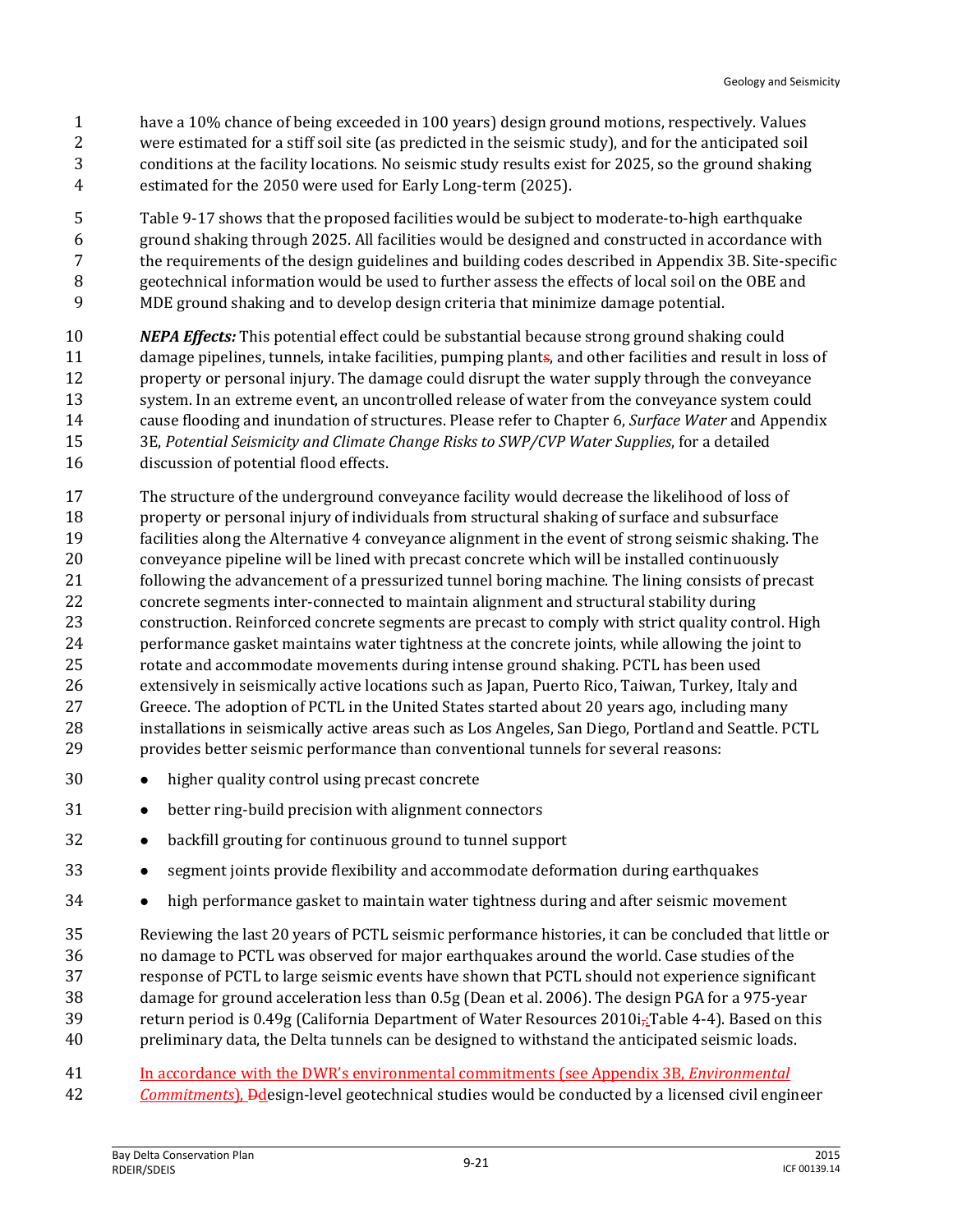- who practices in geotechnical engineering. The studies would assess site-specific conditions at and near all the project facility locations and provide the basis for designing the conveyance features to withstand the peak ground acceleration caused by fault movement in the region. The California- registered civil engineer or California-certified engineering geologist's recommended measures to address this hazard would conform to applicable design codes, guidelines, and standards. As described in Section 9.3.1, *Methods for Analysis*, and in Appendix 3B, *Environmental Commitments*, such design codes, guidelines, and standards include the California Building Code and resource agency and professional engineering specifications, such as the Division of Safety of Dams *Guidelines for Use of the Consequence Hazard Matrix and Selection of Ground Motion Parameters,* DWR's Division of Flood Management *FloodSAFE Urban Levee Design Criteria*, and USACE's *Engineering and Design— Earthquake Design and Evaluation for Civil Works Projects*. Conformance with these codes and standards are an environmental commitment by DWR to ensure that ground shaking risks are
- minimized as the water conveyance features are operated.
- DWR would ensure that the geotechnical design recommendations are included in the design of project facilities and construction specifications to minimize the potential effects from seismic events and the presence of adverse soil conditions. DWR would also ensure that the design specifications are properly executed during construction. See Appendix 3B, *Environmental Commitments.*
- In particular, conformance with the following codes and standards would reduce the potential risk for increased likelihood of loss of property or personal injury from structural failure resulting from strong seismic shaking of water conveyance features during operations:
- **••** DWR Division of Engineering State Water Project Seismic Loading Criteria Report, Sept 2012.
- **••** USACE Engineering and Design Time-History Dynamic Analysis of Concrete Hydraulic Structure, EM 1110-2-6051, 2003.
- USACE Engineering and Design Response Spectra and Seismic Analysis for Concrete Hydraulic Structures, EM 1110-2-6050, 1999.
- **•** American Society of Civil Engineers Minimum Design Loads for Buildings and Other Structures, ASCE-7-05, 2005.
- **California Code of Regulations, Title 8, Section 3203, California Code of Regulations.**
- Generally, the applicable codes require that facilities be built so that they incur minimal damage in the event of a foreseeable seismic event and that they remain functional following such an event and that the facility is able to perform without catastrophic failure in the event of a maximum design earthquake (the greatest earthquake reasonably expected to be generated by a specific source on the basis of seismological and geological evidence).
- The worker safety codes and standards specify protective measures that must be taken at construction sites to minimize the risk of injury or death from structural or earth failure (e.g., utilizing personal protective equipment). The relevant codes and standards represent performance standards that must be met by contractors and these measures are subject to monitoring by state
- and local agencies. Cal-OSHA requirements for an IIPP and the terms of the IIPP to protect worker
- safety are the principal measures that would be enforced at project sites during operations.
- Conformance to these and other applicable design specifications and standards would ensure that
- operation of Alternative 4 would not create an increased likelihood of loss of property, personal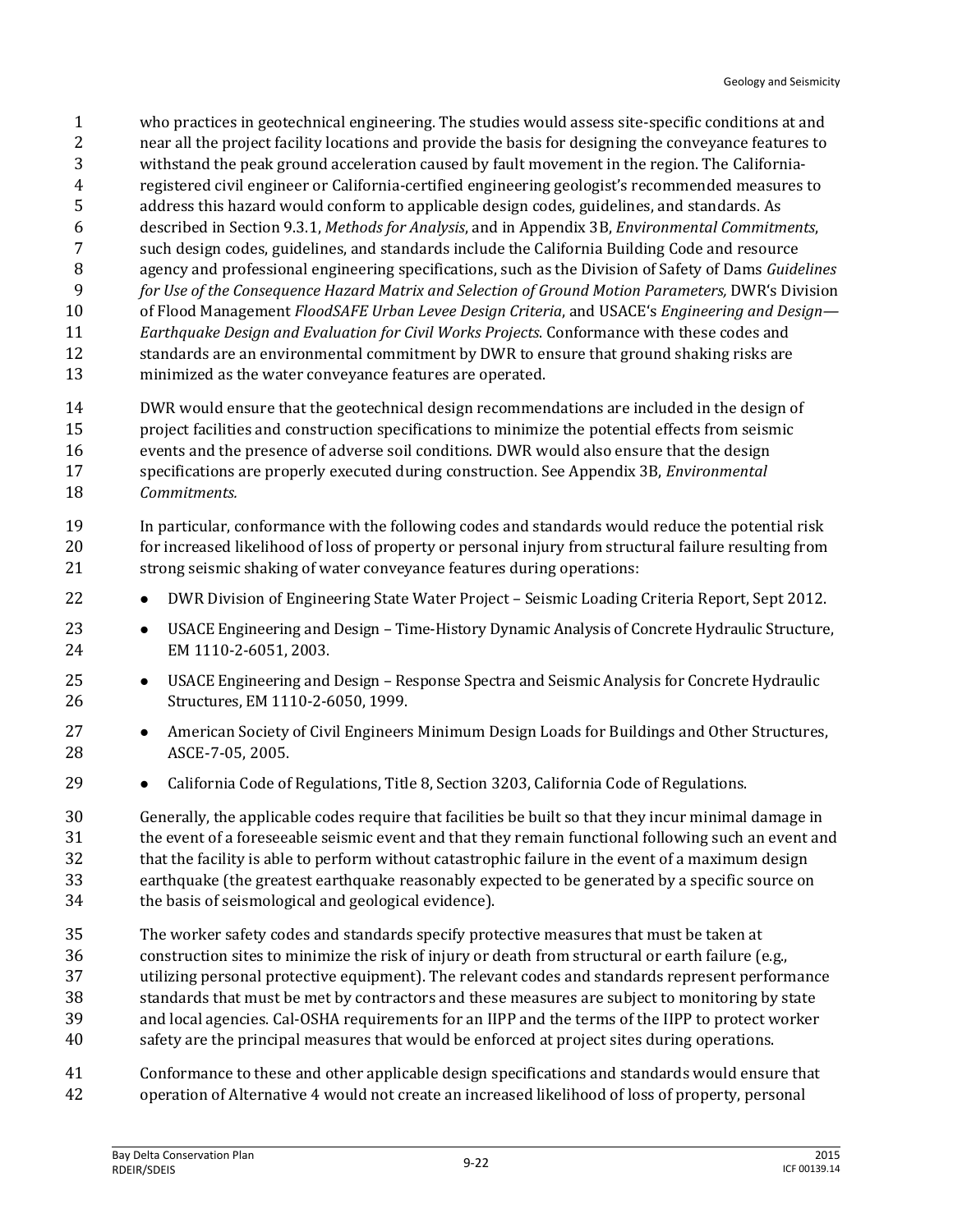- injury or death of individuals from structural shaking of surface and subsurface facilities along the Alternative 4 conveyance alignment in the event of strong seismic shaking. Therefore, there would
- be no adverse effect.

 *CEQA Conclusion***:** Seismically induced strong ground shaking could damage pipelines, tunnels, intake facilities, pumping plants, and other facilities. The damage could disrupt the water supply through the conveyance system. In an extreme event, an uncontrolled release of water from the damaged conveyance system could cause flooding and inundation of structures. (Please refer to Chapter 6, *Surface Water*, for a detailed discussion of potential flood impacts.) However, through the final design process, which would be supported by geotechnical investigations required by DWR's environmental commitments (see Appendix 3B, *Environmental Commitments*), measures to address this hazard would be required to conform to applicable design codes, guidelines, and standards. As described in Section 9.3.1, *Methods for Analysis*, and in Appendix 3B, *Environmental Commitments*, such design codes, guidelines, and standards include the California Building Code and resource agency and professional engineering specifications, such as the Division of Safety of Dams *Guidelines for Use of the Consequence Hazard Matrix and Selection of Ground Motion Parameters,* DWR's Division of Flood Management *FloodSAFE Urban Levee Design Criteria*, and USACE's *Engineering and Design— Earthquake Design and Evaluation for Civil Works Projects*. Conformance with these codes and standards is an environmental commitment by DWR to ensure that ground shaking risks are minimized as the water conveyance features are operated. The hazard would be controlled to a safe level and there would be no increased likelihood of loss of property, personal injury or death due to operation of Alternative 4. The impact would be less than significant. No mitigation is required.

#### **Impact GEO-8: Loss of Property, Personal Injury, or Death from Structural Failure Resulting from Seismic-Related Ground Failure (Including Liquefaction) during Operation of Water Conveyance Features**

 Earthquake-induced ground shaking could cause liquefaction, resulting in soil slumping or lateral spreading and subsequent damage to or breaching of water conveyance structures and facilities. The consequences of liquefaction are manifested in terms of compaction or settlement, loss of bearing capacity, lateral spreading (soil movement), increased lateral soil pressure, and buoyancy within zones of liquefaction. Failure of tunnels, pipelines, levees, bridges, and other structures and facilities could result in loss, injury, and disrupt SWP and CVP water supply deliveries. The potential for impacts from flooding as a result of levee or dam failure is also discussed in Chapter 6, *Surface Water*.

 The native soil underlying Alternative 4 facilities consist of various channel deposits and recent silty and sandy alluvium at shallow depths. The available data along the southern portion of the conveyance (from approximately Potato Slough to Clifton Court Forebay) show that the recent alluvium overlies peaty or organic soils, which in turn is underlain by layers of mostly sandy and silty soil (Real and Knudsen 2009). Soil borings advanced by DWR along the northern portion of the conveyance (from approximately Potato Slough to Intake 1) show the surface soil as being similar to the range reported for the southern portion, but locally containing strata of clayey silt and lean clay. Because the borings were made over water, peat was usually absent from the boring logs (California Department of Water Resources 2011).

 The silty and sandy soil deposits underlying the peaty and organic soil over parts of the Delta are late-Pleistocene age dune sand, which are liquefiable during major earthquakes. The tops of these materials are exposed in some areas, but generally lie beneath the peaty soil at depths of about 10–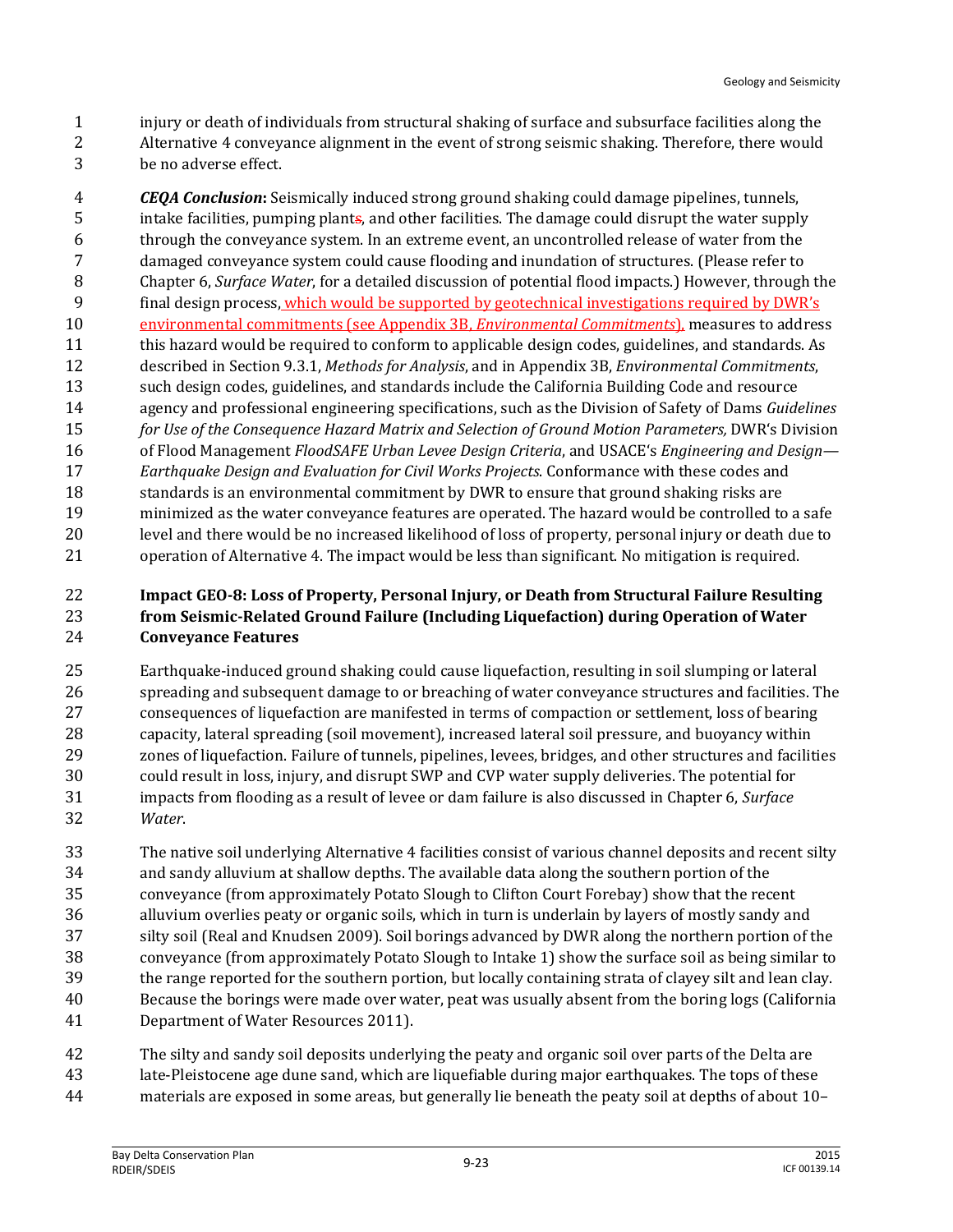- 40 feet bgs along the modified pipeline/tunnel alignment (Real and Knudsen 2009). Liquefaction hazard mapping by Real and Knudsen (2009), which covers only the southwestern part of the Plan Area, including the part of the alignment from near Isleton to the Palm Tract, indicates that the lateral ground deformation potential would range from <0.1 to 6.0 feet. Liquefaction-induced ground settlement during the 1906 San Francisco earthquake was also reported near Alternative 4 facilities at a bridge crossing over Middle River just north of Woodward Island (Youd and Hoose 1978). Local variations in thickness and lateral extent of liquefiable soil may exist, and they may have important influence on liquefaction-induced ground deformations.
- Figure 9-6 shows that the northern part of the Alternative 4 alignment is outside the area (i.e.,
- outside the mean higher high water floodplain) within which levees were evaluated by DWR
- (California Department of Water Resources 2008b) for their vulnerability to seismically-induced
- levee failure. The remainder of the alignment, extending south from approximately Courtland,
- extends through areas in which the levees generally have a high or medium vulnerability to
- seismically-induced failurehas no substantial levee damage potential from liquefaction in its
- extreme northern part and low to medium-high levee damage potential throughout the remainder.
- Because the tunnel invert would be at depths of 100–160 feet bgs, the potential effect on these
- 17 facilities due to liquefaction is judged to be low. However, the certain surface and near-surface
- 18 facilities, such as the pumping plant and Clifton Court forebay expansion area, that would
- be constructed in areas with medium or high vulnerability to failure from seismic shaking, as
- 20 inferred from the levee seismic vulnerability map (Figure 9-6) at the access road, intake, pumping
- 21 plant, and forebay areas would likely be founded on liquefiable soil.
- *NEPA Effects:* The potential effect could be substantial because seismically induced ground shaking could cause liquefaction, and damage pipelines, tunnels, intake facilities, pumping plants, and other facilities. The damage could disrupt the water supply through the conveyance system. In an extreme event, an uncontrolled release of water from the damaged conveyance system could cause flooding and inundation of structures. Please refer to Appendix 3E, *Potential Seismicity and Climate Change Risks to SWP/CVP Water Supplies*, for a detailed discussion of potential flooding effects.
- In the process of preparing final facility designs, site-specific geotechnical and groundwater investigations would be conducted to identify and characterize the vertical (depth) and horizontal (spatial) extents of liquefiable soil. Engineering soil parameters that could be used to further assess the liquefaction potential, such as SPT blow counts, CPT penetration tip pressure/resistance, and gradation of soil, would also be obtained. SPT blow counts and CPT tip pressure are used to estimate soil resistance to cyclic loadings by using empirical relationships that were developed based on occurrences of liquefaction (or lack of them) during past earthquakes. The resistance then can be compared to cyclic shear stress induced by the design earthquake. If soil resistance is less than induced stress, the potential of having liquefaction during the design earthquakes is high. It is also known that soil with high "fines" (i.e., silt- and clay-sized particles) content are less susceptible to liquefaction.
- During final design, site-specific potential for liquefaction would be investigated by a geotechnical
- engineer. In areas determined to have a potential for liquefaction, a California-registered civil
- engineer or California-certified engineering geologist would develop design measures and
- construction methods to meet design criteria established by building codes and construction standards to ensure that the design earthquake does not cause damage to or failure of the facility.
- 
- Such measures and methods include removing and replacing potentially liquefiable soil,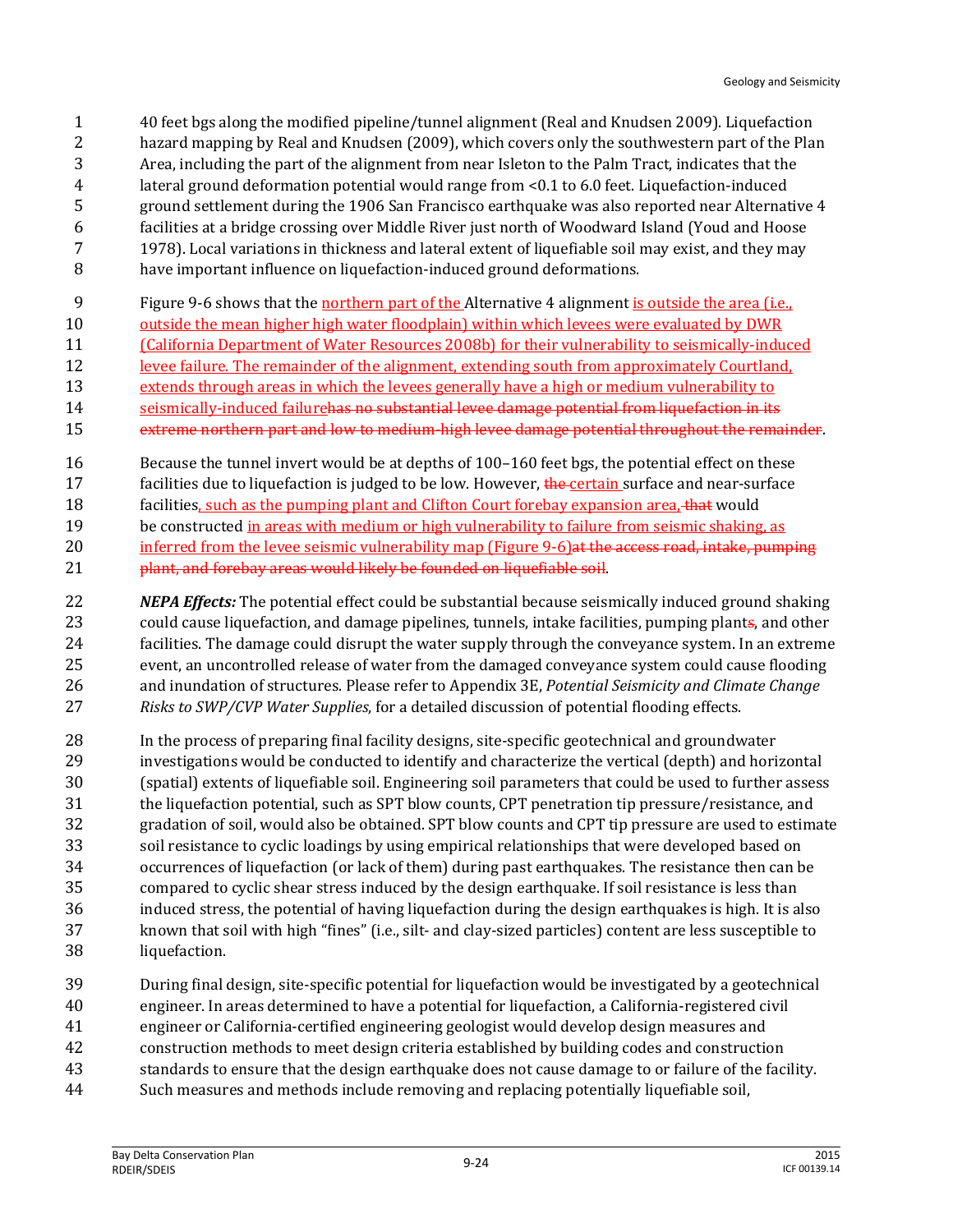strengthening foundations (for example, using post-tensioned slab, reinforced mats, and piles) to resist excessive total and differential settlements, and using *in situ* ground improvement techniques (such as deep dynamic compaction, vibro-compaction, vibro-replacement, compaction grouting, and other similar methods). The results of the site-specific evaluation and California-registered civil engineer or California-certified engineering geologist's recommendations would be documented in a detailed geotechnical report prepared in accordance with state guidelines, in particular *Guidelines for Evaluating and Mitigating Seismic Hazards in California* (California Geological Survey 2008). As described in Section 9.3.1, *Methods for Analysis*, and in Appendix 3B, *Environmental Commitments*, such design codes, guidelines, and standards include USACE's *Engineering and Design—Stability Analysis of Concrete Structures* and *Soil Liquefaction during Earthquakes,* by the Earthquake Engineering Research Institute. Conformance with these design requirements is an environmental commitment by DWR to ensure that liquefaction risks are minimized as the water conveyance features are operated.

 DWR would ensure that the geotechnical design recommendations are included in the design of project facilities and construction specifications to minimize the potential effects from liquefaction and associated hazards. DWR would also ensure that the design specifications are properly executed during construction.

- In particular, conformance with the following codes and standards would reduce the potential risk for increased likelihood of loss of property or personal injury from structural failure resulting from strong seismic shaking of water conveyance features during operations:
- 21 DWR Division of Engineering State Water Project Seismic Loading Criteria Report, Sept 2012.
- 22 USACE Engineering and Design Time-History Dynamic Analysis of Concrete Hydraulic Structure, EM 1110-2-6051, 2003
- 24 USACE Engineering and Design Response Spectra and Seismic Analysis for Concrete Hydraulic Structures, EM 1110-2-6050, 1999.
- 26 American Society of Civil Engineers Minimum Design Loads for Buildings and Other Structures, ASCE-7-05, 2005.
- 28 USACE Engineering and Design Design of Pile Foundations, EM 1110-2-2906, 1991
- **•** California Code of Regulations, Title 8, Section 3203, California Code of Regulations.

 Generally, the applicable codes require that facilities be built so that if soil in the foundation or 31 surrounding area are subject to liquefaction, the removal or densifiacation of the liquefiable material should be considered, along with alternative foundation designs. Additionally, any

modification to a federal levee system would require USACE approval under 33 USC 408 (a 408

34 Permit) and would have to pass quality assurance review by the Major Subordinate Command prior

- to being forwarded to USACE headquarters for final approval by the Chief of Engineers.
- The worker safety codes and standards specify protective measures that must be taken at
- construction sites to minimize the risk of injury or death from structural or earth failure (e.g.,
- utilizing personal protective equipment). The relevant codes and standards represent performance
- standards that must be met by contractors and these measures are subject to monitoring by state
- and local agencies. Cal-OSHA requirements for an IIPP and the terms of the IIPP to protect worker
- safety are the principal measures that would be enforced at project sites during operations.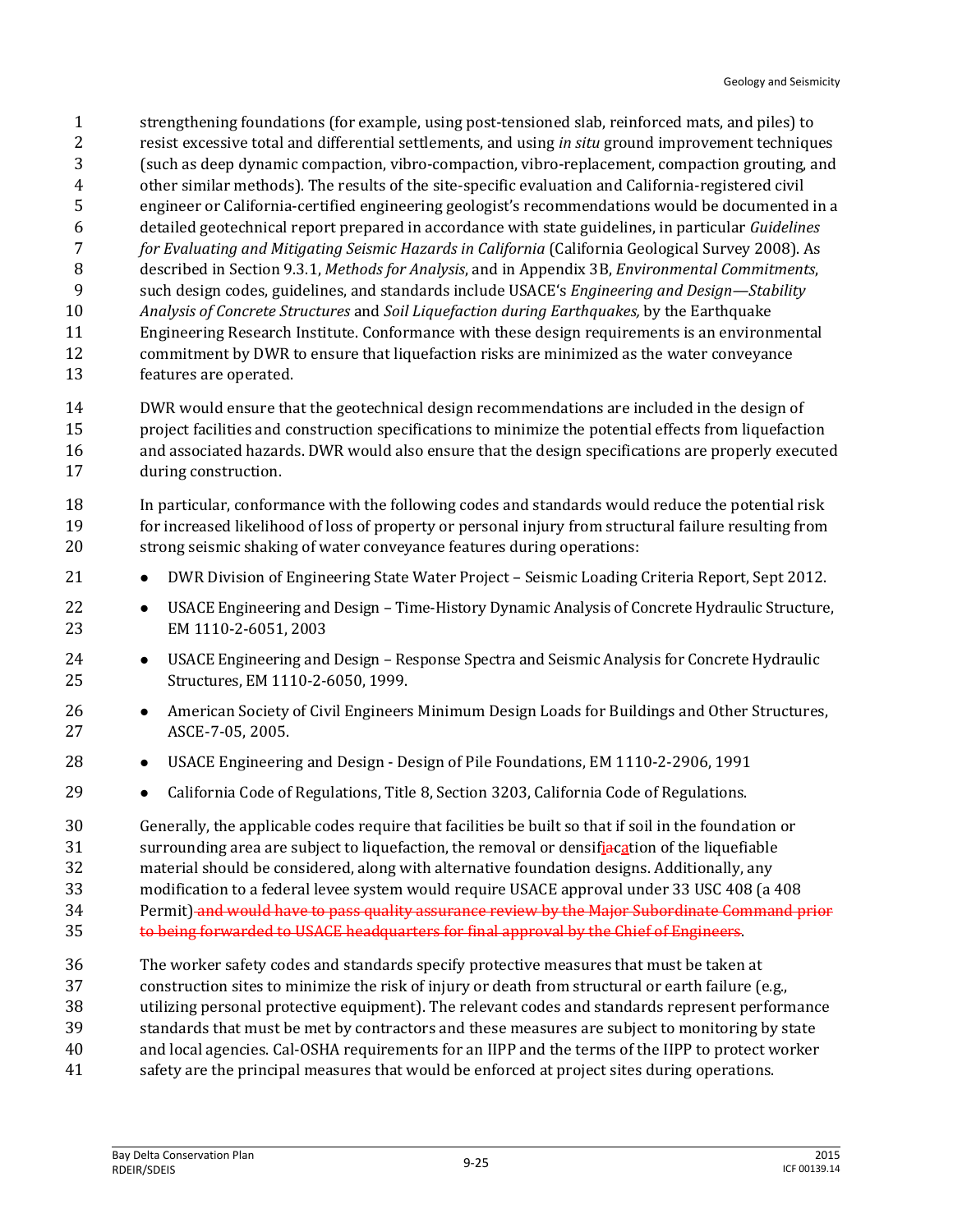- Conformance to these and other applicable design specifications and standards would ensure that the hazard of liquefaction and associated ground movements would not create an increased likelihood of loss of property, personal injury or death of individuals from structural failure resulting from seismic-related ground failure along the Alternative 4 conveyance alignment during operation of the water conveyance features. Therefore, the effect would not be adverse.
- *CEQA Conclusion***:** Seismically induced ground shaking could cause liquefaction. Liquefaction could damage pipelines, tunnels, intake facilities, pumping plants, and other facilities, and thereby disrupt the water supply through the conveyance system. In an extreme event, flooding and inundation of structures could result from an uncontrolled release of water from the damaged conveyance system. (Please refer to Chapter 6, *Surface Water*, for a detailed discussion of potential flood impacts.) However, through the final design process, measures to address the liquefaction hazard would be required to conform to applicable design codes, guidelines, and standards. As described in Section 9.3.1, *Methods for Analysis*, and in Appendix 3B, *Environmental Commitments*, such design codes, guidelines, and standards include USACE's *Engineering and Design—Stability Analysis of Concrete Structures* and *Soil Liquefaction during Earthquakes,* by the Earthquake Engineering Research Institute. Conformance with these design standards is an environmental commitment by DWR to ensure that liquefaction risks are minimized as the water conveyance features are operated. The hazard would be controlled to a safe level and there would be no increased likelihood of loss of property, personal injury or death due to operation of Alternative 4. The impact would be less than significant. No mitigation is required.

#### **Impact GEO-9: Loss of Property, Personal Injury, or Death from Landslides and Other Slope Instability during Operation of Water Conveyance Features**

- Alternative 4 would involve excavation that creates new cut-and-fill slopes and construction of new embankments and levees. As a result of ground shaking and high soil-water content during heavy rainfall, existing and new slopes that are not properly engineered and natural stream banks could fail and cause damage to facilities. Levees can fail for several reasons: 1) high velocities of water flow can result in high rates of erosion and erode and overtop a levee; 2) the higher velocities of water flow can also lead to higher rates of erosion along the inner parts of levees and lead to undercutting and clumping of the levee into the river. Heavy rainfall or seepage into the levee from the river can increase fluid pressure in the levee and lead to slumping on the outer parts of the levee. If the slumps grow to the top of the levee, large sections of the levee may slump onto the floodplain and lower the elevation of the top of the levee, leading to overtopping; 3) increasing levels of water in the river will cause the water table in the levee to rise which will increase fluid pressure and may result in seepage and eventually lead to internal erosion called piping. Piping will erode the material under the levee, undermining it and causing its collapse and failure.
- With the exception of levee slopes and natural stream banks, the topography along the Alternative 4 conveyance alignment is nearly level to very gently sloping. The areas that may be susceptible to slope failure are along existing levee slopes, and at intakes, pumping plants, forebay, and certain access road locations. Outside these areas, the land is nearly level and consequently has a negligible potential for slope failure. Based on review of topographic maps and a landslide map of Alameda County (Roberts et al. 1999), the conveyance facilities would not be constructed on, nor would it be adjacent to, slopes that are subject to mudflows/debris flows from natural slopes.
- *NEPA Effects:* The potential effect could be substantial because levee slopes and stream banks may fail, either from high pore-water pressure caused by high rainfall and weak soil, or from seismic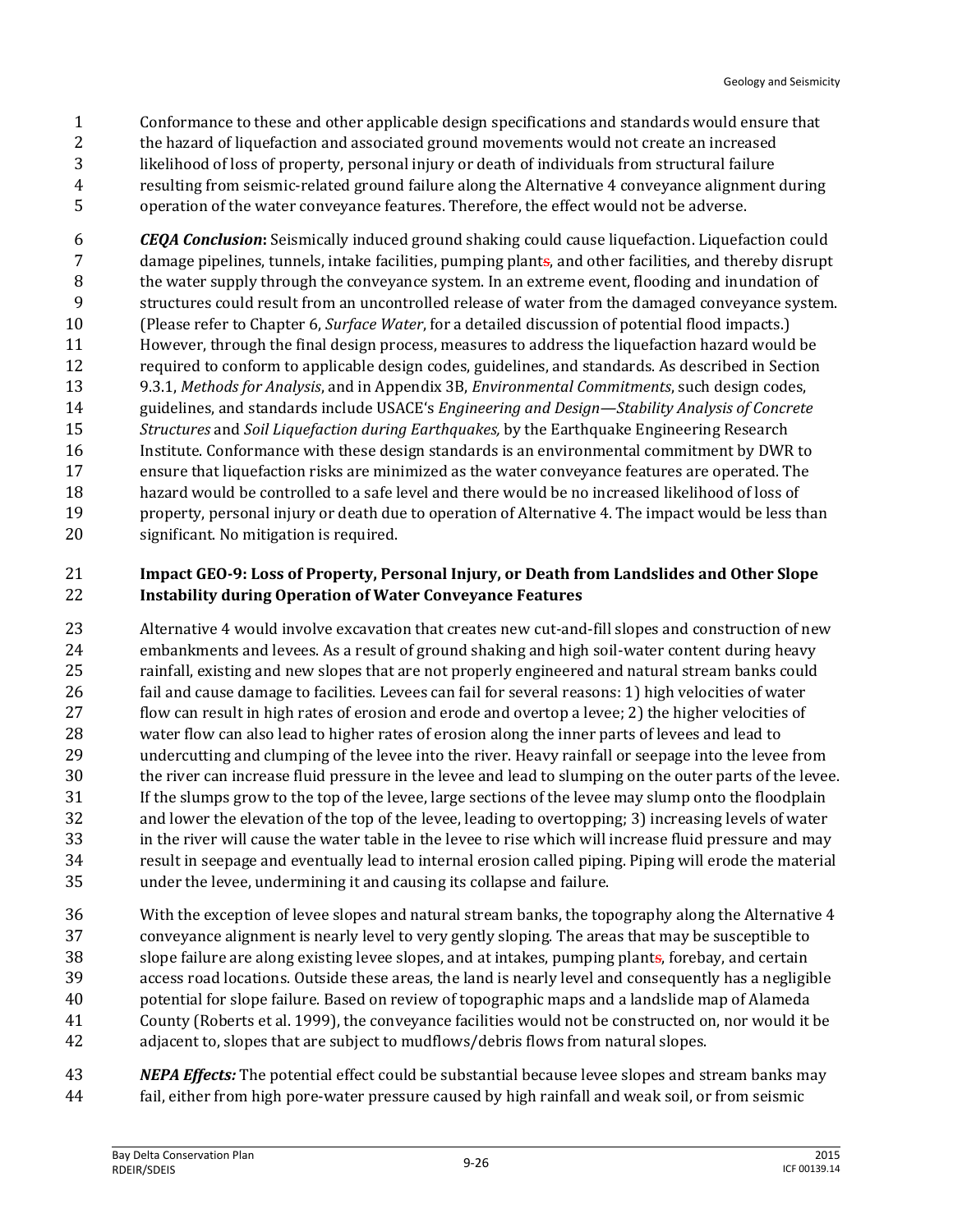- shaking. Structures built on these slopes could be damaged or fail entirely as a result of slope instability. As discussed in Impact SW-2 in Chapter 6, Surface Water, operation of the water conveyance features under Alternative 4 would not result in an increase in potential risk for flood management compared to existing conditions. Peak monthly flows under Alternative 4 in the locations considered were similar to or less than those that would occur under existing conditions. Since flows would not be substantially greater, the potential for increased rates of erosion or seepage are low. For additional discussion on the possible exposure of people or structures to impacts from flooding due to levee failure, please refer to Impact SW-6 in Chapter 6, *Surface Water*.
- During project design, a geotechnical engineer would develop slope stability design criteria (such as minimum slope safety factors and allowable slope deformation and settlement) for the various anticipated loading conditions. The design criteria would be documented in a detailed geotechnical report prepared in accordance with state guidelines, in particular *Guidelines for Evaluating and Mitigating Seismic Hazards in California* (California Geological Survey 2008). As discussed in Chapter 3, *Description of the Alternatives*, the foundation soil beneath slopes, embankments, or levees could be improved to increase its strength and to reduce settlement and deformation. Foundation soil improvement could involve excavation and replacement with engineered fill; preloading; ground modifications using jet-grouting, compaction grouting, chemical grouting, shallow soil mixing, deep soil mixing, vibro-compaction, or vibro-replacement; or other methods. Engineered fill also would 19 be used to construct new slopes, embankments, and levees. Surface and internal drainage systems would be installed as necessary to reduce erosion and piping (internal erosion) potential.
- Site-specific geotechnical and hydrological information would be used, and the design would conform with the current standards and construction practices, as described in Section 9.3.1, *Methods for Analysis*, such as USACE's *Design and Construction of Levees* and USACE's *EM 1110-2- 1902, Slope Stability.* The design requirements would be presented in a detailed geotechnical report. Conformance with these design requirements is an environmental commitment by DWR to ensure that slope stability hazards would be avoided as the water conveyance features are operated. DWR would ensure that the geotechnical design recommendations are included in the design of cut and fill slopes, embankments, and levees to minimize the potential effects from slope failure. DWR would also ensure that the design specifications are properly executed during construction.
- In particular, conformance with the following codes and standards would reduce the potential risk for increased likelihood of loss of property or personal injury from structural failure resulting from seismic shaking or from high-pore water pressure:
- **••** DWR Division of Engineering State Water Project Seismic Loading Criteria Report, Sept 2012.
- **DWR Division of Flood Management FloodSAFE Urban Levee Design Criteria, May 2012.**
- USACE Slope Stability, EM 1110-2-1902, 2003.
- **California Code of Regulations, Title 8, Section 3203, California Code of Regulations.**
- Generally, the applicable codes require that facilities be built to certain factors of safety in order to ensure that facilities perform as designed for the life of the structure despite various soil parameters.
- The worker safety codes and standards specify protective measures that must be taken at
- construction sites to minimize the risk of injury or death from structural or earth failure (e.g.,
- utilizing personal protective equipment). The relevant codes and standards represent performance
- standards that must be met by contractors and these measures are subject to monitoring by state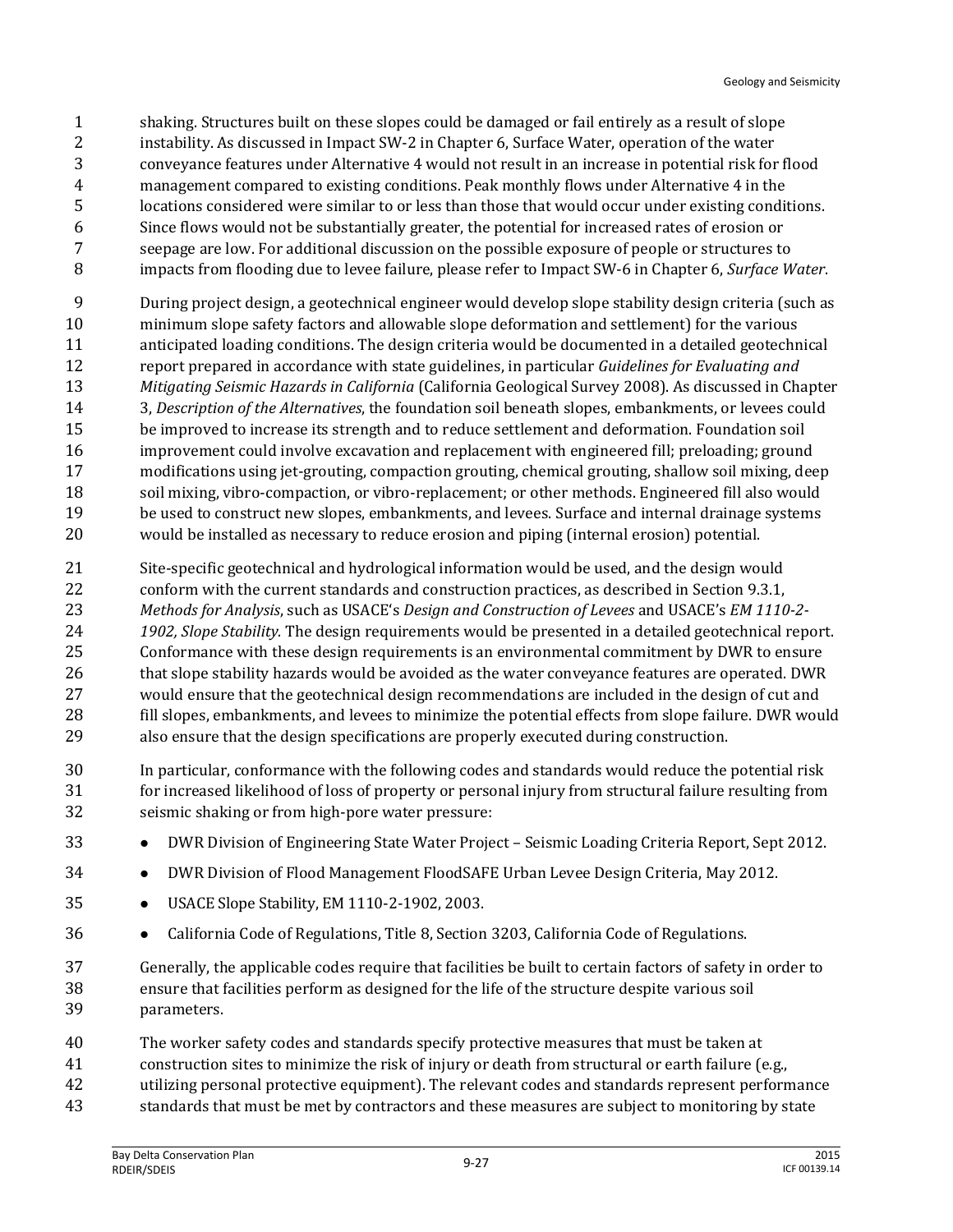- and local agencies. Cal-OSHA requirements for an IIPP and the terms of the IIPP to protect worker 2 safety are the principal measures that would be enforced at project sites during operations.
- Conformance to the above and other applicable design specifications and standards would ensure that the hazard of slope instability would not create an increased likelihood of loss of property, personal injury of individuals along the Alternative 4 conveyance alignment during operation of the water conveyance features. Therefore, the effect would not be adverse.
- *CEQA Conclusion***:** Unstable levee slopes and natural stream banks may fail, either from high pore- water pressure caused by high rainfall and weak soil, or from seismic shaking. Structures constructed on these slopes could be damaged or fail entirely as a result of slope instability.
- 10 However, during through the final project design process design process, as required by DWR's
- environmental commitments (see Appendix 3B, *Environmental Commitments*), a geotechnical
- engineer would develop slope stability design criteria (such as minimum slope safety factors and
- 13 allowable slope deformation and settlement) for the various anticipated loading conditions during
- facility operations. The design criteria would be documented in a detailed geotechnical report
- prepared in accordance with state guidelines, in particular Guidelines for Evaluating and Mitigating
- Seismic Hazards in California (California Geological Survey 2008).
- 17 DWR would also ensure that measures to address this hazard would be required to conform to
- applicable design codes, guidelines, and standards. As described in Section 9.3.1, *Methods for*
- *Analysis*, and in Appendix 3B, *Environmental Commitments*, such design codes, guidelines, and standards include the California Building Code and resource agency and professional engineering
- specifications, such as USACE's *Engineering and Design—Earthquake Design and Evaluation for Civil Works Projects*. Conformance with these codes and standards is an environmental commitment by DWR to ensure cut and fill slopes and embankments will be stable as the water conveyance features
- are operated and there would be no increased likelihood of loss of property, personal injury or death due to operation of Alternative 4. The impact would be less than significant. No mitigation is required.

#### **Impact GEO-10: Loss of Property, Personal Injury, or Death from Seiche or Tsunami during Operation of Water Conveyance Features**

- Based on recorded tsunami wave heights at the Golden Gate (Contra Costa Transportation Agency
- 2009) and in the interior of the San Francisco Bay and on tsunami inundation maps prepared by the
- California Department of Conservation (2009), the height of a tsunami wave reaching the Suisun
- Marsh and the Delta would be small because of the distance from the ocean and attenuating effect of
- the San Francisco Bay. Therefore, the potential hazard of loss of property or personal injury as a result of a tsunami on the water conveyance facilities is low.
- Similarly, with the exception of the expanded Clifton Court Forebay, the potential for a substantial seiche to take place in the Plan Area is considered low because seismic and water body geometry
- conditions for a seiche to occur near conveyance facilities are not favorable. Fugro Consultants, Inc.
- (2011) identified the potential for a seiche of an unspecified wave height to occur in the Clifton
- Court Forebay, caused by strong ground motions along the underlying West Tracy fault, assuming that this fault is potentially active. Since the fault also exists in the immediate vicinity of the
- expanded Clifton Court Forebay, a seiche could also occur in the expanded Clifton Court Forebay.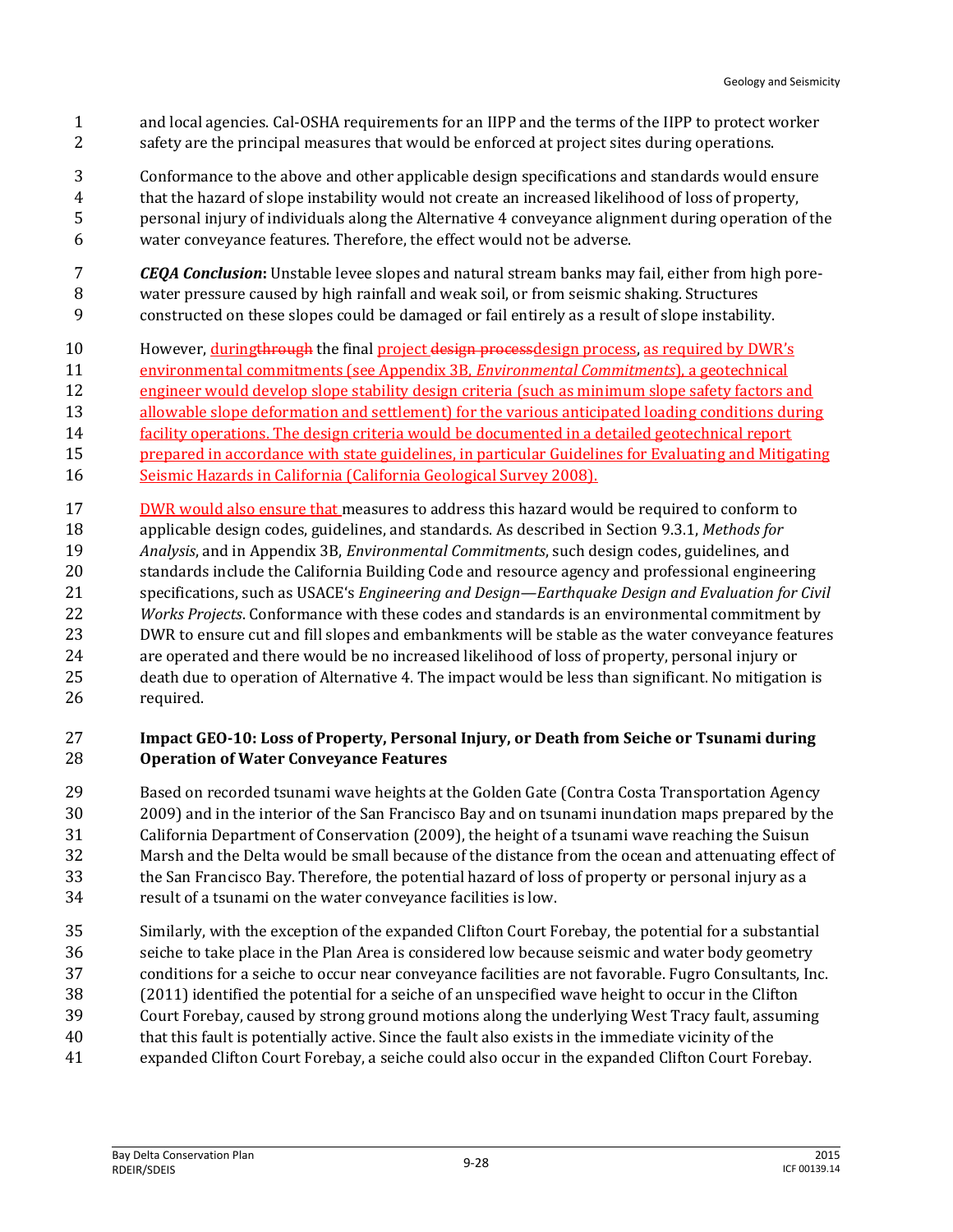*NEPA Effects:* The effect of a tsunami generated in the Pacific Ocean would not be adverse because the distance from the ocean and attenuating effect of the San Francisco Bay would likely allow only a low (i.e., less than 2 feet) tsunami wave height to reach the Delta (Contra Costa Transportation Agency 2009).

 In most parts of the Plan Area, the effects of a seiche would not be adverse because the seismic hazard and the geometry of the water bodies (i.e., wide and shallow) near conveyance facilities are not favorable for a seiche to occur. However, assuming that the West Tracy fault is potentially active, a potential exists for a seiche to occur in the expanded Clifton Court Forebay. The effect could be adverse because the waves generated by a seiche could overtop the expanded Clifton Court Forebay embankments, causing erosion of the embankments and subsequent flooding in the vicinity.

- However, design-level geotechnical studies would be conducted by a licensed civil engineer who practices in geotechnical engineering. The studies would determine the peak ground acceleration caused by movement of the West Tracy fault and the maximum probable seiche wave that could be generated by the ground shaking. The California-registered civil engineer or California-certified engineering geologist's recommended measures to address this hazard, as well as the hazard of a seiche overtopping the expanded Clifton Court Forebay embankment, would conform to applicable design codes, guidelines, and standards. As described in Section 9.3.1, *Methods for Analysis*, and in Appendix 3B, *Environmental Commitments*, such design codes, guidelines, and standards include the Division of Safety of Dams *Guidelines for Use of the Consequence Hazard Matrix and Selection of Ground Motion Parameters,* DWR's Division of Flood Management *FloodSAFE Urban Levee Design Criteria*, and USACE's *Engineering and Design—Earthquake Design and Evaluation for Civil Works Projects*. Conformance with these codes and standards is an environmental commitment by DWR to ensure that the adverse effects of a seiche are controlled to an acceptable level while the forebay facility is operated.
- DWR would ensure that the geotechnical design recommendations are included in the design of project facilities and construction specifications to minimize the potential effects from seismic events and consequent seiche waves. DWR would also ensure that the design specifications are properly executed during construction.
- In particular, conformance with the following codes and standards would reduce the potential risk for increased likelihood of loss of property or personal injury tsunami or seiche:
- **••** U.S. Department of the Interior and USGS Climate Change and Water Resources Management: A Federal Perspective, Circular 1331.
- 33 State of California Sea-Level Rise Task Force of the CO-CAT, Sea-Level Rise Interim Guidance Document, 2010
- **•** California Code of Regulations, Title 8, Section 3203, California Code of Regulations.
- Generally, the applicable codes provide guidance on estimating the effects of climate change and sea level rise and associated effects when designing a project and ensuring that a project is able to respond to these effects.
- The worker safety codes and standards specify protective measures that must be taken at
- construction sites to minimize the risk of injury or death from structural or earth failure (e.g.,
- utilizing personal protective equipment). The relevant codes and standards represent performance
- standards that must be met by contractors and these measures are subject to monitoring by state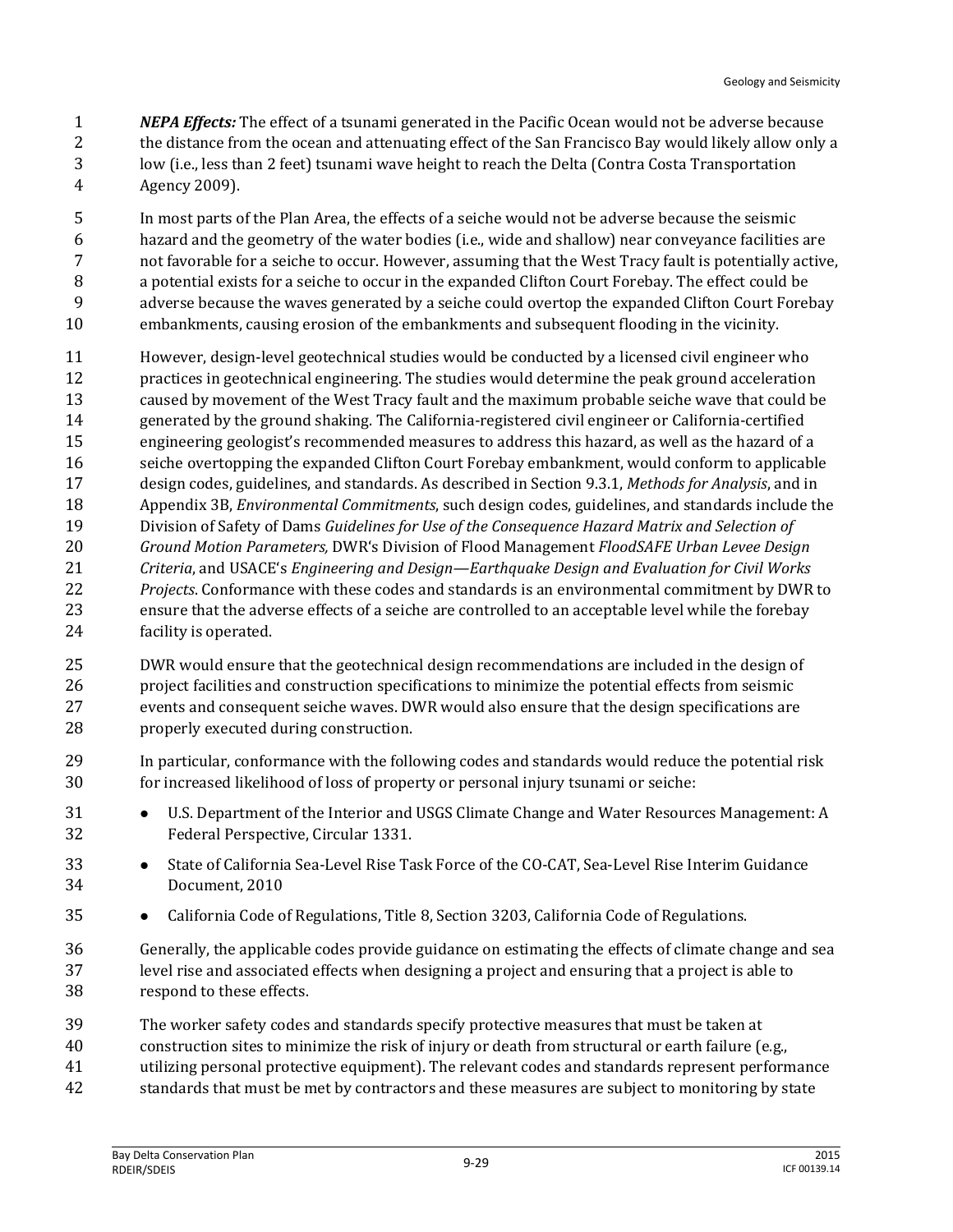- and local agencies. Cal-OSHA requirements for an IIPP and the terms of the IIPP to protect worker safety are the principal measures that would be enforced at project sites during operations.
- Conformance to these and other applicable design specifications and standards would ensure that the embankment for the expanded portion of the Clifton Court Forebay would be designed and constructed to contain and withstand the anticipated maximum seiche wave height and would not create an increased likelihood of loss of property, personal injury or death of individuals along the Alternative 4 conveyance alignment during operation of the water conveyance features. Therefore, 8 the effect would not be adverse.
- *CEQA Conclusion***:** Based on recorded tsunami wave heights at the Golden Gate (Contra Costa Transportation Agency 2009) and in the interior of the San Francisco Bay and on tsunami inundation maps prepared by the California Department of Conservation (2009), the height of a tsunami wave reaching the Suisun Marsh and the Delta would be small because of the distance from the ocean and attenuating effect of the San Francisco Bay. Similarly, the potential for a significant seiche to occur in most parts of the Plan Area is considered low because the seismic hazard and the geometry of the water bodies (i.e., wide and shallow) near conveyance facilities are not favorable for a seiche to occur. However, assuming the West Tracy fault is potentially active, a potential exists for a seiche to occur in the expanded Clifton Court Forebay (Fugro Consultants 2011).
- However, design-level geotechnical studies would be conducted by a licensed civil engineer who practices in geotechnical engineering. The studies would determine the peak ground acceleration caused by movement of the West Tracy fault and the maximum probable seiche wave that could be generated by the ground shaking. The California-registered civil engineer or California-certified engineering geologist's recommended measures to address this hazard, as well as the hazard of a seiche overtopping the expanded Clifton Court Forebay embankment, would conform to applicable design codes, guidelines, and standards. As described in Section 9.3.1, Methods for Analysis, and in Appendix 3B, *Environmental Commitments*, such design codes, guidelines, and standards include the Division of Safety of Dams Guidelines for Use of the Consequence Hazard Matrix and Selection of 27 Ground Motion Parameters, DWR's Division of Flood Management FloodSAFE Urban Levee Design Criteria, and USACE's Engineering and Design—Earthquake Design and Evaluation for Civil Works Projects. Conformance with these codes and standards is an environmental commitment by DWR to ensure that the adverse effects of a seiche are controlled to an acceptable level while the forebay facility is operated. DWR would ensure that the geotechnical design recommendations are included in the design of project facilities and construction specifications to minimize the potential effects 33 from seismic events and consequent seiche waves. DWR would also ensure that the design specifications are properly executed during construction.
- The effect would not be adverse because the expanded Clifton Court Forebay embankment would be designed and constructed according to applicable design codes, guidelines, and standards to contain 37 and withstand the anticipated maximum seiche wave height, as required by DWR's environmental commitments (see Appendix 3B, *Environmental Commitments*). There would be no increased likelihood of loss of property, personal injury or death due to operation of Alternative 4 from seiche or tsunami. The impact would be less than significant. No additional mitigation is required.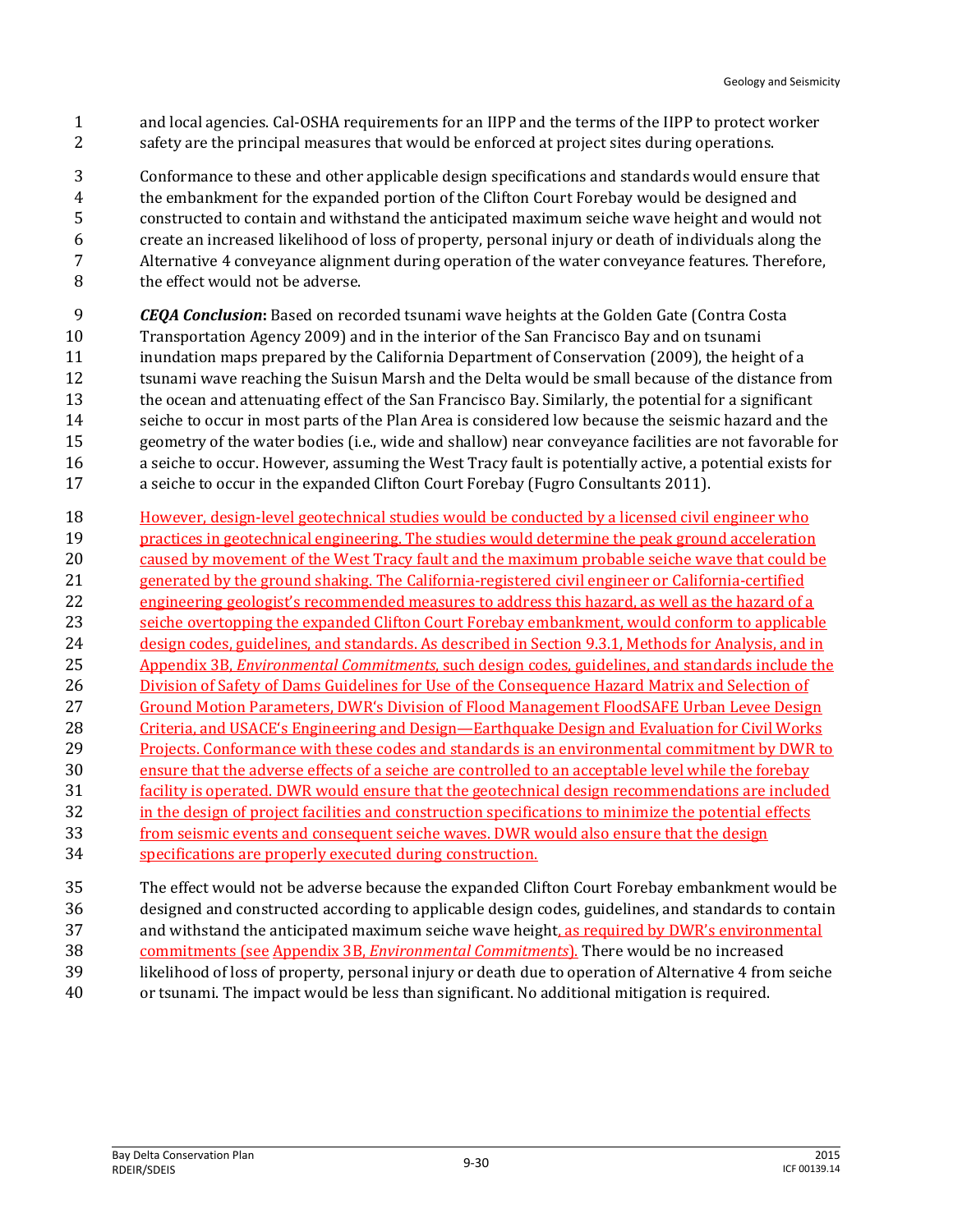#### **Impact GEO-11: Ground Failure Caused by Increased Groundwater Surface Elevations from Unlined Canal Seepage as a Result of Operating the Water Conveyance Facilities**

 *NEPA Effects:* Alternative 4 would not involve construction of unlined canals; therefore, there would be no increase in groundwater surface elevations and consequently no effect caused by canal seepage. There would be no adverse effect.

 *CEQA Conclusion***:** Alternative 4 would not involve construction of unlined canals; therefore, there would be no increase in groundwater surface elevations and consequently no impact caused by canal seepage. The impact would be less than significant. No mitigation is required.

#### **Impact GEO-12: Loss of Property, Personal Injury, or Death Resulting from Structural Failure Caused by Rupture of a Known Earthquake Fault at Restoration Opportunity Areas**

 According to the available AP Earthquake Fault Zone Maps, only the Suisun Marsh ROA could be affected by rupture of an earthquake fault. The active Green Valley fault crosses the southwestern corner of the ROA. The active Cordelia fault extends approximately 1 mile into the northwestern corner of the ROA. Rupture of these faults could damage levees and berms constructed as part of the restoration, which could result in failure of the levees and flooding of otherwise protected areas.

- Within the Delta, active or potentially active blind thrust faults were identified in the seismic study (California Department of Water Resources 2007a). The extreme southeastern corner of the Suisun Marsh is underlain by the Montezuma blind thrust zone. Parts of the Cache Slough and Yolo Bypass ROAs are underlain by part of the North Midland blind thrust zone. The Cosumnes/Mokelumne River and East Delta ROAs are underlain by the Thornton Arch zone. Although these blind thrusts are not expected to rupture to the ground surface during earthquake events, they may produce ground or near-ground shear zones, bulging, or both. In the seismic study (California Department of Water Resources 2007a), the Thornton Arch blind thrust was assigned a 20% probability of being active. The depth to the Thornton Arch blind fault is unknown. Based on limited geologic and seismic survey information, it appears that the potential of having any shear zones, bulging, or both at the sites of the habitat levees is low because the depth to the blind thrust faults is generally deep.
- *NEPA Effects:* The effect of implementing the conservation measures in the ROAs could be substantial because rupture of the Cordelia and Green Valley faults could occur at the Suisun Marsh ROA and cause damage or failure of ROA facilities, including levees and berms. Damage to these features could result in their failure, causing flooding of otherwise protected areas.
- Because there is limited information regarding the depths of the blind faults mentioned above, seismic surveys would be performed in the vicinity of the faults as part of final design. These surveys would be used to verify fault depths where levees and other features would be constructed. Collection of this depth information would be part of broader, design-level geotechnical studies 35 conducted **prepared** by a geotechnical engineer licensed in the state of California to support all aspects of site-specific project design. The studies would assess site-specific conditions at and near 37 all the project facility locations, including the nature and engineering properties of all soils horizons and underlying geologic strata, and groundwater conditions. The geotechnical engineers' information would be used to develop final engineering solutions to any hazardous condition, consistent with the code and standards requirements of federal, state and local oversight agencies. As described in Section 9.3.1, *Methods for Analysis*, and in Appendix 3B, *Environmental Commitments*, such design codes, guidelines, and standards include the California Building Code and resource agency and professional engineering specifications, such as the Division of Safety of Dams Guidelines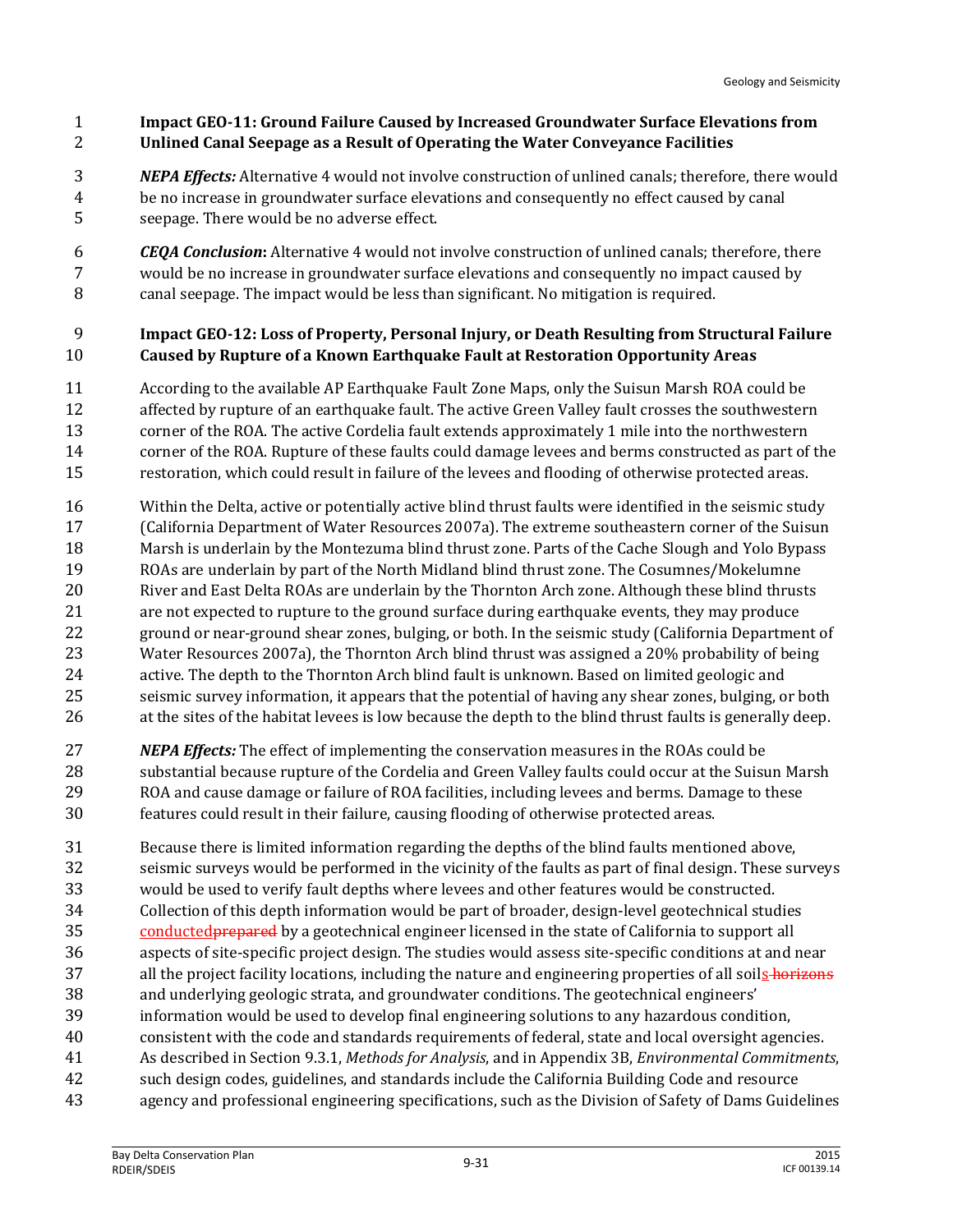- for Use of the Consequence Hazard Matrix and Selection of Ground Motion Parameters, DWR's
- Division of Flood Management *FloodSAFE Urban Levee Design Criteria*, and USACE's *Engineering and*
- *Design—Earthquake Design and Evaluation for Civil Works Projects*. Conformance with these design
- standards is an environmental commitment by the BDCP proponents to ensure that risks from a
- fault rupture are minimized as conservation levees for habitat restoration areas are constructed and
- maintained. The hazard would be controlled to a safe level by following the proper design standards.
- The BDCP proponents would ensure that the geotechnical design recommendations are included in the design of project facilities and construction specifications to minimize the potential effects from seismic events and the presence of adverse soil conditions. The BDCP proponents would also ensure that the design specifications are properly executed during implementation.
- In particular, conformance with the following codes and standards would reduce the potential risk 12 for increased likelihood of loss of property or personal injury from structural failure resulting from surface rupture resulting from a seismic event during operation:
- **••** DWR Division of Engineering State Water Project Seismic Loading Criteria Report, Sept 2012.
- **••** DWR DSOD Guidelines for Use of the Consequence-Hazard Matrix and Selection of Ground Motion Parameters, 2002.
- 17 USACE Engineering and Design, Earthquake Design and Evaluation for Civil Works Projects, ER 1110-2-1806, 1995.
- 19 USACE Design and Construction of Levees, EM 1110-2-1913, 2000.
- 20 USACE (Corps, CESPK-ED-G), Geotechnical Levee Practice, SOP EDG-03, 2004.
- **•** DWR Division of Flood Management FloodSAFE Urban Levee Design Criteria, May 2012.
- **•** California Code of Regulations, Title 8, Sections 1509 and 3203, California Code of Regulations.
- Generally, the applicable codes require that facilities be built so that they incur minimal damage in 24 the event of a foreseeable seismic event and that they remain functional following such an event and that the facility is able to perform without catastrophic failure in the event of a maximum design earthquake (the greatest earthquake reasonably expected to be generated by a specific source on the basis of seismological and geological evidence).
- The worker safety codes and standards specify protective measures that must be taken at construction sites to minimize the risk of injury or death from structural or earth failure (e.g., utilizing personal protective equipment, practicing crane and scaffold safety measures). The relevant codes and standards represent performance standards that must be met by contractors and these measures are subject to monitoring by state and local agencies. Cal-OSHA requirements for an IIPP and the terms of the IIPP to protect worker safety are the principal measures that would be
- enforced at construction sites.
- Conformance to these and other applicable design specifications and standards would ensure that the hazard of ground movement in the vicinity of the blind thrusts underlying the ROAs would not
- jeopardize the integrity of the levees and other features constructed in the ROAs and would not
- create an increased likelihood of loss of property, personal injury or death of individuals in the
- ROAs. This effect would not be adverse.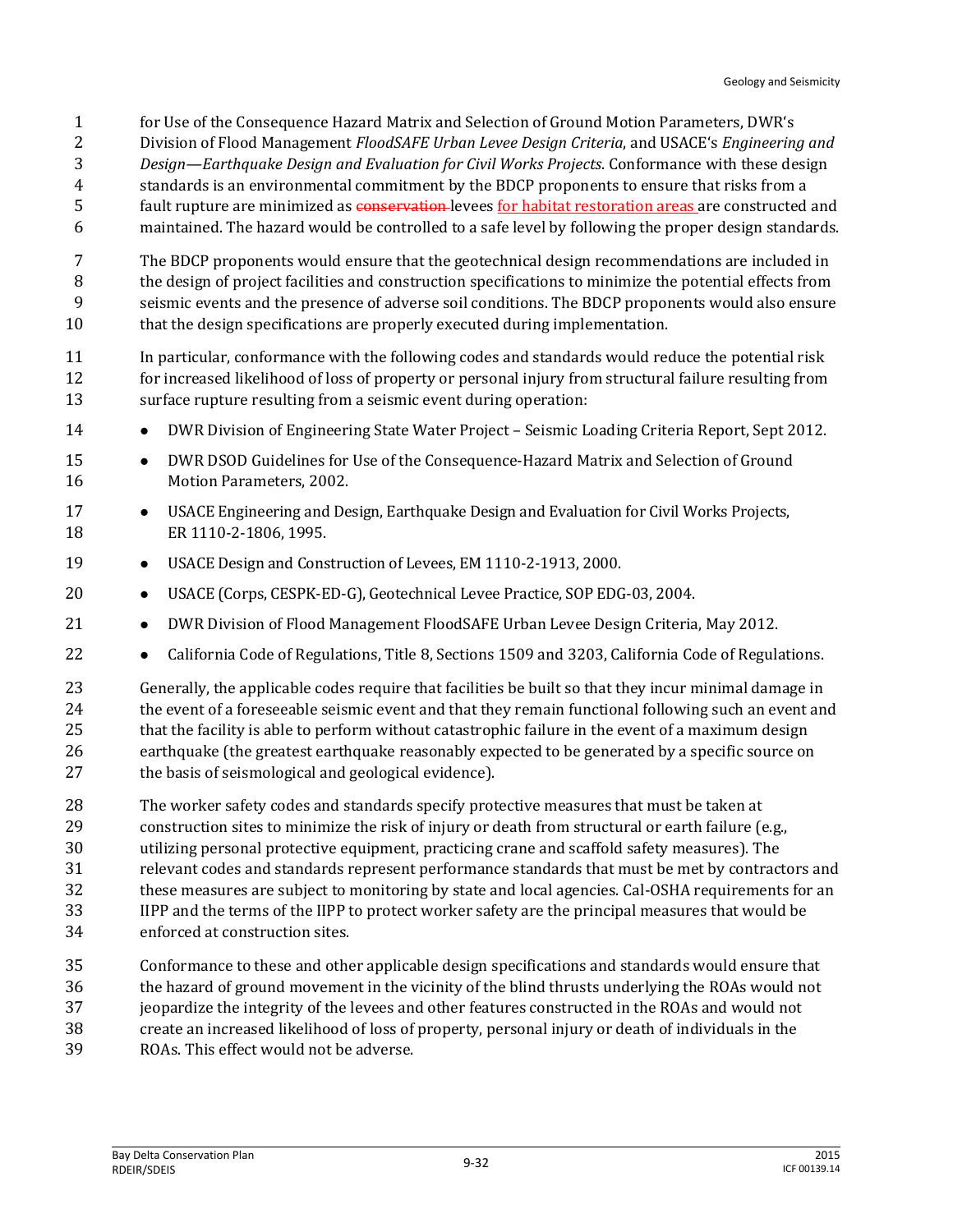*CEQA Conclusion***:** Rupture of the Cordelia and Green Valley faults could occur at the Suisun Marsh ROA and damage ROA facilities, such as levees and berms. Damage to these features could result in their failure, causing flooding of otherwise protected areas.

 However, through the final design process for conservation measures in the ROAs and because 5 <sup>there</sup> is limited information regarding the depths of the blind faults mentioned above, seismic surveys would be performed in the vicinity of the faults as part of final designs. These surveys would be used to verify fault depths where levees and other features would be constructed. Collection of this depth information would be part of broader, design-level geotechnical studies conducted by a geotechnical engineer licensed in the state of California to support all aspects of site-specific project design. The studies would assess site-specific conditions at and near all the project facility locations, including the nature and engineering properties of all soils and underlying geologic strata, and 12 groundwater conditions. The geotechnical engineer's information would be used to develop final engineering solutions and project designs to any hazardous condition, consistent with DWR's

- environmental commitments (see Appendix 3B, *Environmental Commitments*).
- Additionally, measures to address the fault rupture hazard would be required to conform to applicable design codes, guidelines, and standards. As described in Section 9.3.1, *Methods for Analysis*, and in Appendix 3B, *Environmental Commitments*, such design codes, guidelines, and standards include the Division of Safety of Dams *Guidelines for Use of the Consequence Hazard Matrix and Selection of Ground Motion Parameters*, DWR's Division of Flood Management *FloodSAFE Urban Levee Design Criteria*, and USACE's *Engineering and Design—Earthquake Design and Evaluation for Civil Works Projects*. Conformance with these design codes, guidelines, and standards is an environmental commitment by the BDCP proponents to ensure that fault rupture risks are minimized as the conservation measures are implemented. The hazard would be controlled to a safe level and there would be no increased likelihood of loss of property, personal injury or death in the ROAs. The impact would be less than significant. No mitigation is required.

#### **Impact GEO-13: Loss of Property, Personal Injury, or Death from Structural Failure Resulting from Strong Seismic Shaking at Restoration Opportunity Areas**

 Earthquake events may occur on the local and regional seismic sources at or near the ROAs. Because of its proximity to these faults, the Suisun Marsh ROA would be especially subject to ground shaking caused by the Concord-Green Valley fault. The Cache Slough ROA would be subject to shaking from the Northern Midland fault zone, which underlies the ROA. Although more distant from these sources, the other ROAs would be subject to shaking from the San Andreas, Hayward–Rodgers Creek, Calaveras, Concord–Green Valley, San Gregorio, Greenville, and Mt. Diablo Thrust faults and the more proximate blind thrusts in the Delta.

- Among all the ROAs, the Suisun Marsh ROA would be most subject to ground shaking because of its proximity to active faults. The Suisun Marsh ROA is subject to a PGA of approximately 0.31–0.35 g for 200-year return interval, while the PGA for the other ROAs ranges from approximately 0.11–0.26 g. The ground shaking could damage levees and other structures, and in an extreme event cause levees to fail such that protected areas flood.
- *NEPA Effects:* All temporary facilities would be designed and built to meet the safety and collapse-prevention requirements for the above-anticipated seismic loads. Therefore, this effect is considered not adverse. No additional mitigation measures are required. All facilities would be designed and constructed in accordance with the requirements of the design measures described in
- Chapter 3, *Description of the Alternatives*. Site-specific geotechnical information would be used to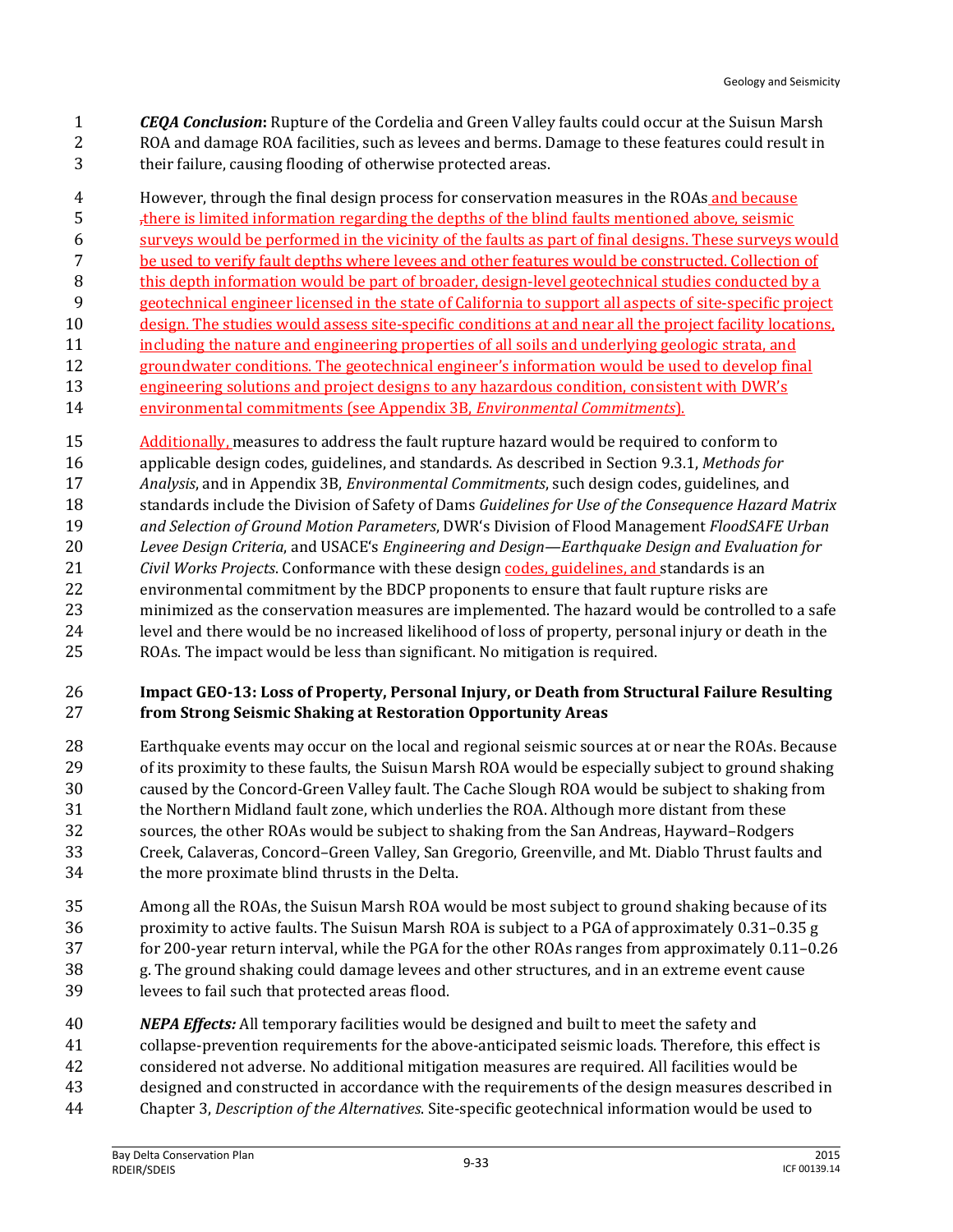- further assess the effects of local soil on the OBE and MDE ground shaking and to develop design criteria that minimize the potential of damage. Design-level geotechnical studies would be prepared by a geotechnical engineer licensed in the state of California during project design. The studies would assess site-specific conditions at and near all the project facility locations and provide the basis for designing the levees and other features to withstand the peak ground acceleration caused by fault movement in the region. The geotechnical engineer's recommended measures to address this hazard would conform to applicable design codes, guidelines, and standards. Potential design strategies or conditions could include avoidance (deliberately positioning structures and lifelines to avoid crossing identified shear rupture zones), geotechnical engineering (using the inherent capability of unconsolidated geomaterials to "locally absorb" and distribute distinct bedrock fault movements) and structural engineering (engineering the facility to undergo some limited amount of ground deformation without collapse or significant damage).
- As described in Section 9.3.1, *Methods for Analysis*, and in Appendix 3B, *Environmental Commitments*, such design codes, guidelines, and standards include the California Building Code and resource agency and professional engineering specifications, such as the Division of Safety of Dams *Guidelines for Use of the Consequence Hazard Matrix and Selection of Ground Motion Parameters,* DWR's Division
- of Flood Management *FloodSAFE Urban Levee Design Criteria*, and USACE's *Engineering and Design—*
- *Earthquake Design and Evaluation for Civil Works Projects*. Conformance with these design standards
- 19 is an environmental commitment by the BDCP proponents to ensure that strong seismic shaking risks are minimized as the conservation measures are implemented.
- The BDCP proponents would ensure that the geotechnical design recommendations are included in the design of project features and construction specifications to minimize the potential effects from seismic events and the presence of adverse soil conditions. The BDCP proponents would also ensure that the design specifications are properly executed during implementation.
- In particular, conformance with the following codes and standards would reduce the potential risk 26 for increased likelihood of loss of property or personal injury from structural failure resulting from surface rupture resulting from a seismic event during operation:
- **••** DWR Division of Engineering State Water Project Seismic Loading Criteria Report, Sept 2012.
- **••** DWR DSOD Guidelines for Use of the Consequence-Hazard Matrix and Selection of Ground Motion Parameters, 2002.
- USACE Engineering and Design, Earthquake Design and Evaluation for Civil Works Projects, ER 1110-2-1806, 1995.
- USACE Design and Construction of Levees, EM 1110-2-1913, 2000.
- 34 USACE (Corps, CESPK-ED-G), Geotechnical Levee Practice, SOP EDG-03, 2004.
- **••** DWR Division of Flood Management FloodSAFE Urban Levee Design Criteria, May 2012.
- **••** California Code of Regulations, Title 8, Sections 1509 and 3203, California Code of Regulations.

Generally, the applicable codes require that facilities be built so that they incur minimal damage in

the event of a foreseeable seismic event and that they remain functional following such an event and

that the facility is able to perform without catastrophic failure in the event of a maximum design

- earthquake (the greatest earthquake reasonably expected to be generated by a specific source on the basis of seismological and geological evidence).
	- Bay Delta Conservation Plan<br>RDEIR/SDEIS 2015 - Bay Delta Conservation Plan<br>RDEIR/SDEIS - Bay Delta Conservation Plan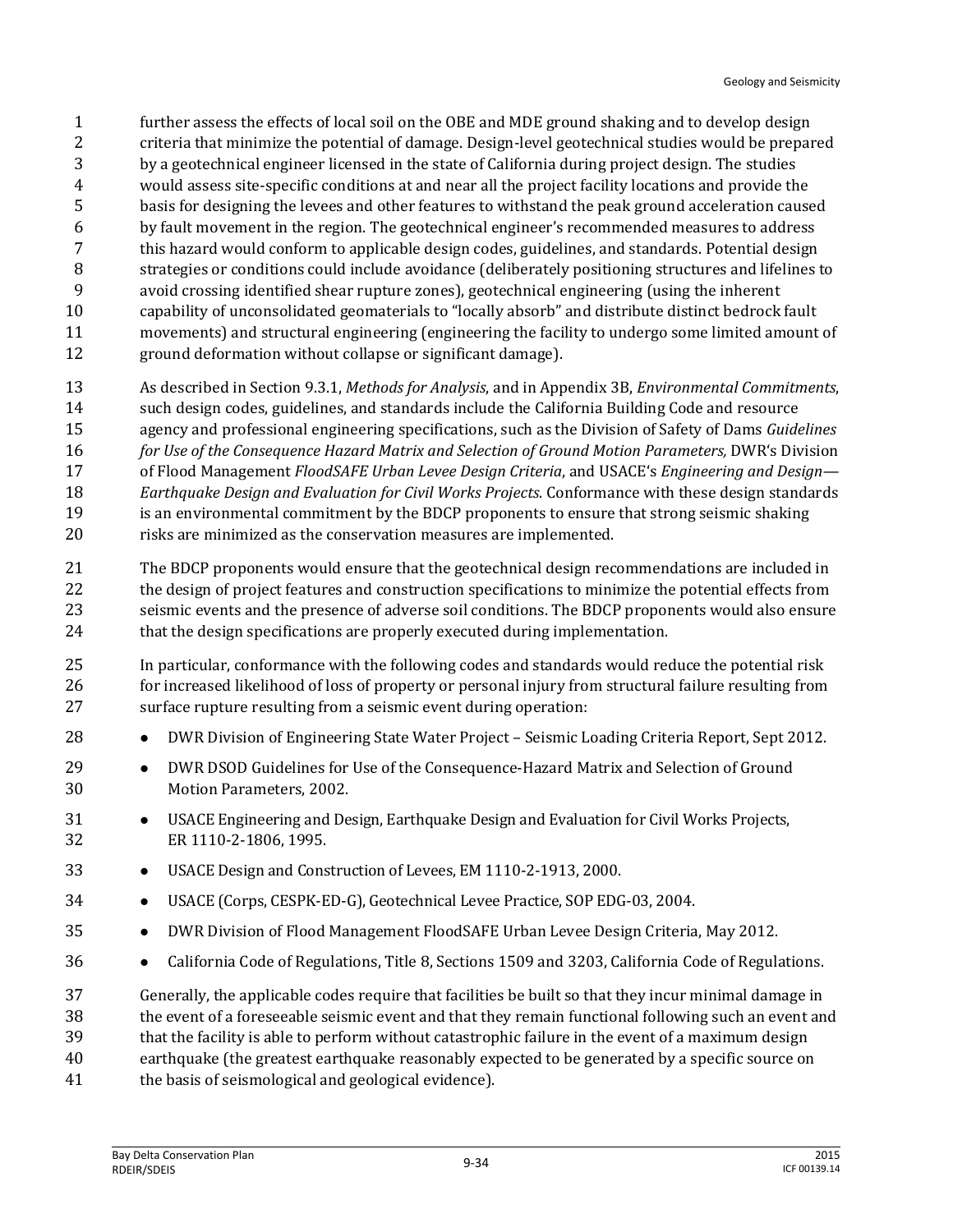- The worker safety codes and standards specify protective measures that must be taken at
- 2 construction sites to minimize the risk of injury or death from structural or earth failure (e.g.,
- utilizing personal protective equipment, practicing crane and scaffold safety measures). The
- relevant codes and standards represent performance standards that must be met by contractors and
- these measures are subject to monitoring by state and local agencies. Cal-OSHA requirements for an
- IIPP and the terms of the IIPP to protect worker safety are the principal measures that would be
- enforced at construction sites.
- Conformance to these and other applicable design specifications and standards would ensure that
- the hazard of seismic shaking would not jeopardize the integrity of levees and other features at the ROAs and would not create an increased likelihood of loss of property, personal injury or death of
- 11 individuals in the ROAs. This effect would not be adverse.
- *CEQA Conclusion***:** Ground shaking could damage levees, berms, and other structures, Among all the ROAs, the Suisun Marsh ROA would be the most subject to ground shaking because of its proximity to active faults. The Suisun Marsh ROA is subject to a PGA of approximately 0.31 to 0.35 g for 200- year return interval, while the PGA for the other ROAs ranges from approximately 0.11 to 0.26 g. Damage to these features could result in their failure, causing flooding of otherwise protected areas. However, as described in Section 9.3.1, *Methods for Analysis*, and in Appendix 3B, *Environmental Commitments*, design codes, guidelines, and standards, including the California Building Code and resource agency and professional engineering specifications, such as DWR's Division of Flood Management *FloodSAFE Urban Levee Design Criteria* and USACE's *Engineering and Design— Earthquake Design and Evaluation for Civil Works Projects* would be used for final design of conservation features. Conformance with these design standards is an environmental commitment by the BDCP proponents to ensure that strong seismic shaking risks are minimized as the conservation measures are operated and there would be no increased likelihood of loss of property, personal injury or death in the ROAs. The impact would be less than significant. No mitigation is required.

#### **Impact GEO-14: Loss of Property, Personal Injury, or Death from Structural Failure Resulting from Seismic-Related Ground Failure (Including Liquefaction) Beneath Restoration Opportunity Areas**

- New structural features are proposed at the ROAs, such as levees as part of CM4, setback levees as part of CM5 and CM6, and experimental ramps and fish ladders at the Fremont Weir as part of CM2. Earthquake-induced ground shaking could cause liquefaction, resulting in damage to or failure of these levees and other features constructed at the restoration areas. The consequences of liquefaction are manifested in terms of compaction or settlement, loss of bearing capacity, lateral spreading (horizontal soil movement), and increased lateral soil pressure. Failure of levees and other structures could result in flooding of otherwise protected areas in Suisun Marsh and behind new setback levees along the Sacramento and San Joaquin Rivers and in the South Delta ROA.
- 38 The ROAs vary with respect to their liquefaction hazard (Figure 9-6). All of the levees in t<sub>T</sub>he Suisun
- 39 Marsh ROA generally haves a moderate or highmedium vulnerability to failure from seismic shaking
- 40 and resultant liquefaction hazard. The liquefaction damage potential vulnerability among the other
- ROAs in which seismically-induced levee failure vulnerability has been assessed (Figure 9-6) (i.e., in 42 parts or all the Cache Slough Complex and South Delta ROAs) is medium or high, as well as where
- 
- setback levees would be constructed along the Old, Middle, and San Joaquin Rivers under CM5 and
- CM6, is generally low to medium.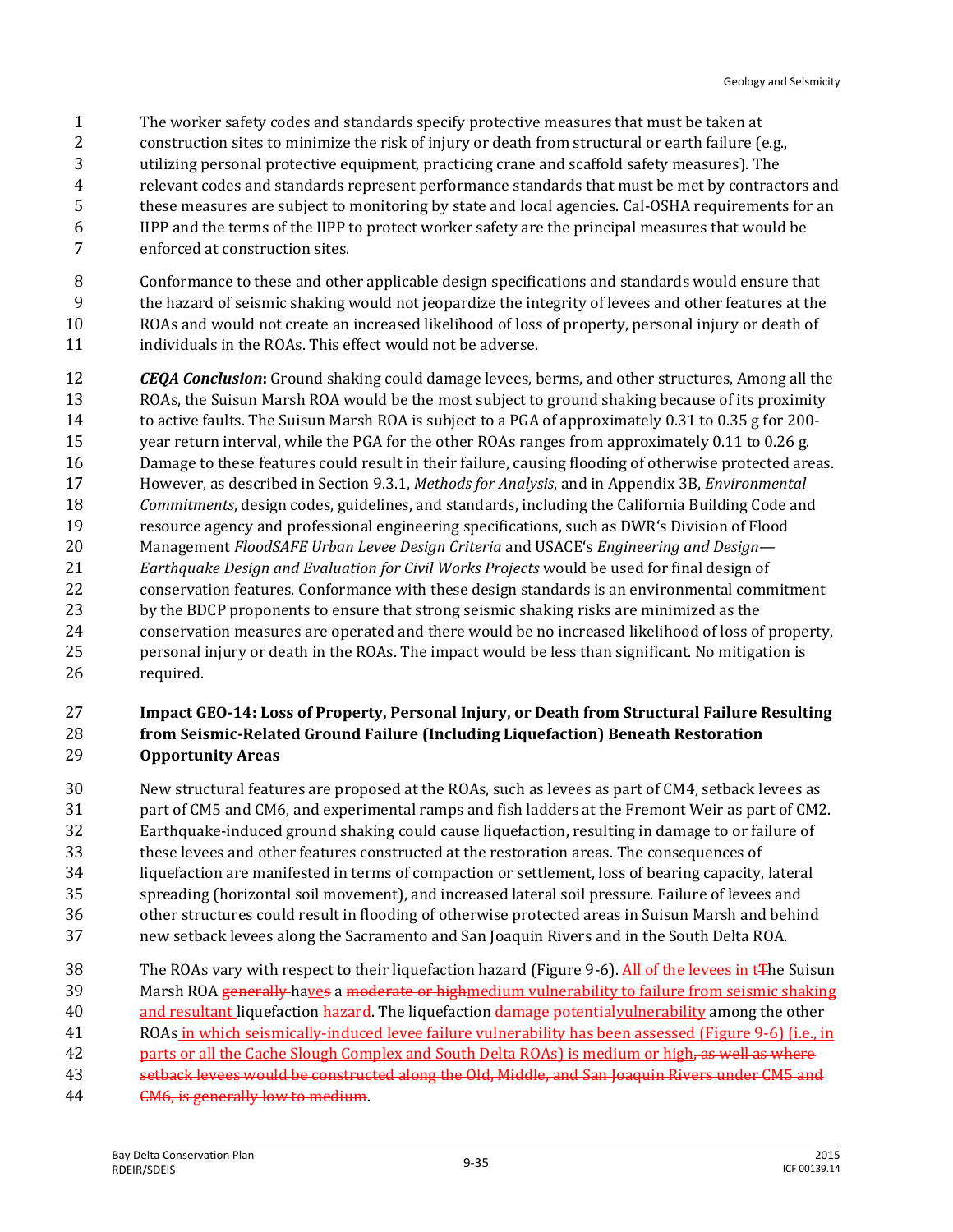*NEPA Effects:* The potential effect could be substantial because earthquake-induced liquefaction could damage ROA facilities, such as levees and berms. Damage to these features could result in their failure, causing flooding of otherwise protected areas.

 During final design of conservation facilities, site-specific geotechnical and groundwater investigations would be conducted to identify and characterize the vertical (depth) and horizontal (spatial) extent of liquefiable soil. Engineering soil parameters that could be used to assess the liquefaction potential, such as SPT blow counts, CPT penetration tip pressure/resistance, and gradation of soil, would also be obtained. SPT blow counts and CPT tip pressure are used to estimate soil resistance to cyclic loadings by using empirical relationships that were developed based on occurrences of liquefaction (or lack of them) during past earthquakes. The resistance then can be compared to cyclic shear stress induced by the design earthquakes. If soil resistance is less than induced stress, the potential of having liquefaction during the design earthquakes is high. It is also known that soil with high "fines" (i.e., silt- and clay-sized particles) content is less susceptible to liquefaction.

 During final design, the facility-specific potential for liquefaction would be investigated by a geotechnical engineer. In areas determined to have a potential for liquefaction, the engineer would develop design parameters and construction methods to meet the design criteria established to ensure that design earthquake does not cause damage to or failure of the facility. Such measures and methods include removing and replacing potentially liquefiable soil, strengthening foundations (for example, using post-tensioned slab, reinforced mats, and piles) to resist excessive total and differential settlements, using *in situ* ground improvement techniques (such as deep dynamic compaction, vibro-compaction, vibro-replacement, compaction grouting, and other similar methods), and conforming with current seismic design codes and requirements. As described in Section 9.3.1, *Methods for Analysis*, and in Appendix 3B, *Environmental Commitments*, such design codes, guidelines, and standards include USACE's *Engineering and Design—Stability Analysis of Concrete Structures* and *Soil Liquefaction during Earthquakes,* by the Earthquake Engineering Research Institute. Conformance with these design standards is an environmental commitment by 28 the BDCP proponents to ensure that liquefaction risks are minimized as the conservation measures are implemented. The hazard would be controlled to a safe level.

- In particular, conformance with the following codes and standards would reduce the potential risk for increased likelihood of loss of property or personal injury from structural failure resulting from seismic-related ground failure:
- USACE Engineering and Design Design of Pile Foundations, EM 1110-2-2906, 1991
- 34 USACE Engineering and Design Stability Analysis of Concrete Structures, EM 1110-2-2100, 2005
- USACE Engineering and Design, Earthquake Design and Evaluation for Civil Works Projects, ER 1110-2-1806, 1995
- **•** California Code of Regulations, Title 8, Sections 1509 and 3203, California Code of Regulations.
- Generally, the applicable codes require that facilities be built so that if soil in the foundation or 39 surrounding area are subject to liquefaction, the removal or densifiacation of the liquefiable material should be considered, along with alternative foundation designs.

 The worker safety codes and standards specify protective measures that must be taken at construction sites to minimize the risk of injury or death from structural or earth failure (e.g., utilizing personal protective equipment, practicing crane and scaffold safety measures). The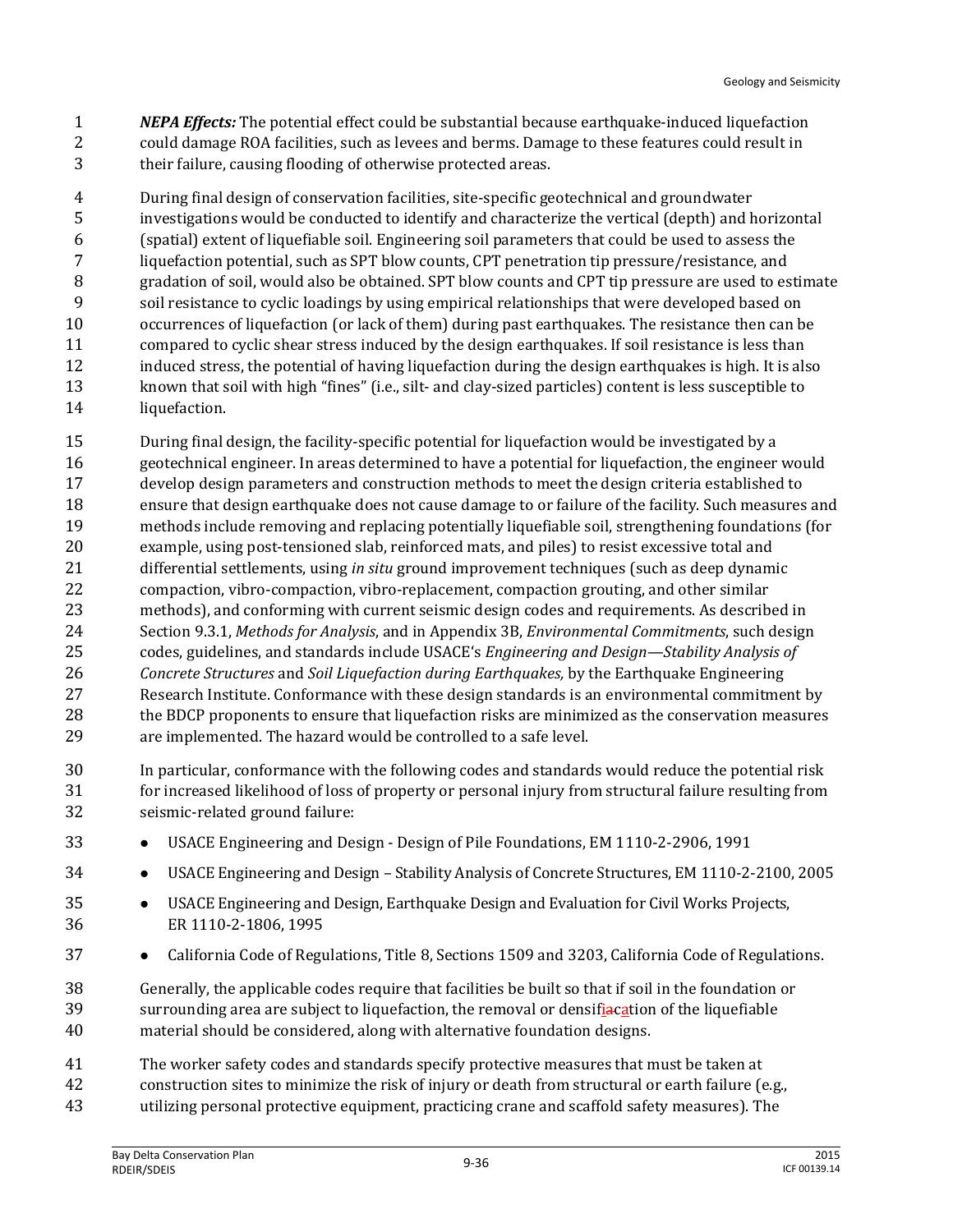- relevant codes and standards represent performance standards that must be met by contractors and
- these measures are subject to monitoring by state and local agencies. Cal-OSHA requirements for an
- IIPP and the terms of the IIPP to protect worker safety are the principal measures that would be
- enforced at construction sites.
- As required by the environmental commitments (see Appendix 3B, *Environmental Commitments*),
- 6 the BDCP proponents would ensure that the geotechnical design recommendations are included in
- the design of levees and construction specifications to minimize the potential effects from
- liquefaction and associated hazard. The BDCP proponents would also ensure that the design
- specifications are properly executed during implementation and would not create an increased likelihood of loss of property, personal injury or death of individuals in the ROAs. This effect would
- not be adverse.
- *CEQA Conclusion***:** Earthquake-induced ground shaking could cause liquefaction, resulting in damage to or failure of levees, berms, and other features constructed at the restoration areas. Failure of levees and other structures could result in flooding of otherwise protected areas. As required by the environmental commitments (see Appendix 3B, *Environmental Commitments*), site- specific geotechnical and groundwater investigations would be conducted to identify and characterize the vertical (depth) and horizontal (spatial) extent of liquefiable soil. The BDCP proponents would ensure that the geotechnical design recommendations are included in the design of levees and construction specifications to minimize the potential effects from liquefaction and 20 associated hazard. The BDCP proponents would also ensure that the design specifications are properly executed during implementation and would not create an increased likelihood of loss of 22 property, personal injury or death of individuals in the ROAs. Further, However, through the final design process, measures to address the liquefaction hazard would be required to conform to applicable design codes, guidelines, and standards. As described in Section 9.3.1, *Methods for Analysis*, and in Appendix 3B, *Environmental Commitments*, such design codes, guidelines, and standards include USACE's *Engineering and Design—Stability Analysis of Concrete Structures* and *Soil Liquefaction during Earthquakes,* by the Earthquake Engineering Research Institute. Conformance with these design standards is an environmental commitment by the BDCP proponents to ensure that liquefaction risks are minimized as the water conservation features are implemented and there would be no increased likelihood of loss of property, personal injury or death in the ROAs. The impact would be less than significant. No mitigation is required.

#### **Impact GEO-15: Loss of Property, Personal Injury, or Death from Landslides and Other Slope Instability at Restoration Opportunity Areas**

- Implementation of CM2–CM7, would involve breaching, modification or removal of existing levees and construction of new levees and embankments. CM4 which provides for the restoration of up to 65,000 acres of tidal perennial aquatic, tidal mudflat, tidal freshwater emergent wetland, and tidal brackish emergent wetland natural communities within the ROAs involves the greatest amount of modifications to levees. Levee modifications, including levee breaching or lowering, may be performed to reintroduce tidal exchange, reconnect remnant sloughs, restore natural remnant meandering tidal channels, encourage development of dendritic channel networks, and improve floodwater conveyance.
- Levee modifications could involve the removal of vegetation and excavation of levee materials.
- Excess earthen materials could be temporarily stockpiled, then re-spread on the surface of the new
- levee slopes where applicable or disposed of offsite. Any breaching or other modifications would be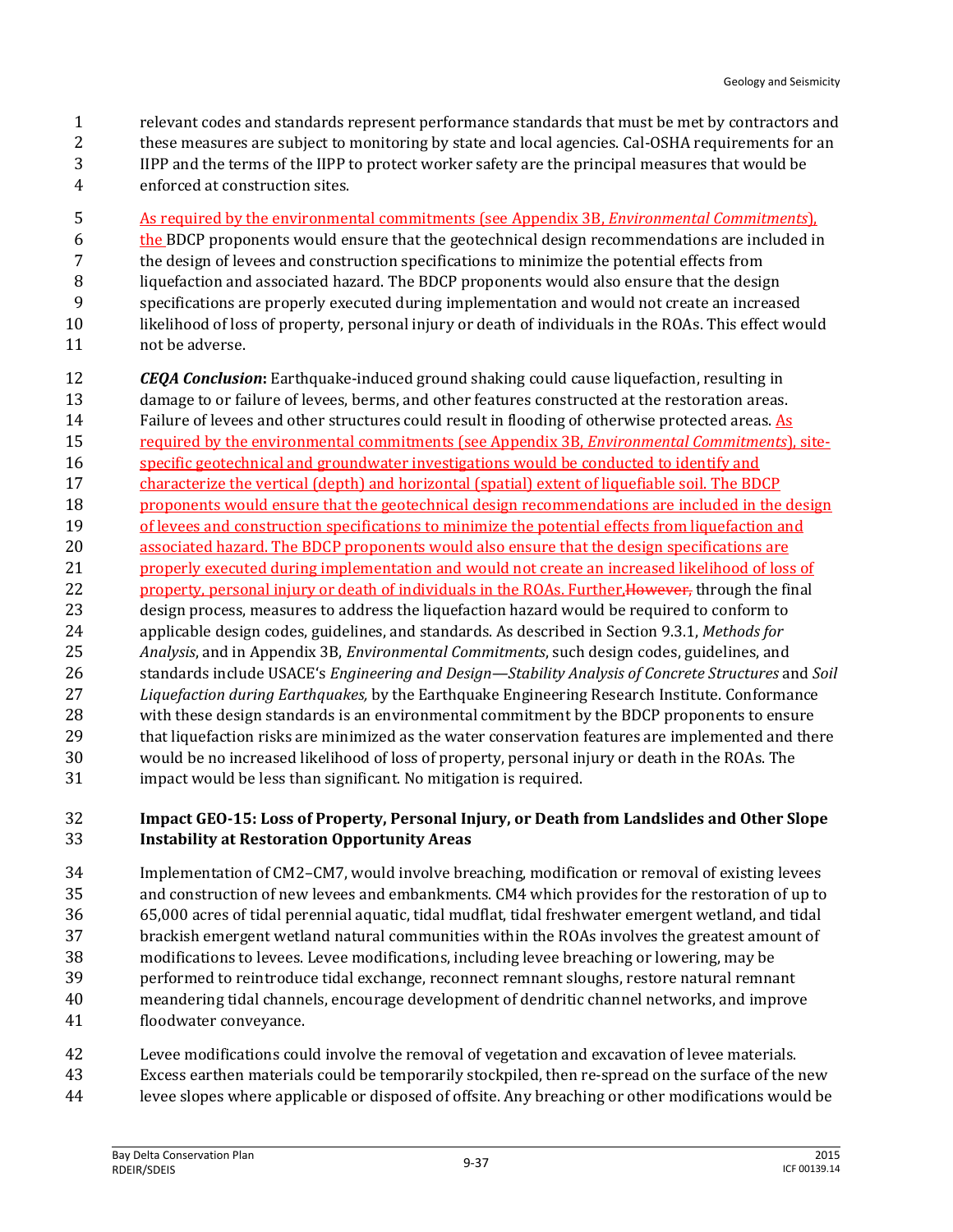- required to be designed and implemented to maintain the integrity of the levee system and to
- conform with flood management standards and permitting processes. This would be coordinated
- with the appropriate flood management agencies. Those agencies may include USACE, DWR, CVFPB,
- and other flood management agencies. For more detail on potential modifications to levees as a part
- of conservation measures, please refer to Chapter 3, *Description of Alternatives*.
- New and existing levee slopes and stream/channel banks could fail and could damage facilities as a result of seismic shaking and as a result of high soil-water content during heavy rainfall.
- With the exception of levee slopes, natural stream banks, and part of the Suisun Marsh ROA, the
- topography of ROAs is nearly level to gently sloping. The areas that may be susceptible to slope
- failure are along existing Sacramento and San Joaquin River and Delta island levees and
- stream/channel banks, particularly those levees that consist of non-engineered fill and those streambanks that are steep and consist of low strength soil.
- The structures associated with conservation measures would not be constructed in, nor would they 14 be adjacent to, areas that are subject to mudflows/debris flows from natural slopes.
- *NEPA Effects:* The potential effect could be substantial because levee slopes and embankments may fail, either from high pore-water pressure caused by high rainfall and weak soil, or from seismic shaking. Failure of these features could result in loss, injury, and death as well as flooding of otherwise protected areas.
- As outlined in Chapter 3, *Description of Alternatives*, erosion protection measures and protection against related failure of adjacent levees would be taken where levee breaches were developed. Erosion protection could include geotextile fabrics, rock revetments, riprap, or other material selected during future evaluations for each location. Aggregate rock could be placed on the remaining levees to provide an access road to the breach location. Erosion protection measures would also be taken where levee lowering is done for the purposes of allowing seasonal or periodic inundation of lands during high flows or high tides to improve habitat or to reduce velocities and elevations of floodwaters. To reduce erosion potential on the new levee crest, a paved or gravel access road could be constructed with short (approximately 1 foot) retaining walls on each edge of 28 the crest to reduce undercutting of the roadway by high tides. Levee modifications could also include excavation of watersides of the slopes to allow placement of slope protection, such as riprap or geotextile fabric, and to modify slopes to provide levee stability. Erosion and scour protection could be placed on the landside of the levee and continued for several feet onto the land area away from the levee toe. Neighboring levees could require modification to accommodate increased flows or to reduce effects of changes in water elevation or velocities along channels following inundation of tidal marshes. Hydraulic modeling would be used during subsequent analyses to determine the need for such measures.
- New levees would be constructed to separate lands to be inundated for tidal marsh from non- inundated lands, including lands with substantial subsidence. Levees could be constructed as described for the new levees at intake locations. Any new levees would be required to be designed and implemented to conform with applicable flood management standards and permitting processes. This would be coordinated with the appropriate flood management agencies, which may include USACE, DWR, CVFPB, and local flood management agencies.
- Additionally, during project design, a geotechnical engineer would develop slope stability design criteria (such as minimum slope safety factors and allowable slope deformation and settlement) for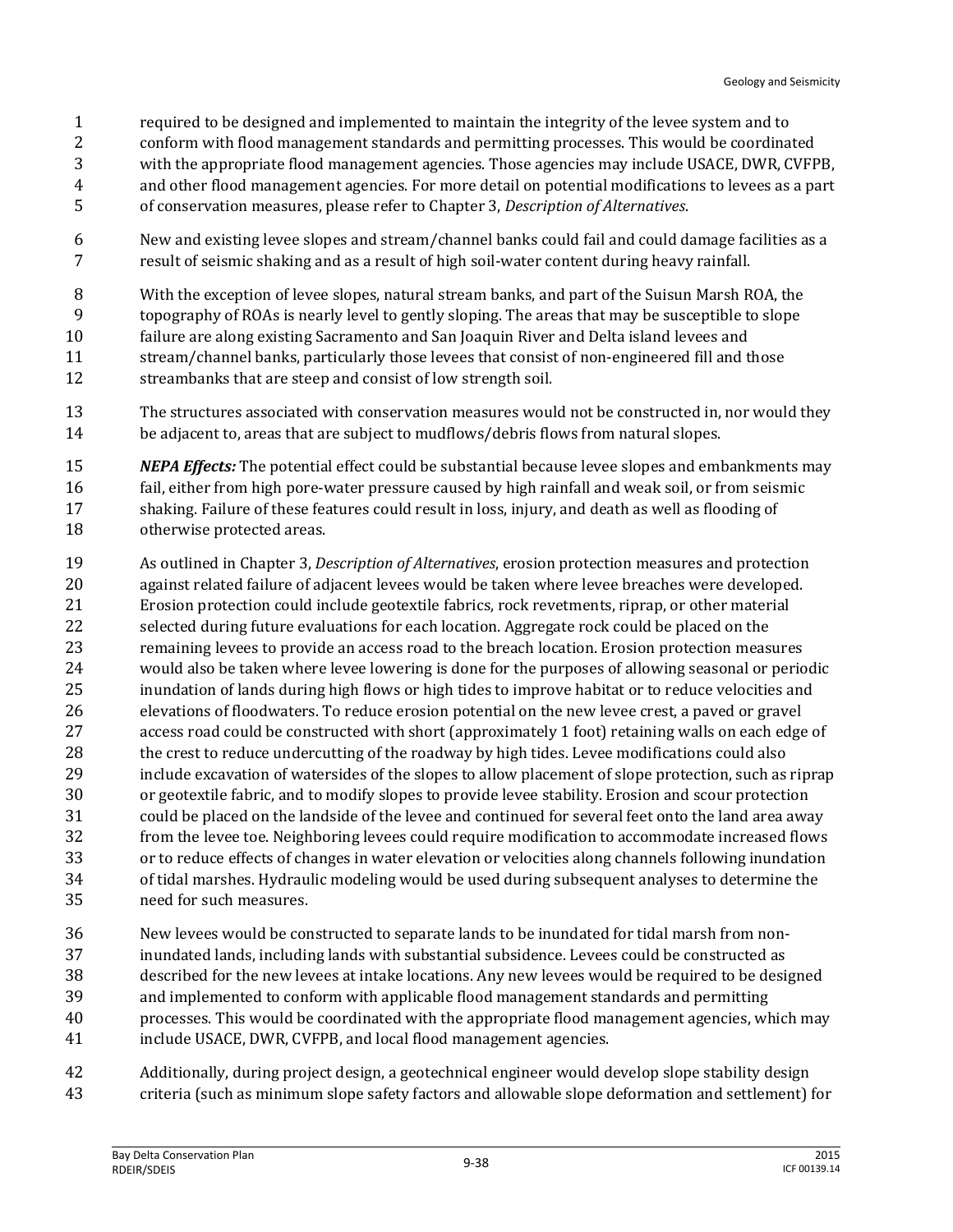- the various anticipated loading conditions. As discussed in Chapter 3, *Description of the Alternatives*,
- foundation soil beneath embankments and levees could be improved to increase its strength and to
- reduce settlement and deformation. Foundation soil improvement could involve excavation and
- replacement with engineered fill; preloading; ground modifications using jet-grouting, compaction
- grouting, chemical grouting, shallow soil mixing, deep soil mixing, vibro-compaction, or
- vibro-replacement; or other methods. Engineered fill could also be used to construct new
- embankments and levees.
- Site-specific geotechnical and hydrological information would be used, and the design would
- conform with the current standards and construction practices, as described in Chapter 3,
- *Description of the Alternatives*, such as USACE's *Design and Construction of Levees* and USACE's *EM 1110-2-1902, Slope Stability.*
- The BDCP proponents would ensure that the geotechnical design recommendations are included in the design of embankments and levees to minimize the potential effects from slope failure. The BDCP proponents would also ensure that the design specifications are properly executed during implementation.
- In particular, conformance with the following codes and standards would reduce the potential risk 17 for increased likelihood of loss of property or personal injury from structural failure resulting from landslides or other slope instability:
- **••** DWR Division of Engineering State Water Project Seismic Loading Criteria Report, Sept 2012.
- **•** DWR Division of Flood Management FloodSAFE Urban Levee Design Criteria, May 2012.
- USACE Slope Stability, EM 1110-2-1902, 2003.
- **•** California Code of Regulations, Title 8, Section 3203, California Code of Regulations.
- Generally, the applicable codes require that facilities be built to certain factors of safety in order to ensure that facilities perform as designed for the life of the structure despite various soil parameters.
- The worker safety codes and standards specify protective measures that must be taken at construction sites to minimize the risk of injury or death from structural or earth failure (e.g., utilizing personal protective equipment). The relevant codes and standards represent performance standards that must be met by contractors and these measures are subject to monitoring by state and local agencies. Cal-OSHA requirements for an IIPP and the terms of the IIPP to protect worker safety are the principal measures that would be enforced at project sites during operations.
- Conformance to the above and other applicable design specifications and standards would ensure that the hazard of slope instability would not jeopardize the integrity of levees and other features at the ROAs and would not create an increased likelihood of loss of property, personal injury or death of individuals in the ROAs. This effect would not be adverse.
- *CEQA Conclusion***:** Unstable new and existing levee and embankment slopes could fail as a result of seismic shaking and as a result of high soil-water content during heavy rainfall and cause flooding of otherwise protected areas. However, during project design and as required by the BDCP
- proponents' environmental commitments (see Appendix 3B, *Environmental Commitments*), a
- geotechnical engineer would develop slope stability design criteria (such as minimum slope safety
- 41 factors and allowable slope deformation and settlement) for the various anticipated loading
- 42 conditions. The BDCP proponents would ensure that the geotechnical design recommendations are